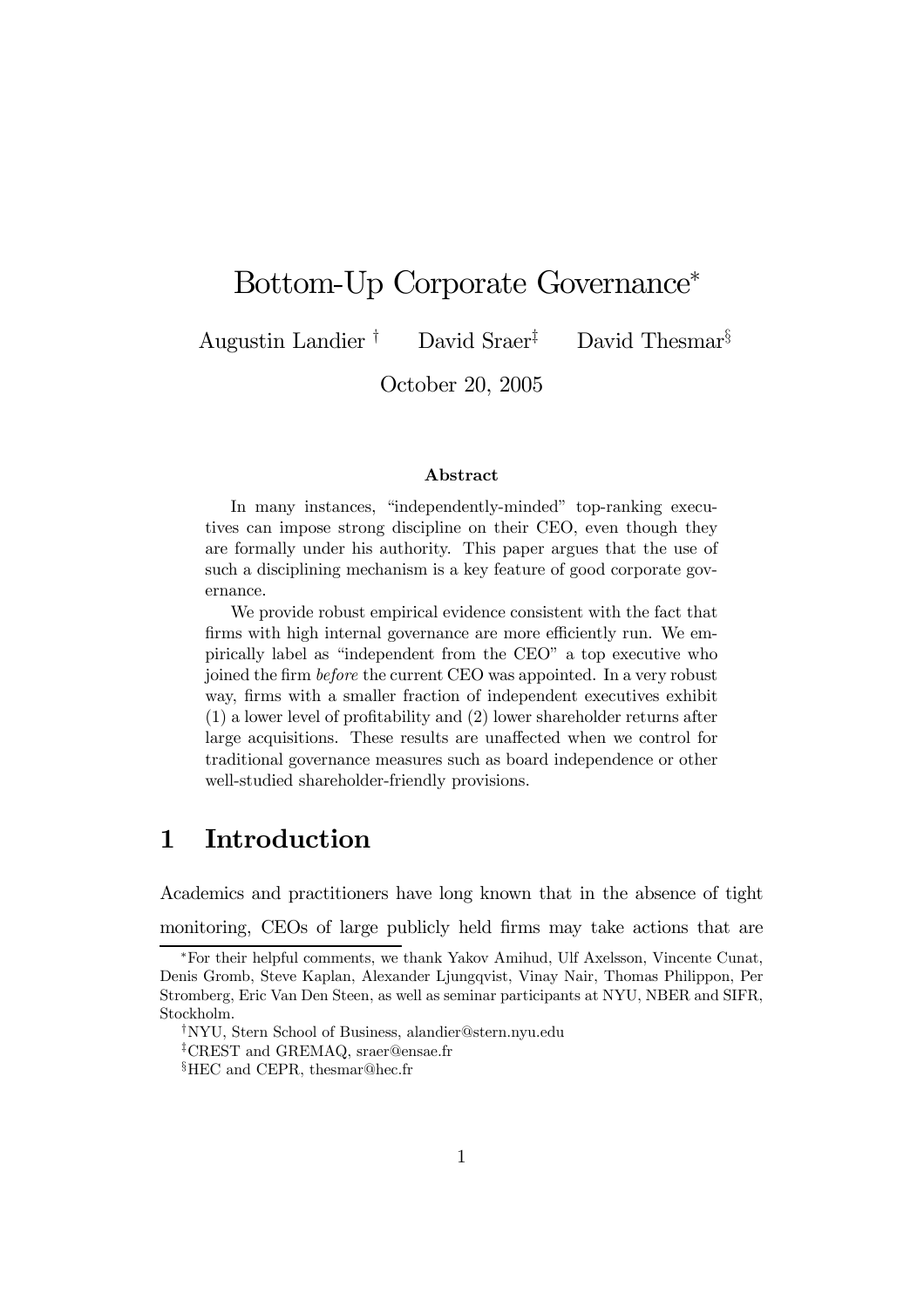detrimental to their shareholders: they commit the firm's resources to valuedestroying "pet" projects, build unprofitable empires, prevent valuable takeovers from happening, or even, in some rare yet highly publicized instances, engage in fraudulent window-dressing or asset-tunneling. To set up counter-powers to the CEO, the consensus among practitioners and regulators has been to rely on a strong board of directors, independent from the management. In many countries, informal codes of corporate governance have been recommending the appointment of independent directors for more than a decade.<sup>1</sup> In the US, the recent wave of corporate scandals has triggered a stronger regulatory response, making the hiring of independent directors mandatory for firms listed on the major stock exchanges.<sup>2</sup>

Unfortunately, the findings of the academic literature regarding the efficiency of independent boards are mixed. To be fair, independent boards of directors seem to pay more attention to corporate performance when it comes to CEO turnover or compensation (Weisbach (1988), Morck, Shleifer and Vishny (1989), Dahya, Mac Connel and Travlos (2002)). Also, there is some limited evidence that the stock market hails the appointment of independent directors with small abnormal returns (Rosenstein and Wyatt (1990)). However, an unsettling result is that there is no evidence that independent boards improve profitability or even the value of corporate assets.3

 $<sup>1</sup>$ As a matter of fact, many large firms have been eager to comply with their guidelines.</sup> For instance, the Cadbury Report issued in the UK in 1992 recommends that "the majority of non-executives on a board should be independent of the company" . The 1998 "Viénot II" Report in France proposes that "independent directors should account for at least onethird of the Board of Directors". Compliance with these guidelines was not mandatory, but widespread. For instance, by 1996, more than 50% of the UK firms surveyed by Dahya, Mc Connel and Travlos (2002) claimed to comply with the Cadbury Report recommendations.

<sup>2</sup>Since 2003, the NYSE and the NASDAQ have required a majority of independent directors on the board of companies listed on their exchanges.

<sup>3</sup> In fact, the correlation might even be negative. A likely reason for this is that poorly performing firms tend to appoint more outside directors (Kaplan and Minton (1994)). Filtering out this endogeneity leads to no apparent correlation between profitability and board independence (Baghat and Black (2003), Hermalin and Weisbach (2003)).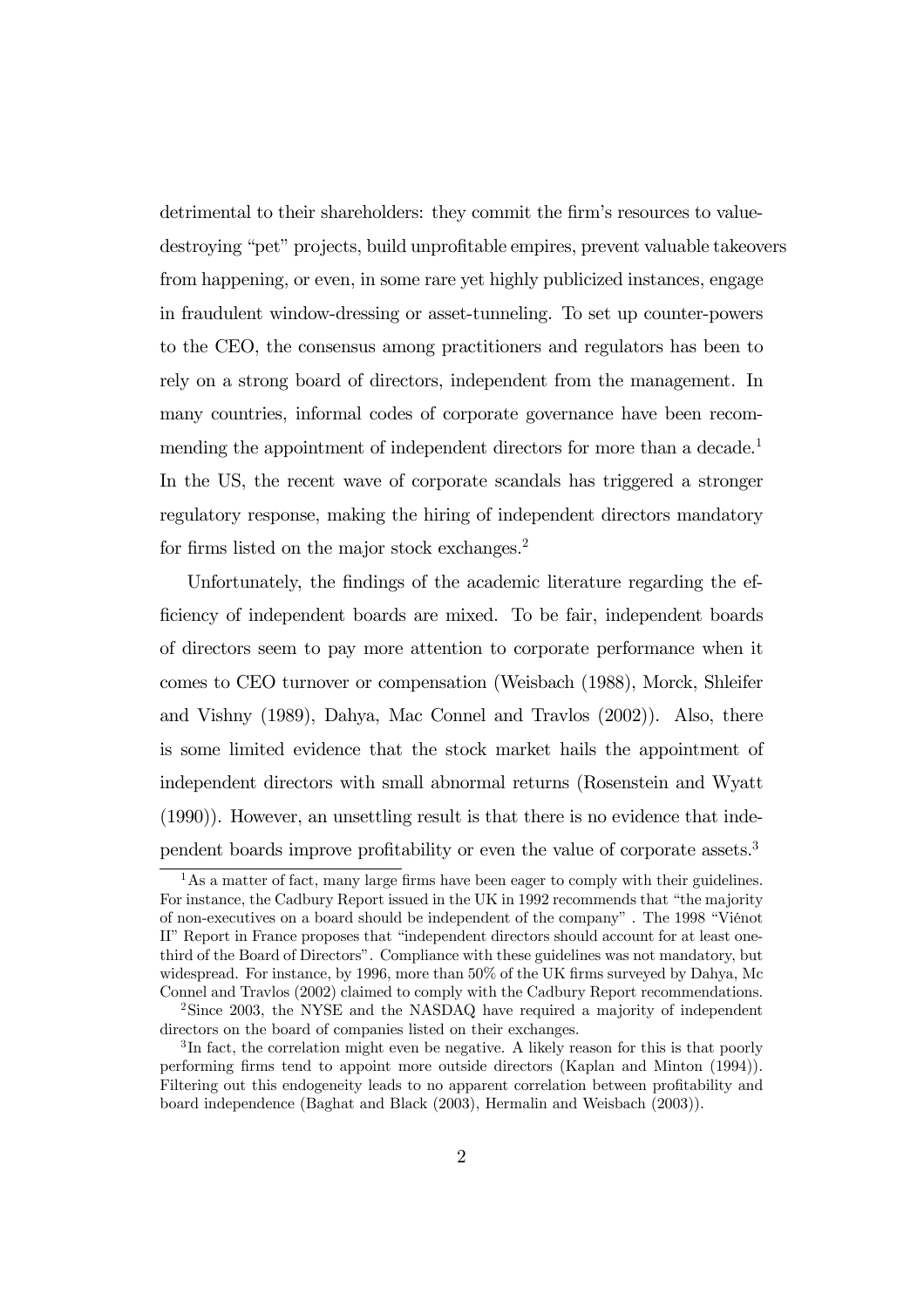As a result, corporate governance scholars have recently shifted their attention away from board composition towards other dimensions of corporate governance evident in executive compensation, corporate charters, bylaws or state takeover laws. The main finding of this literature is that investorfriendly corporate governance provisions boost the value of assets by making firms more vulnerable to takeovers (Gompers, Ishii and Metrick (2003), Cremers, John and Nair (2005)). In fact, such provisions seem to matter *only* to the extent that they allow shareholders to receive takeover premia (Bebchuk and Cohen (2004)). Apart from increasing vulnerability to takeovers, they seem to have no effect on actual corporate performance.

This paper suggests another way to measure corporate governance at the firm level. We start with the following hypothesis: in well governed firms, "independently minded" top executives are able to challenge and discipline CEO decision making, even though they are formally under his authority. We call this mechanism "internal governance." As it turns out, the quality of internal governance, as we measure it, is strongly (and positively) correlated with corporate performance in US data.

This paper provides robust evidence that firms with good internal governance are more profitable and make better acquisitions. We start with the issue of measurement. In a panel of US listed corporations, we measure the quality of internal governance as the fraction of top-ranking executives who joined the firm before the current CEO was appointed. Our underlying hypothesis is that the CEO is always involved in the appointment process of top executives. Executives hired after the CEO took the job will thus (1) share the same preferences and/or  $(2)$  have an incentive to "return the favor." Under this assumption, by focusing on the fraction of top executives who joined the firm before the CEO was appointed to the top job, we measure the extent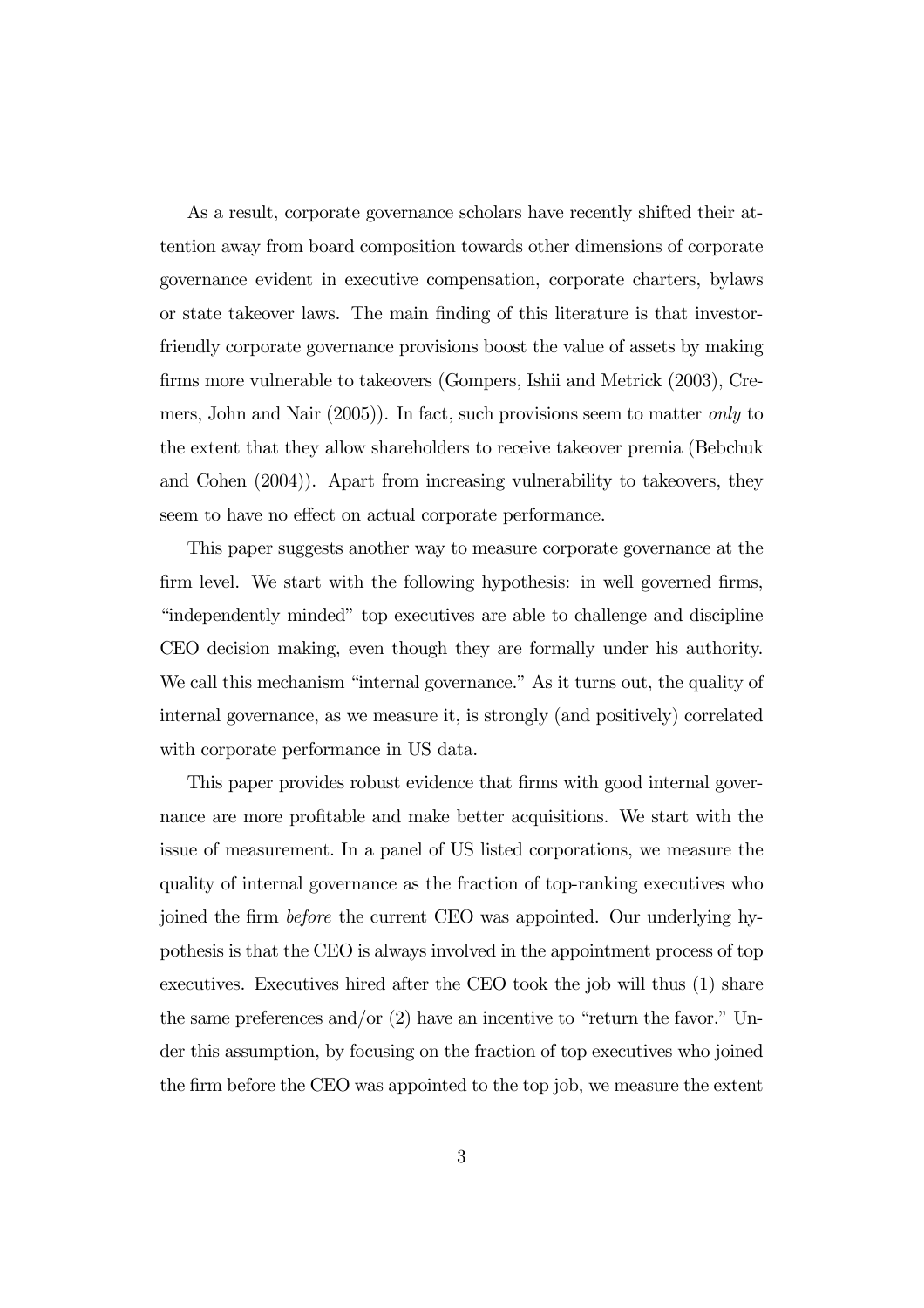to which executives are "independent" from the CEO.

The first piece of evidence concerns corporate performance. Using various profitability measures, we find that good internal governance (independent executives) is strongly associated with good performance. Our interpretation that internal governance causes performance holds of various robustness checks. In particular, our findings are not affected when we control for traditional, "external" corporate governance measures. This is not surprising as external governance is known to be uncorrelated with firm performance.

The second piece of evidence concerns the costs of acquisitions, measured as the acquirer's long run stock returns. Consistently with previous studies, they are strongly negative (Loughran and Vijh, 1997). As it turns out, good internal governance is associated with a much smaller loss for the acquiror's shareholders. This is consistent with the fact that some independent executives - in particular the firm's CFO - can prevent overtly expansive acquisitions from taking place. Importantly, however, regular indices of external governance are not correlated with the shareholders' losses made after an acquisition. The board of directors, takeover pressure or the corporate charter design are less efficient at preventing bad/expensive acquisitions from being made.

Such evidence suggests that the quality of internal governance actually predicts future stock returns, at least for acquiring firms. One possible interpretation is that the market may not have completely priced the benefits of good internal governance, or that these benefits turned out to be greater than expected. When we broaden our analysis to all firms for which we were able to retrieve an internal governance index, we find that, over the 1993-2003 period, a strategy long in good internal governance firms, and short in poor internal governance, could yield an excess return (alpha) as high as 0.5% per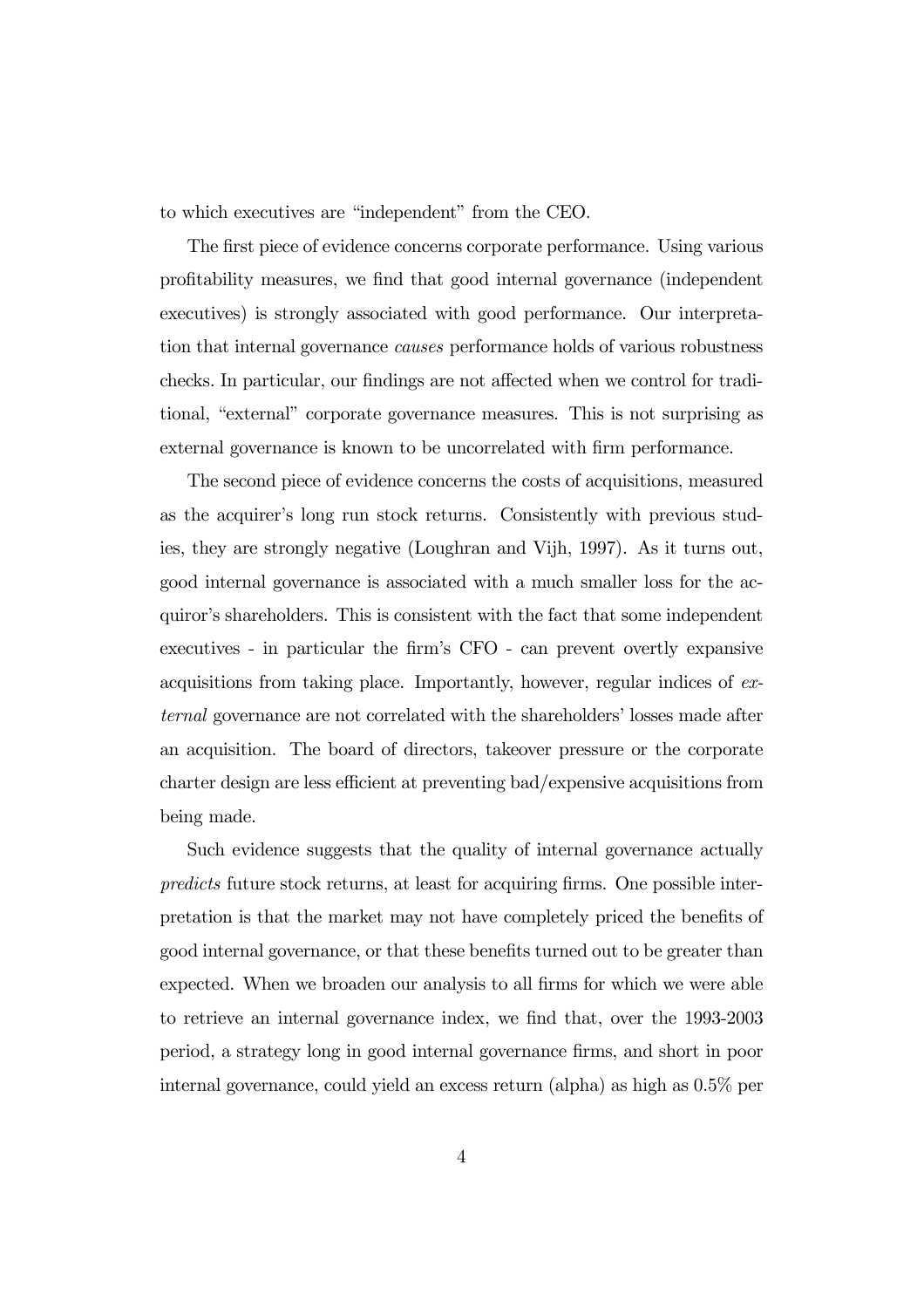month.

We interpret this evidence as follows: "Independent" executives may be more prone to disagreeing with their CEO and as a result may become less willing to implement his decisions. An obvious cost of such disputes is the potential paralysis of the chain of command, or at the very least poor implementation of the CEO's orders (see e.g. Van Den Steen [2005]). However, the need to elicit the support of his top executives is taken into account by the CEO; it prevents him from undertaking controversial projects. Note that the internal governance mechanism that we have in mind need not arise through an open conflict between the CEO and his subordinates, nor through public denouncements of corporate malpractices ("whistleblowing"). Instead, because an executive's job is difficult, complex and hard to monitor, it is always easy for unconvinced subordinates to shirk, slightly modify orders or even lie about the feasibility of the CEO's strategy. Thus, talented leaders will internalize such constraints, and because they do, will gain credibility among their executives. Such organisations probably make fewer mistakes (because talented leaders "listen" to their troops), but are also less likely to carry out the CEO's vision successfully (because of the paralysis effect).4 Which effect dominates is an empirical question, but in the context of corporate governance, the evidence presented in this paper points toward net benefits of internal governance.

The relevance of internal governance may have at least two normative implications for practioners of corporate governance. First, we learn from our statistical analysis that the intensity of such internal governance can be at least partly observed, and could be included in the various indexes of the

<sup>4</sup>The "internal governance" hypothesis is investigated theoretically in a companion paper (Landier, Sraer, and Thesmar, 2005). For more details about the model and its results, see also the conclusion of this paper.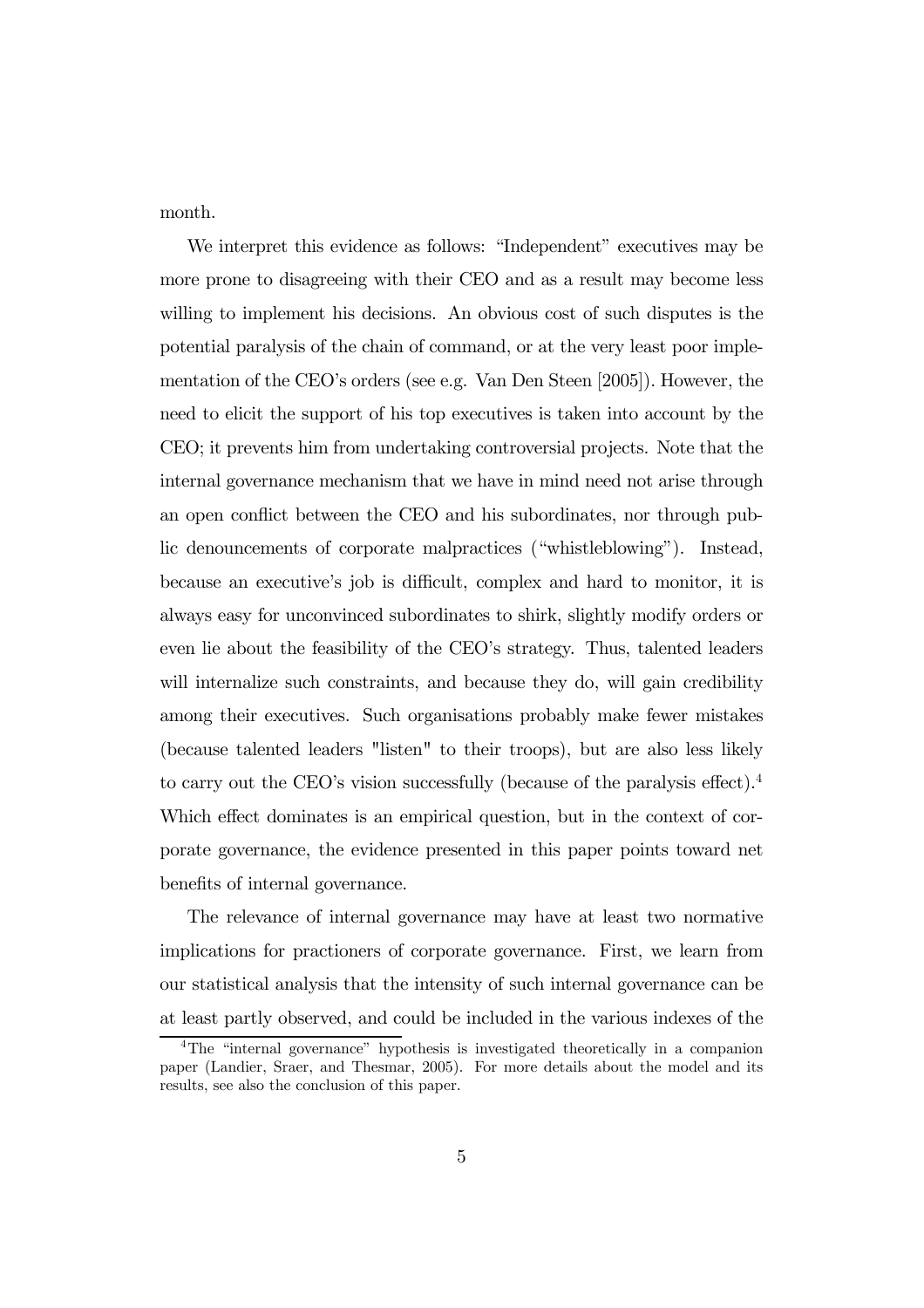quality of a firm's corporate governance. Second, in addition to management monitoring and advising, a key role of the board should also consist of designing the optimal balance of power within the firm. Therefore, the human resource role of the board is not limited to the frequently emphasized CEO succession problem.

The paper has five more sections. Section 2 describes the datasets we use and how we construct our index of internal governance. Section 3 looks at the relation between internal governance and corporate performance. Section 4 looks at the costs of acquisitions. Section 5 discusses the relation between our internal governance index and existing corporate governance measures. Section 6 concludes with theoretical questions raised by our findings.

### 2 Data and Measurement Issues

We first describe the datasets we use to complete our study. We then discuss the construction of our index of "internal governance" and outline its strengths and weaknesses.

### 2.1 Datasets

We use five datasets. EXECUCOMP provides us with the firm level organizational variables with which we proxy for internal governance. COMPUS-TAT provides us with firm level accounting information. IRRC's corporate governance and director dataset allows us to obtain standard measures of external corporate governance. Acquisitions are drawn from SDC Platinium, and stock returns from CRSP.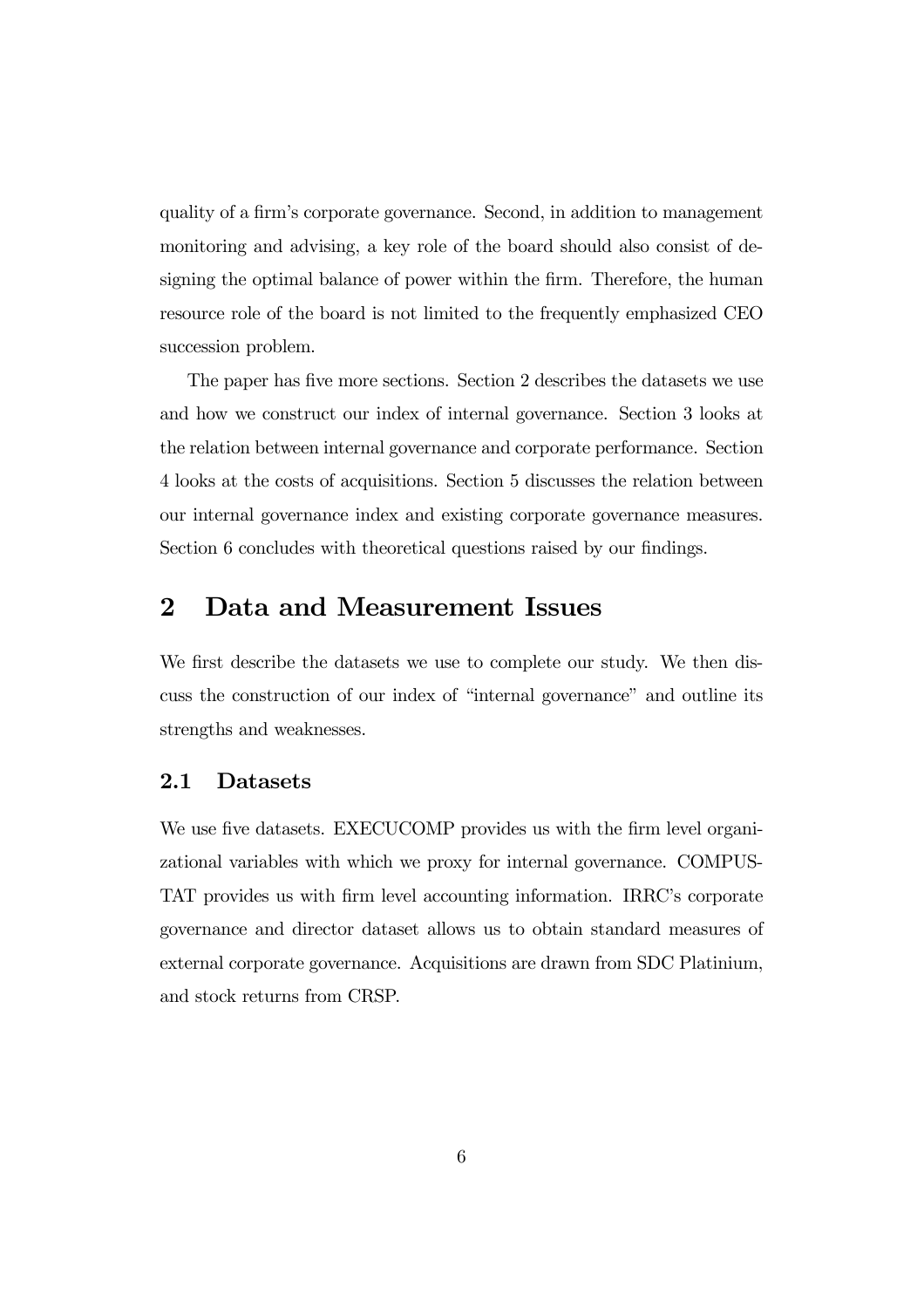#### 2.1.1 Internal Governance

The first dataset is the EXECUCOMP panel of (at least) the five best paid executives of the largest American corporations. We use this data source to measure the extent of "internal governance" in the firm. We do this by computing the fraction of executives hired after the CEO took office (i.e. the fraction of non-independent executives). Thus, internal governance is said to be poor when this fraction is high.

Initially, each observation is an executive (or the CEO) in a given firm in a given year. We focus on years from 1992 to 2002; we start by removing observations for which the executive identifying number is missing. We also exclude duplicate observations. In this (nearly) raw dataset, there are 120,762 observations, which correspond to some 1,840 firms per year (20,230 firm-years) with an average of six executives each (including the CEO). As it turns out, 3,499 firm-year observations have no CEO (using the CEOANN dummy variable indicating which executive is the CEO). In some cases, it is possible to infer the CEO's identity because, for one of the executives, the BECAMECE variable (date at which the executive became CEO) is non missing, even though the CEOANN dummy is missing (misleadingly indicating that the executive is not the CEO). By filling in these gaps, we obtain 2,472 firm year observations, and end up with 19,203 firm-years for which we know the identity of the CEO (a total of 115,933 observations in the executive-firm-year dataset).

To compute the fraction of non indenpendent executives, we will need to compare the CEO's tenure to the executives' seniorities within the company. A first approach - which corresponds to the results listed in the paper - is to rely on the seniority (within the firm) and tenure (within the position) variables reported in EXECUCOMP. The BECAMECE variable gives us, for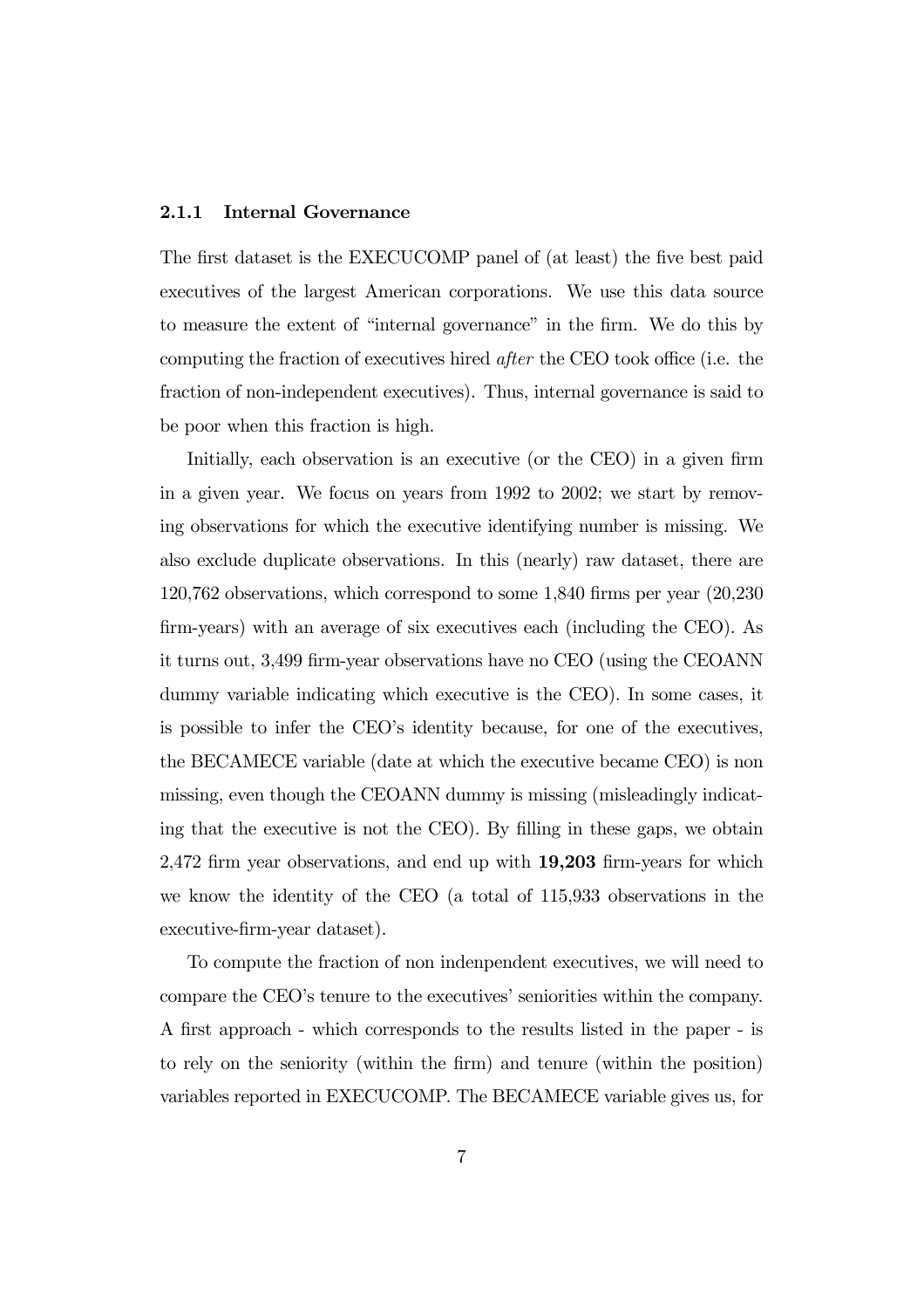the current CEO, the precise date at which he(she) was appointed as CEO whether he(she) was hired from inside or outside the firm. Other executives' seniorities can be recovered using the JOINED\_C variable, which reports the date at which the executive actually joined the firm. Unfortunately, these variables are often missing: we lose 2,291 firm-years (12,262 executives-firmyears) by focusing on firms where the CEO's date of appointment is non missing. We then lose a further 6,760 firm years (39,695 executives-firmyears) by restricting ourselves to firms where we have non missing seniority for at least one executive. We end up with 11,179 firm-years, from 1992 to 2002, for which we can now compute the fraction of executives hired after the current CEO. We call this measure of executive dependence FRAC1.

Overall, we lose 19,203-11,179=8,024 firm-year observations in the process of constructing our measure of internal governance, mostly because many executives do not report their seniority within the firm. In 4,307 of our remaining 11,179 firm-years, internal governance is measured by comparing the CEO's tenure with the seniority of only one executive.

This means that FRAC1 will be a very noisy measure of executive dependence; while this does not create an obviously spurious correlation with corporate performance or returns to acquisitions, it is going to bias our estimates of the effect of internal governance downwards, as measurement error often does. A second approach would be to dispense wih the seniority and tenure variables altogether and make direct use of the fact that we can follow individuals in the EXECUCOMP panel. To remove left censorship (the panel starts in 1992), we need to restrict ourselves to firms where we observe at least one episode of CEO turnover. Once the new CEO has been appointed, we can compute the fraction of executives that were not listed in the dataset before the new CEO started (we name this alternative variable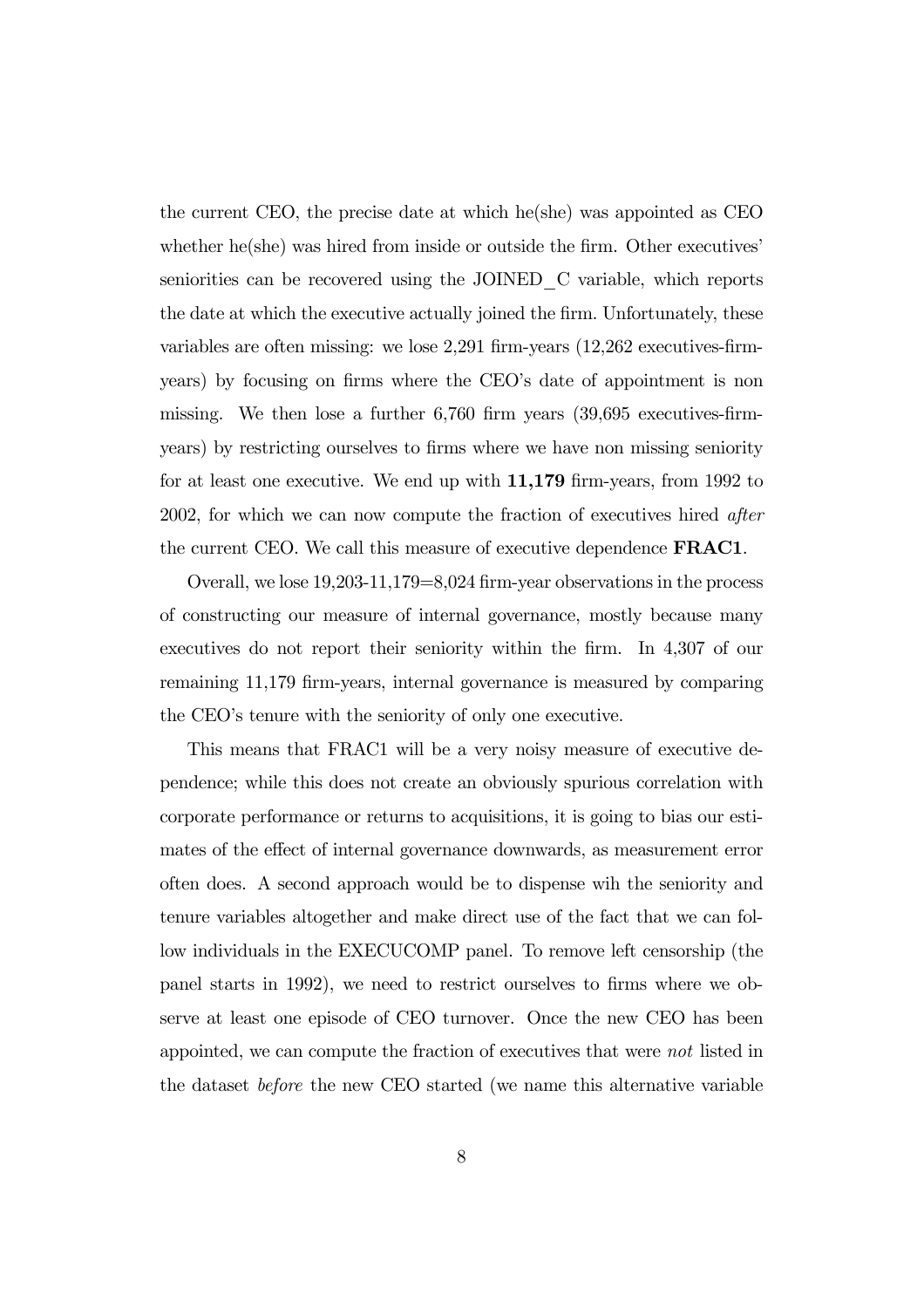FRAC2). The main advantage of this approach is that we can dispense of both BECAMECE and JOINED\_C variables, which are often missing. The cost is that the need to observe CEO turnover restricts the number of firm-years to 6,617. This is less that the 11,179 observations available to compute FRAC1. Also, focusing on firms with at least one CEO turnover over the course of ten years may mechanically overweight firms facing governance problems. Finally, executives enter the panel when they either (1) are hired by the firm, (2) make it into the five best paid people list, or (3) the firm decides to report their pay in its annual report/proxy. Hence, entry in the panel is a very noisy measure of hiring.

In spite of its shortcomings, the second - panel based - variable FRAC2 has a correlation coefficient of 0.41 with the first - seniority based - variable FRAC1. Both approaches led to results very similar in terms of size and significance, so we chose to focus here on the first measurement approach. Of course, estimates based on FRAC2 are available from the authors upon request.

### 2.1.2 Corporate Accounts

Our tests will correlate internal governance with corporate performance. Thus, for each firm-year observation from our EXECUCOMP sample, we retrieve firm level accounting information from COMPUSTAT (we lose only 161 observations, for which we cannot find the book value of assets, in the merging process). We match by GVKEY identifier. We compute profitability as return on assets (ROA).5 We construct Market to Book as the ratio of the firm's assets market value to their book value, as in Gompers, Ishii and

 ${}^{5}$ Return on Assets is Operating Income Before Depreciation (item 13) minus Depreciation and Amortization (item 14) over Total Assets (item 6).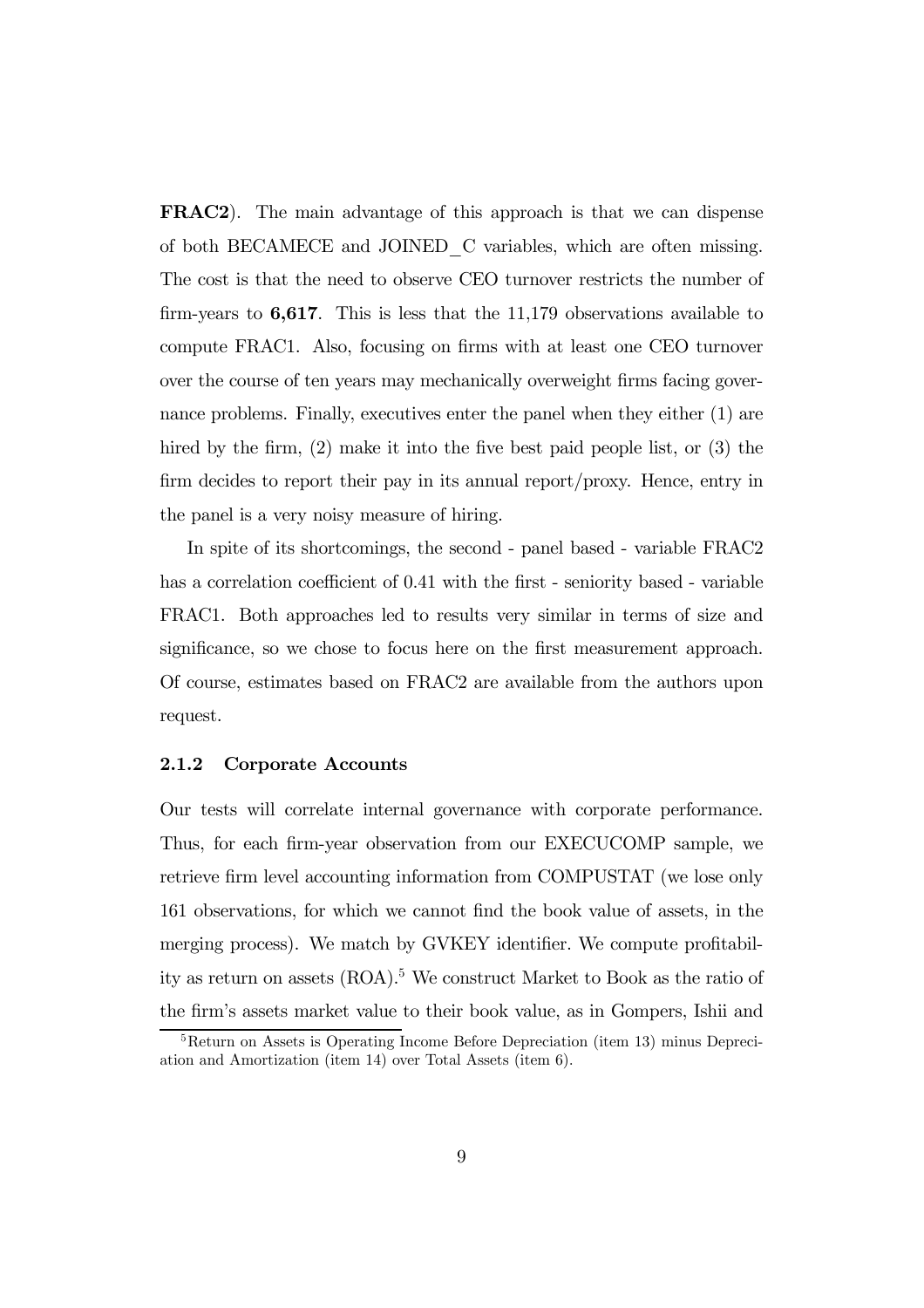Metrick  $(2003)$ .<sup>6</sup> We proxy firm size by log(total assets). We proxy firm age by taking the difference between the current year and the first year of presence in the COMPUSTAT panel. We construct the 48 Fama-French industry dummies using the firm's 4 digit SIC industry code. Variable constructions are presented in detail in appendix B. Finally, we windsorize some variables (ROA, Market to Book) at the 1% and 99% levels.

### 2.1.3 External Governance

We will also look at how our measure of internal governance correlates with traditionnal corporate governance measures. Thus, for each firm year observation, we gather information on corporate governance from IRRC's corporate governance and directors dataset. This dataset provides us with commonly used proxies for corporate governance, namely, the fraction of independent directors, the number of directors sitting on the board and the fraction of former employees sitting on the board. These variables are available for the 1996-2001 period only, and mostly for large firms. Out of 11,179 firm-year observations where we can measure internal governance, only 4,531 observations have information from IRRC.

We will also look at the increasingly popular Gompers, Ishii, and Metrick's (hereafter GIM) index of corporate governance, which compiles various corporate governance provisions included in the CEO's compensation package, in the corporate charter and the board structure. The GIM index is available for 1990, 1993, 1995, 1998 and 2001. In other years, we assume that it takes the value that it had in the most recent year when it was non missing. Again, just over a half (5,872 over 11,179) of our observations have

 $6$ Market to Book is the ratio of market to book value of assets (item 6). The market value is computed as Total Assets (item 6) plus the number of common shares outstanding (item 25) times share price at the end of the fiscal year (item 199) minus Common Equity (item 60) minus Deferred Taxes (item 74).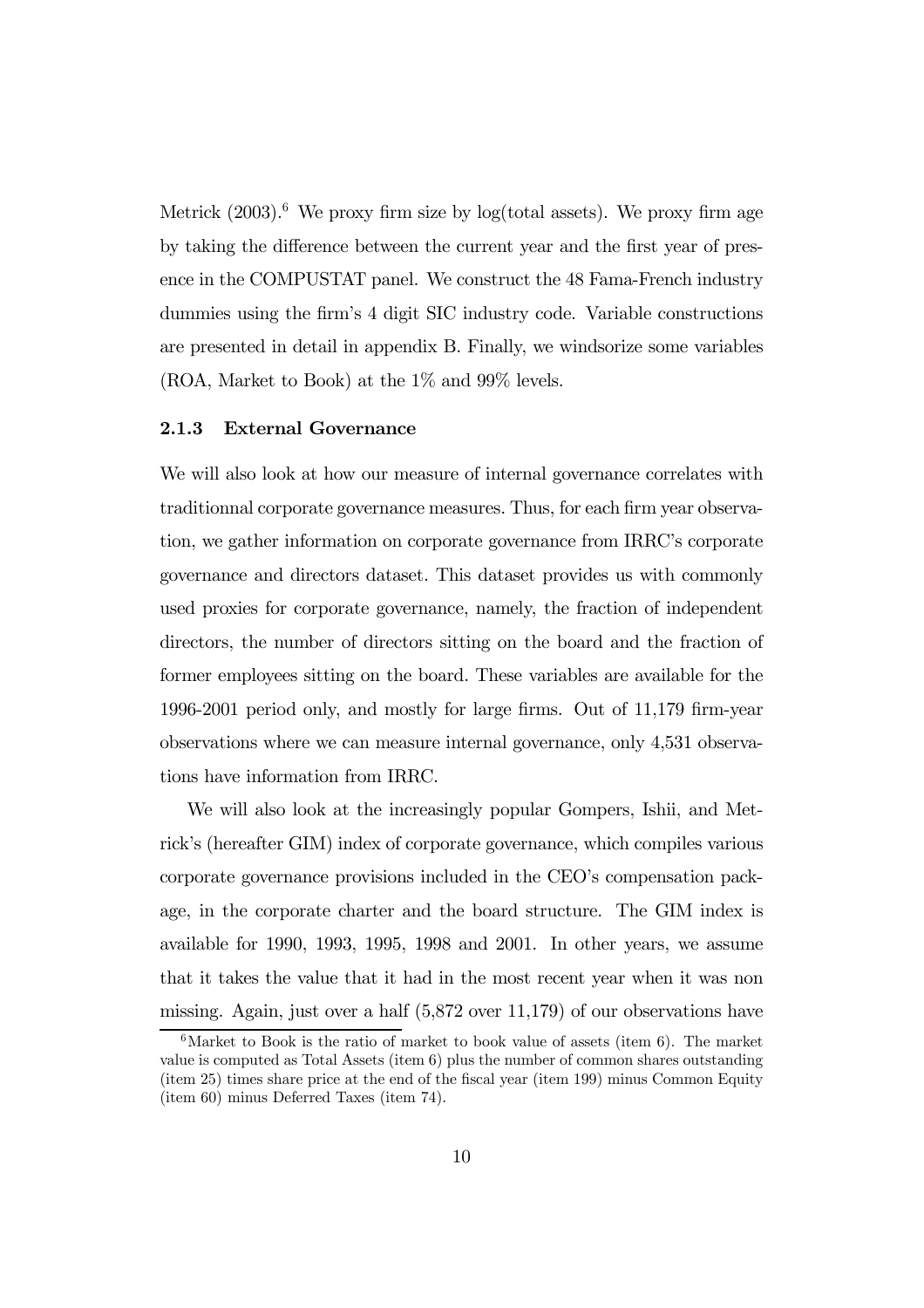a defined GIM index.

#### 2.1.4 Acquisitions

To see if top ranking executives are able to constrain major CEO decisions, we focus on the effect of internal governance on the acquisition performance. We obtain the list of firms who made significant acquisitions from SDC Platinium (deals of value larger than \$ 300 million). SDC provides us with the bidder's CUSIP and the transaction value of the deal. We focus on completed deals where the bidder bought at least 50% of the target's shares.

For each firm-year observation in our EXECUCOMP sample, we compute the number of targets acquired during that year and the overall amount spent on the deal(s). In our base sample of  $11,179$  firm-years where the internal governance measure FRAC1 is available, 22% of the observations correspond to firms making at least one acquisition; 1998 and 1999 are the peak years, with more than 26% of firms making at least one acquisition. Most acquirers make only one deal per year, but there are a few serial acquirers (three percent of the observations correspond to at least five deals carried out during the year).

### 2.1.5 Stock Returns

We are also interested in computing the net benefit of acquisitions. To do this, we compute long run abnormal stock returns following the acquisition, for each acquirer.

We merge the above SDC extract with our base sample from EXECU-COMP. We end up with a list of 818 deals for which we know the acquirer, the date of the acquisition, and FRAC1 (the share of executives appointed after the CEO took office). Serial acquirers are overrepresented. Out of 818 deals, 188 involve one time buyers, while 368 involve firms carrying out at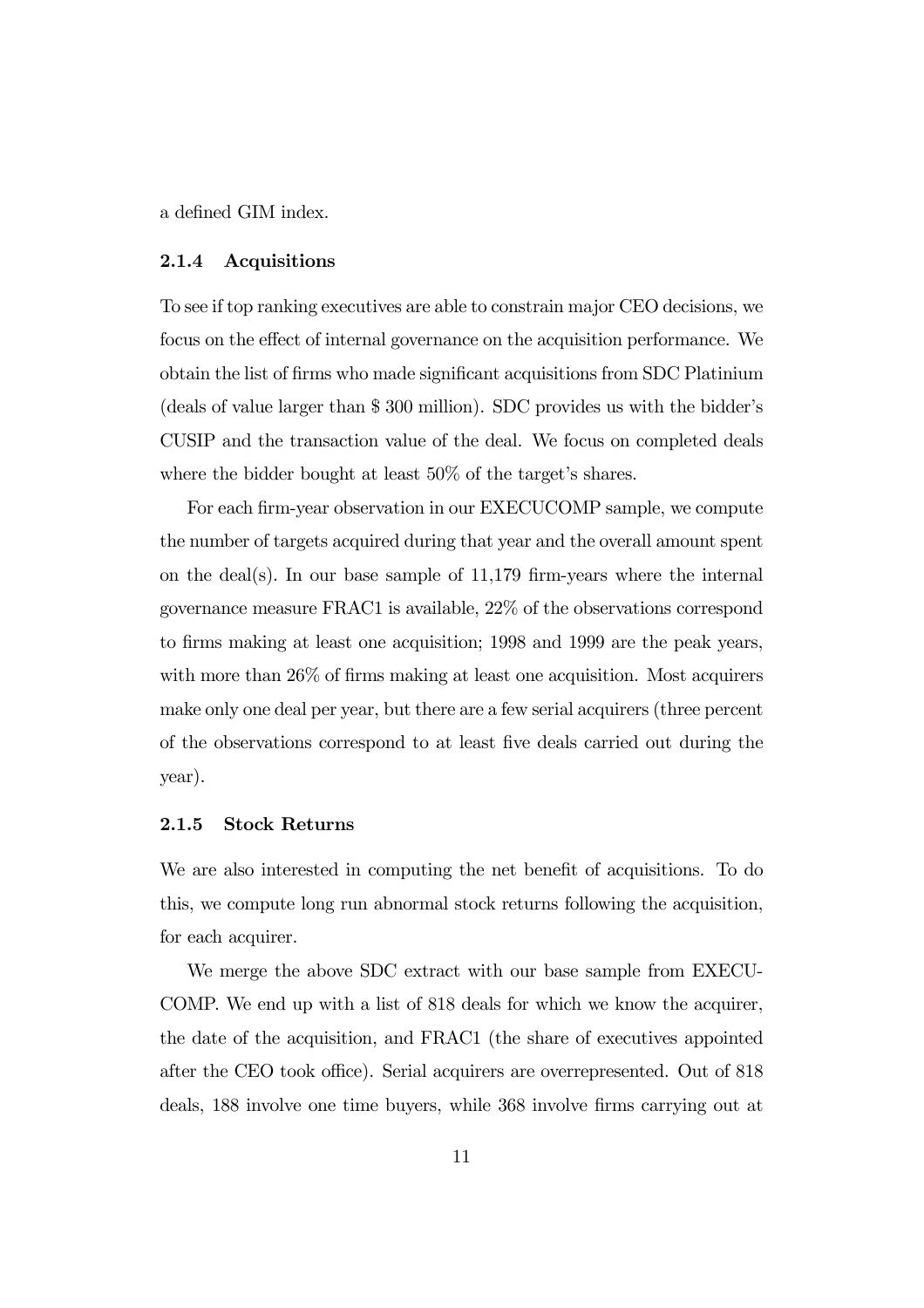least four large deals. Overall, our sample features 359 different acquirers.

We then match this deal dataset with the acquirer's stock returns as provided by CRSP. More precisely, we retrieve monthly acquirer stock returns from a period extending 48 months prior to each acquisition to 48 months after the deal. We remove deals with less that 48 months of acquirer returns history before the acquisition. This reduces our sample size to 669 deals. We then estimate a three factor Fama-French model for each acquirer using the 48 pre-acquisition months available. We use the returns of the MKTRF, SMB, and HML portfolios from Kenneth French's web site. We then use this model to compute abnormal returns both before and after the deal.

### 2.2 Constructing an Internal Governance Index

The assumption underlying the internal governance measure is that the CEO is directly or indirectly involved in the recruitment process of top executives. Hence, executives appointed during his tenure are more likely to be loyal to him and/or share his preferences than executives who were picked by a predecessor.

However, one needs to be careful with the mechanical drivers of FRAC1. As a CEO's seniority increases, a larger fraction of executives have (mechanically) been appointed during his tenure. Conversely, executives who have been with the firm longer are on average more likely to have been hired before the current CEO. This suggests that FRAC1 is positively correlated with CEO tenure, and negatively with executive seniority. Also, externally appointed CEOs often have the mandate to arrange an "executive shake-up." When recruited from the outside, CEOs have enough bargaining power vis à vis the board of directors to bring in their own teams. Hence, FRAC1 should be mechanically larger in the presence of outsider CEOs. Finally, a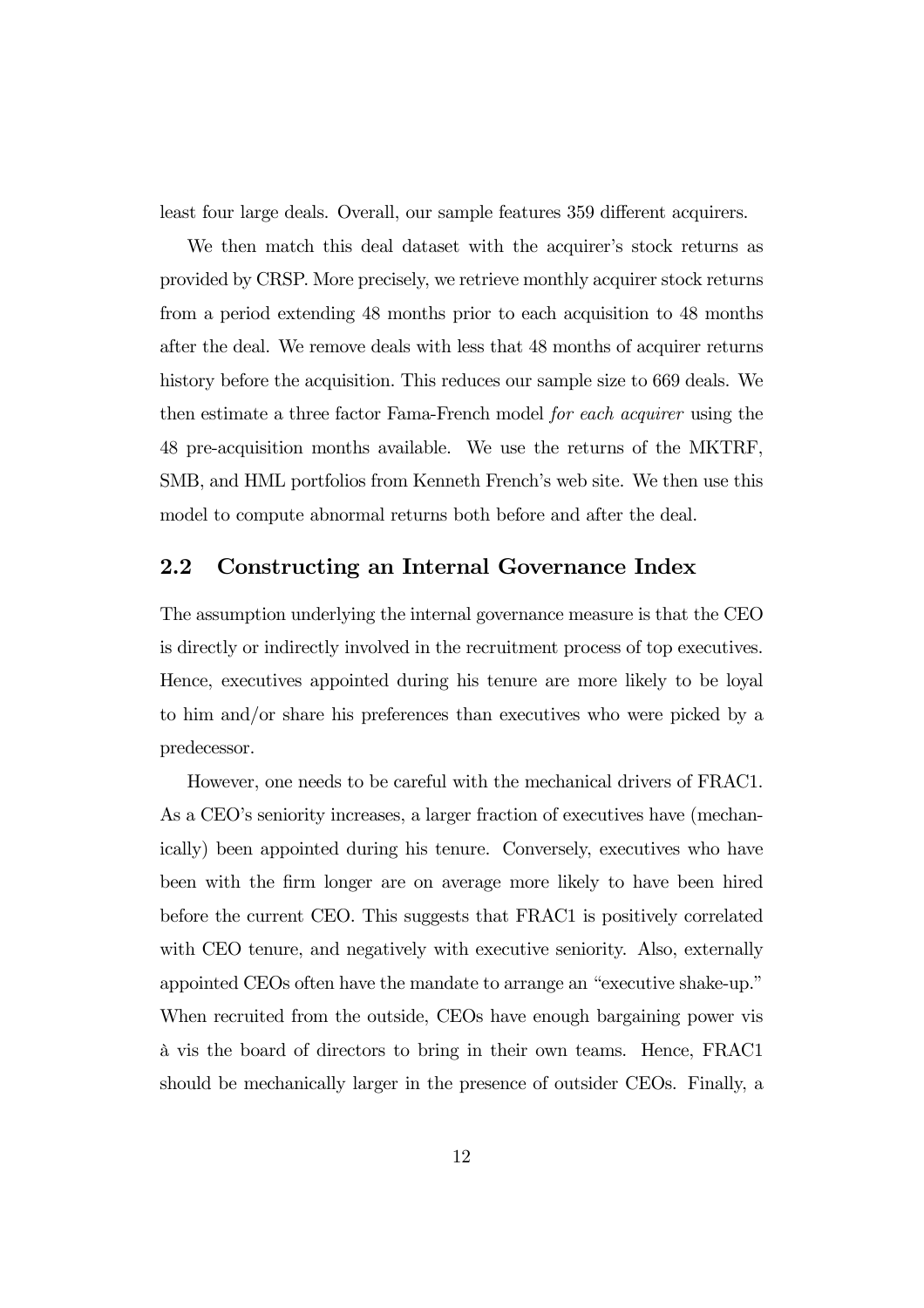new CEO's appointment is sometimes followed by immediate waves of executive departures and arrivals that might be unrelated to internal governance (for example, top executives hoping for the top job leave the firm and need to be replaced).

It might be tempting to see these mechanical sources of variation in the proportion of aligned executives as exogenous shocks to internal governance, but they might be related to firm performance for reasons orthogonal to internal governance. Ignoring these sources of variation would thus lead to biased estimates of the effect of internal governance on performance. For example, CEO tenure may directly affect corporate performance simply because experience on the job matters. Also, if the firm is in really bad shape, a new CEO will have to inject more "fresh blood" into the corporate suite (Hayes, Oyer, and Schaefer, 2005), which mechanically increases executive turnover. We therefore choose be to as conservative as possible and filter out these mechanical effects when we seek to measure "internal governance." Also, we will include them as controls in all performance regressions.<sup>7</sup>

More precisely, our internal governance (henceforth IG) index is defined as the residual of the fraction of "dependent" executives regressed on its expected mechanical correlates:

$$
FRAC1_{it} = a + b.CEOTEN_{it} + c.EXECSEN_{it} + d.OUTSIDE_{it}
$$

$$
+ e.KNOWN_{it} + f.FRAC1\_1Y_{it} + \delta_t + \varepsilon_{it}
$$
(1)

where, for firm i in year t,  $CEOTEN_{it}$  stands for CEO's tenure (in years),  $EXECSEN_{it}$  for average executive seniority within the firm,  $OUTSIDE_{it}$  is a dummy indicating whether the CEO comes from outside the firm,  $KNOWN_{it}$ 

 $7By$  virtue of the Frisch Waugh theorem, the two approaches are equivalent. However, our residual approach will be helpful when we look at stock returns following acquisitions, since we will simply compare firms with negative and positive residuals.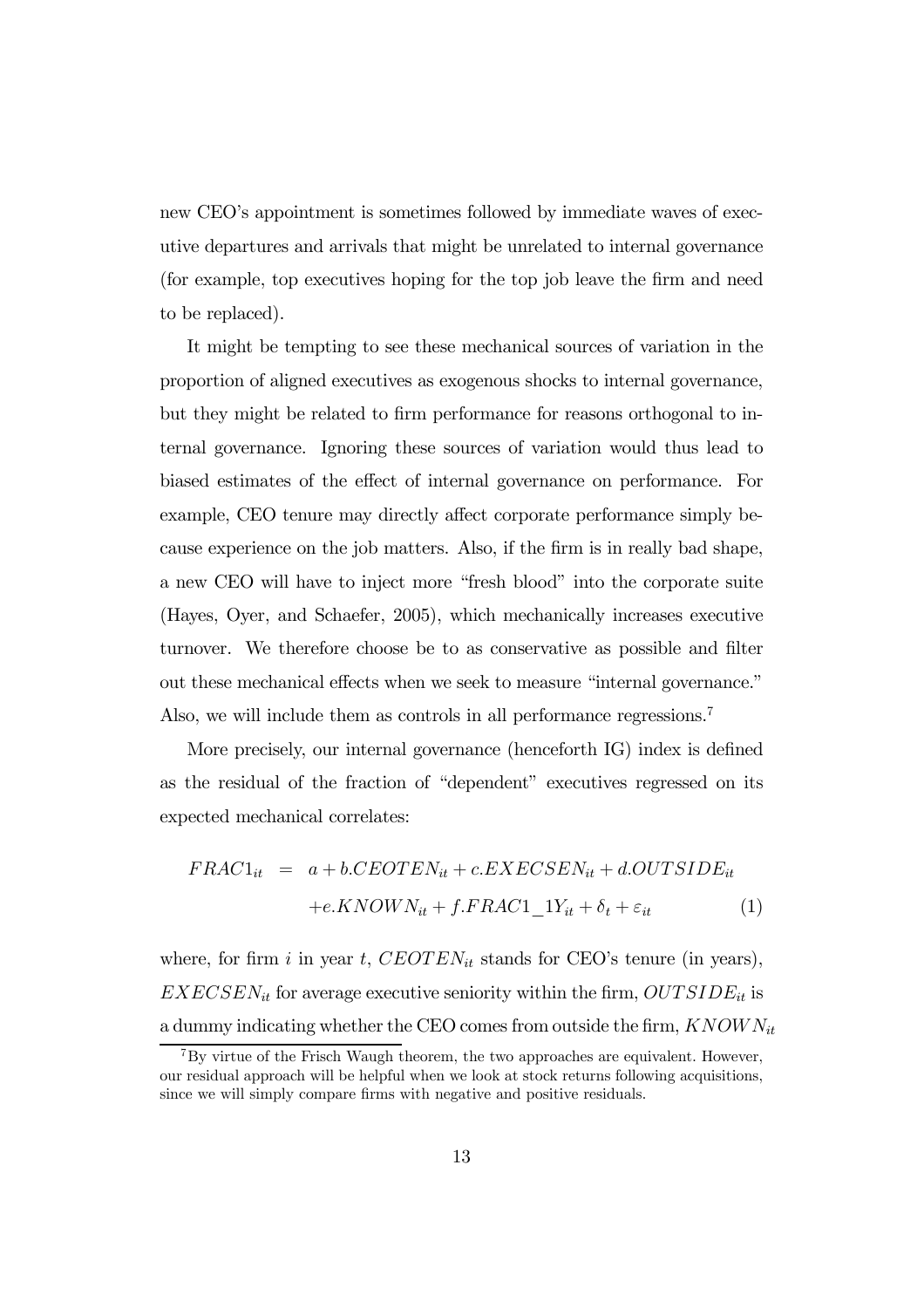is the fraction of executives for which seniority is reported in the data, and  $FRAC1\_1Y_{it}$  the fraction of executives that arrived within a year of the CEO's nomination. We also include year dummies  $\delta_t$ . We define our Internal Governance (hereafter IG) index as the residual  $\varepsilon_{it}$ . It is larger when more executives than expected were hired after the current CEO was appointed. Hence, high values of the IG index mean poor internal governance (consistently with the Gompers-Ishi-Metrick external governance index).

The regression results are reported in Table 1, which has four columns. Column 1 includes the seniority variables (*EXECSEN* for executives and CEOTEN for the CEO). Column 2 adds the fraction of executives for which seniority is actually reported in  $EXECUCOMP$   $(KNOWN)$ , which we include to control for potential selection biases), and the fact that the CEO has been appointed from the outside (OUTSIDE). Column 3 adds the fraction of executives appointed within a year of the CEO's nomination, to control for management "shake-ups." Column 4 includes firm size, age and industry as additionnal regressors. As it turns out, all these mechanical correlates of  $FRAC1$  work as we expected them to.  $FRAC1$  is positively and strongly correlated with CEO tenure and negatively correlated with executive tenure (Columns 1 to 4). These two variables alone explain 25% of the variance of  $FRAC1$  (column 1).  $FRAC1$  is positively correlated with the fraction of executives whose seniority is reported: Hence, more "transparent" firms tend to have executives appointed after the CEO. FRAC1 is also strongly associated with the presence of outside CEOs. There are at least two possible interpretations for this. First, outside CEOs are often given a mandate to reshuffle the top management, and as a result the fraction of executives who joined the company with them is large. As it turns out, the coefficient on  $OUTSIDE$  is somewhat reduced when we also include  $FRAC1$  1Y in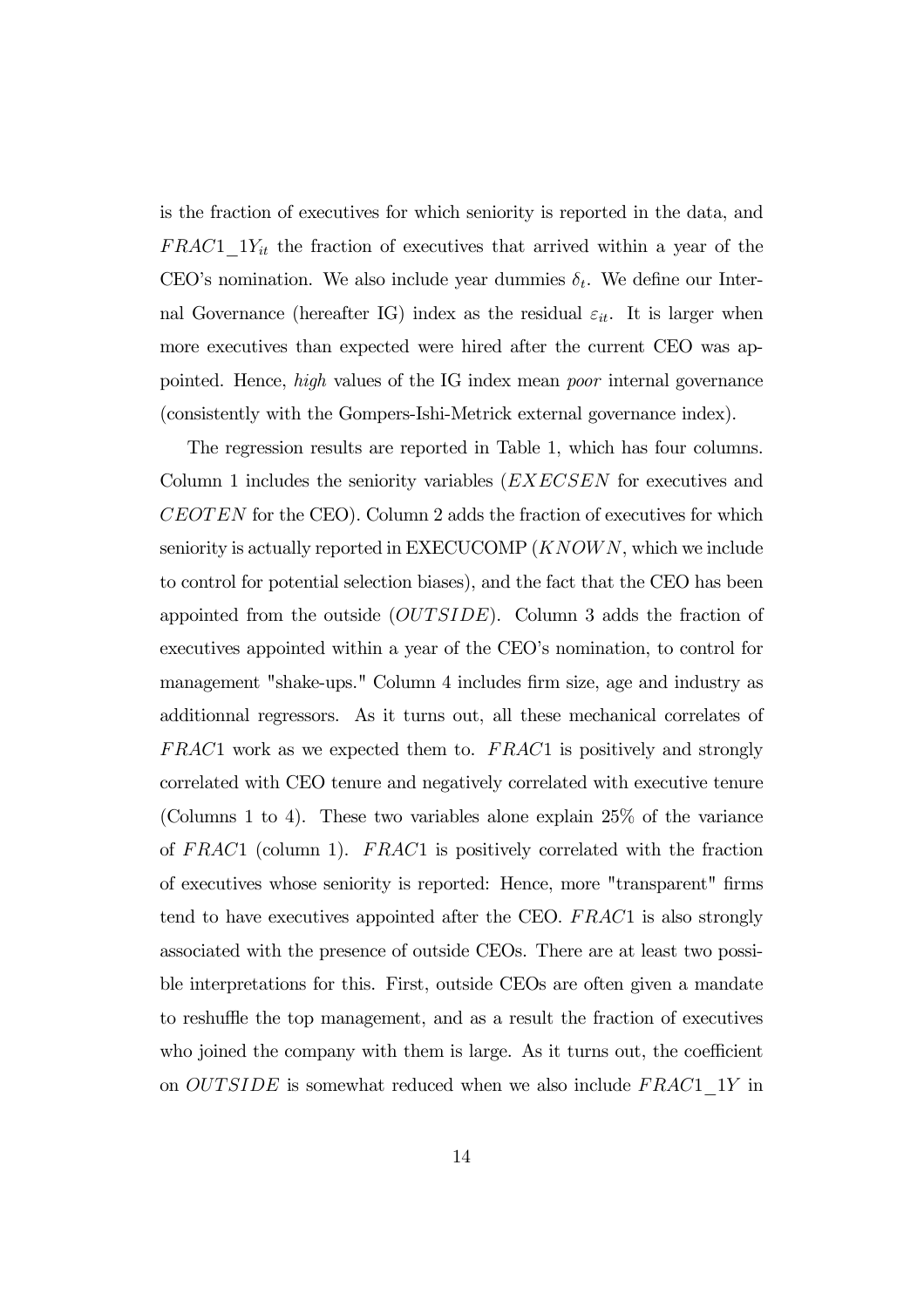column 3. But it remains positive and significant, which leaves room for additional explanations: the appointment of outside CEOs triggers the departure of talented executives who were hoping to get the top job. Another possibility could simply be that management shake-ups tend to happen when the firm is doing badly, which may also generate departures. In any case, the need to replace the lost executives mechanically increases our index. Finally, firm level variables (industry, age, or even size) are not strongly correlated with  $FRAC1$ , and accordingly explain little of its variance. Thus, in the following analysis, we use estimates from column (3), i.e., compute IG using CEO and executives' characteristics (which account for 71% of the variance of  $FRAC1$ , but not the firm level variables (which account for a mere  $2\%$ ).

Last, one possible concern could be that our internal governance index may be correlated with intense merger activity in the past. After many mergers, top executives from the targets join the executive suite, mechanically increasing our index. If the firm still has trouble "digesting" its past acquisitions, it is likely to underperform on both accounting and stock price measures. To address this concern, we correlated our residual IG index with the number of past acquisitions for a cross section of firms in 2000. We found no evidence that high IG index firms had bought a particularly large number of firms in the 1990s. This is robust to various controls and to the year chosen. Our index is thus not a proxy for M&A "indigestion."

## 3 Internal Governance and Corporate Performance

We start by investigating the correlation between internal governance and corporate performance. Figure 1 provides a first look at the relationship between our IG index and corporate performance. In this figure, we split the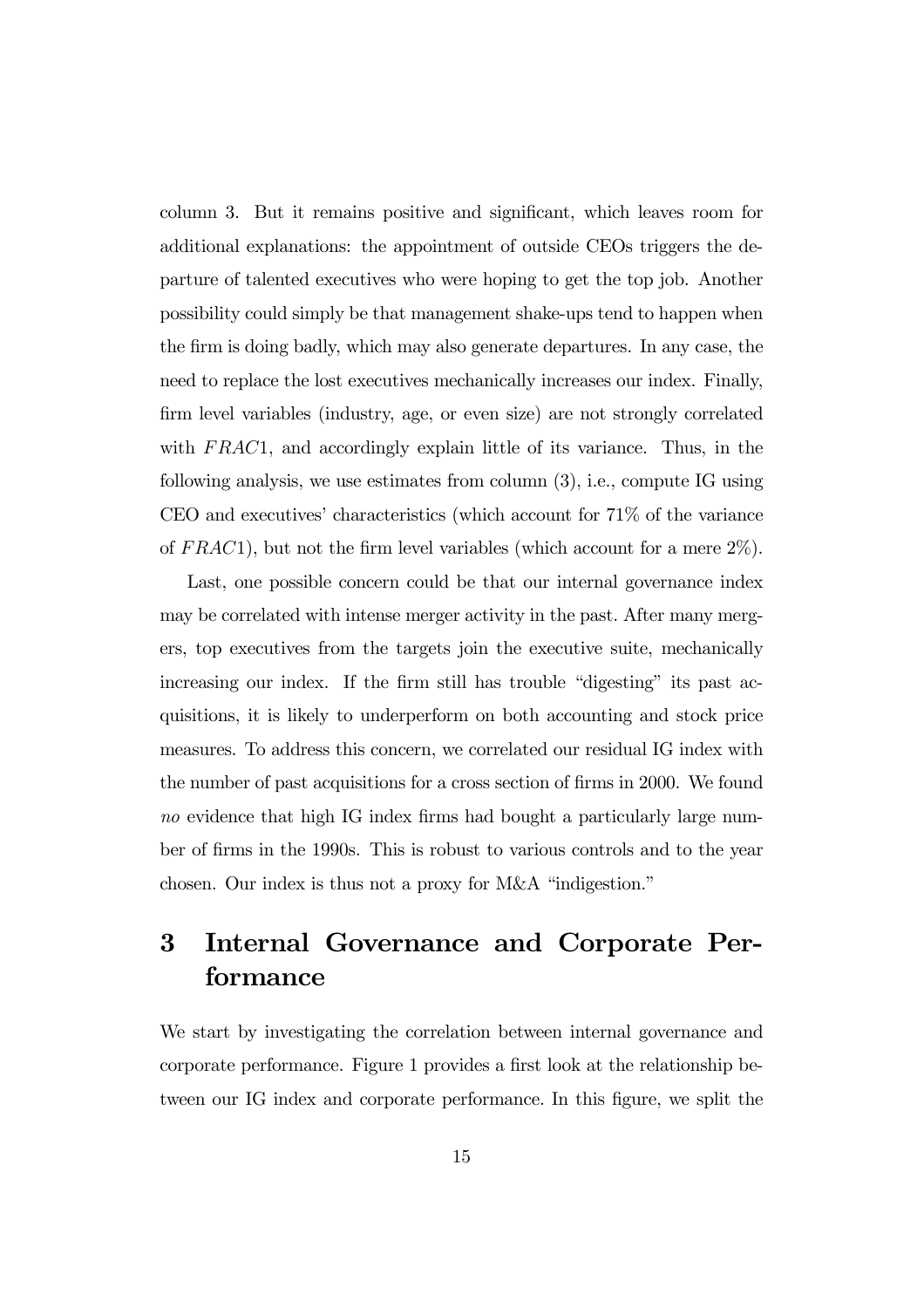sample distribution of our IG index into five quantiles. Then, for each quantile, we compute the mean industry8 adjusted performance, as well as the 95% confidence band assuming normality. Performance is measured through ROA (left panel) and market to book value of assets (right panel). Figure 1 shows a positive and statistically significant association between good internal governance (low values of our IG index) and corporate performance.

### 3.1 Basic Results

As discussed above, some mechanical correlates of internal governance may be correlated with corporate performance. For example, junior CEOs or executives may be on average worse performers simply because they lack experience. We thus move to a multivariate analysis that allows us to capture these "human capital" effects. We run the following regression:

$$
Y_{it} = \alpha + \beta I G_{it-1} + (IG \quad controls)_{it} + (Firm \quad controls)_{it} + \varepsilon_{it} \tag{2}
$$

where  $Y_{it}$  measures corporate performance (ROA, market to book value of assets).  $IG_{it-1}$  is our measure of internal governance, lagged one period.<sup>9</sup> We include two sets of controls. First, the mechanical correlates of our index are included since it may be argued that they directly affect corporate performance (CEO tenure, mean executive seniority, share of executive hired right after the CEO, a dummy indicating if the CEO is an insider or not). However, we must bear in mind that, because of the Frisch Waugh theorem, their inclusion does not affect our estimate of  $\beta$  (the IG index is by definition orthogonal to these variables, so they do not create any "omitted variable bias"). Secondly, we add firm level controls that are traditionnally strong correlates of performance: log(firm age+1), log(assets), year dummies, and

<sup>8</sup>We used the Fama-French 48 industries (Fama and French (1997)).

<sup>9</sup>We seek to partially avoid obvious simultaneity biases, such as the ones we discuss below. As it turns out, our results are insensitive to the time-lag used.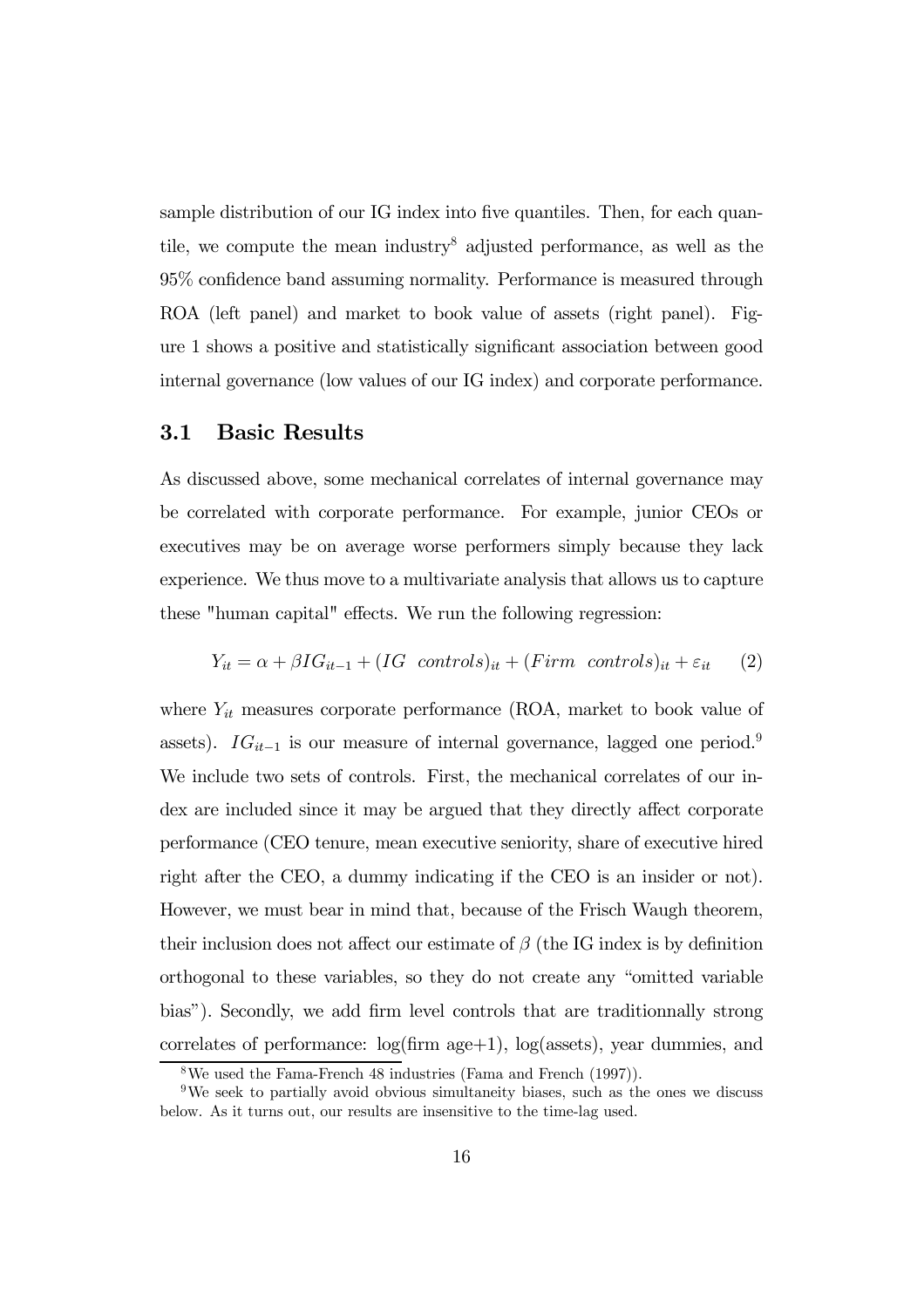48 Fama-French industry dummies. Since we have several observations per firm (corresponding to different years), and because  $IG_{it}$  is strongly persistent, it is likely that the  $\varepsilon_{it}$  are not independent from different observations of the same firm i. Hence, we correct for this form of heteroskedasticity by looking at Hubert-White-Sandwich estimates.

The sample correlation between performance and the IG index is strong and stable across years (results available from the authors). Multivariate regression results are reported in Table 2. Columns 1 to 3 use ROA as dependent variable in equation (2); columns 4 to 6 use market to book value of assets.10 Columns 1 and 4 report regression results only with firm level controls, and columns 2 and 5 include the mechanical correlates of the index. As expected, the difference is negligible, and stems from the fact that the sample on which the index is estimated (Table 1, column 3) is slightly different from the sample used for the performance regressions (2). Columns 3 and 6 further control for initial performance, as a limited attempt to control for fixed effects.<sup>11</sup> Each time, our index of governance is significantly and robustly correlated with performance: a one standard deviation increase in IG results in a decrease of about 1.5 ROA percentage point and about 10% of market value of assets. The explanatory power of this effect is not very large (some 10% of standard deviation of the explained variable), but, as we will see, it is consistently significant and easily surpasses the usual "external" corporate governance measures. Also, the small size of our coefficients should not surprise us given the noise of our internal governance measure FRAC1 (see section 2.1).

<sup>&</sup>lt;sup>10</sup>Similar results are obtained with Return on Equity, but we did not report them because of space limitation.

<sup>11</sup>We have also run, but not reported, regressions of corporate performance on FRAC1, the fraction of executives hired after the CEO took office, as well as various controls. FRAC1 turned out to be highly significant in all specifications we tested. This is not surprising by virtue of Frisch Waugh theorem.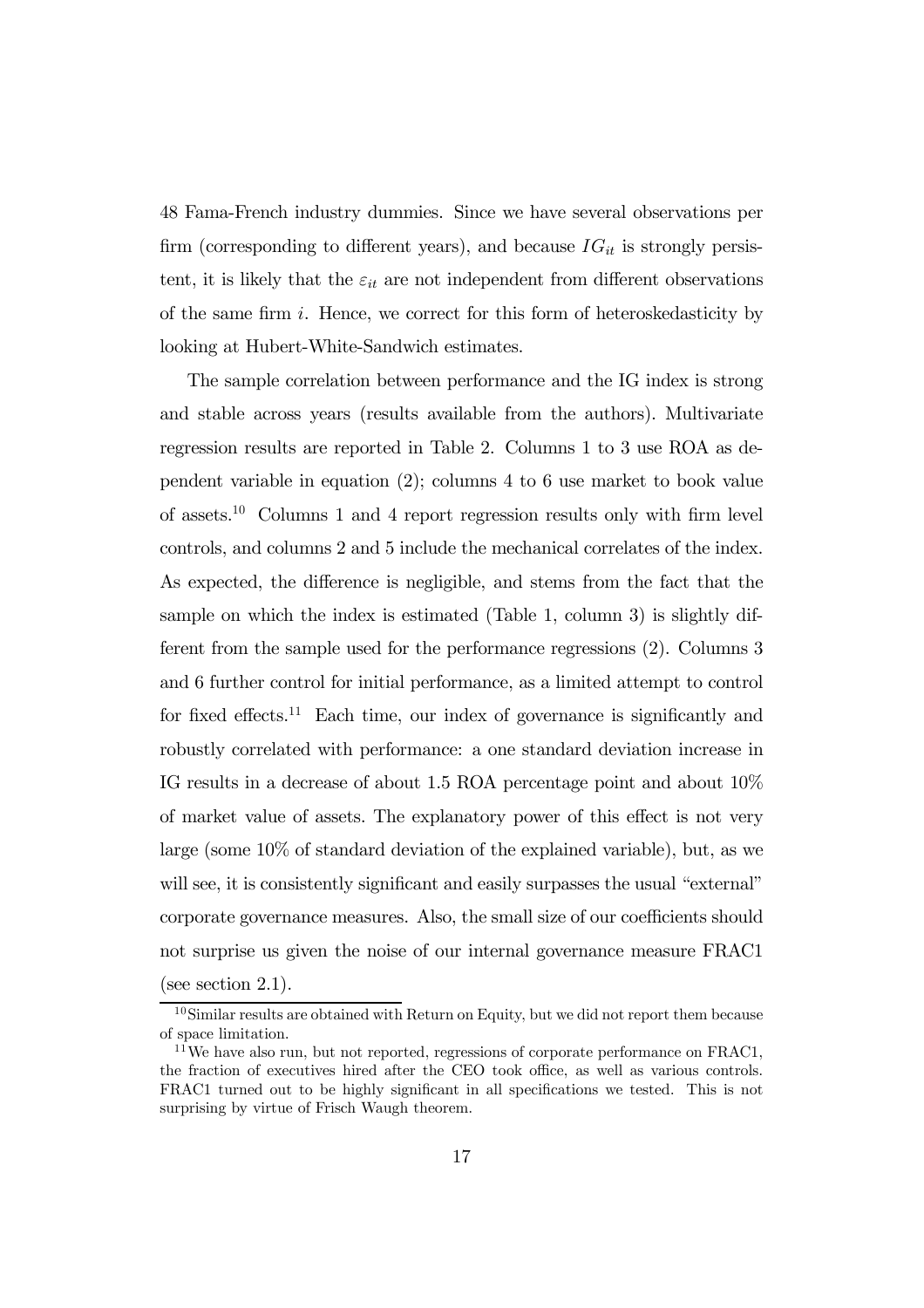### 3.2 Robustness Checks and Causality

Table 3 checks whether the performance-IG correlation reported in Table 2 is driven by any particular subperiod. In this table, we report, for both measures of corporate performance, the point estimate of  $\beta$  in (2) where internal goverance is measured by IG, including both firm level and mechanical controls as in columns 2 and 5 of table 2, except that one regression is run for each year. As it turns out, the point estimate is fairly stable across periods and significant in most years. As a consistency check, we verified that we get similar magnitudes and significance levels by regressing directly on FRAC1, our unfiltered measure of internal governance, rather than on our internal governance index.

There are many stories consistent with the relation between IG and performance found in Tables 2 and 3. Our favored interpretation is that strong internal governance is a way for shareholders to "hold the CEO on a tight leash" and prevent the CEO from undertaking "crazy" projects or building an empire. One could argue, however, that the causality runs in the opposite direction: declining performance may actually trigger an increase in IG (a drop in our measure of internal governance). One plausible story could be based on management turnover. In most firms, poor performance triggers a change in the management team; when the situation is critical, the newly appointed CEO is more likely to bring his own team. In this scenario, internal governance worsens because performance declines, not the contrary. Another story could simply be that, when the firm is about to do badly, if top executives had a higher propensity to "leave the sinking ship" than the CEO, IG would rise even before performance declines. One possible explanation for this is that executives can observe the CEO's ability, or the evolution of the firm's markets, before they materialize in corporate accounts.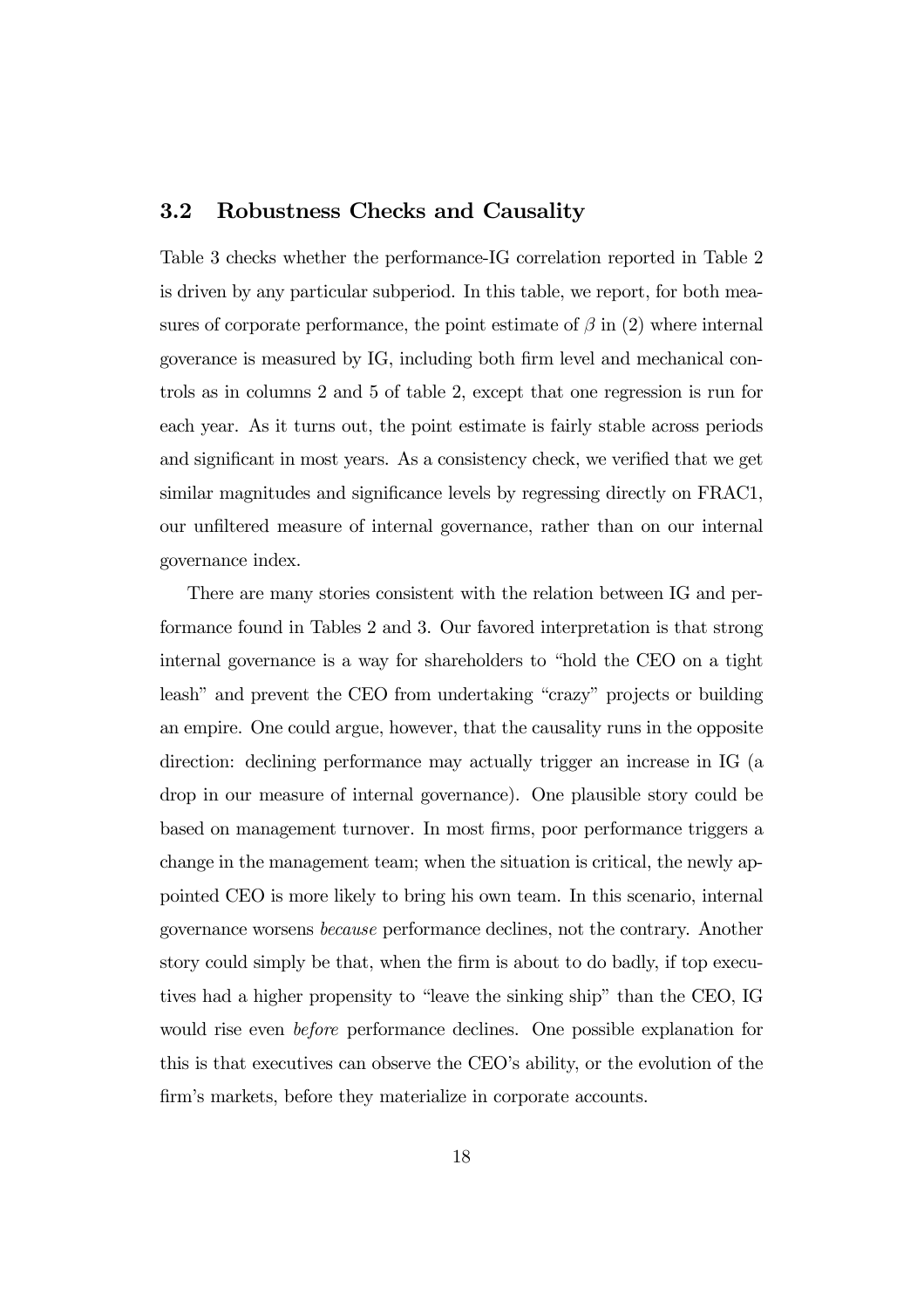While we have no "smoking gun" to assess the causal relation between internal governance and corporate performance, we can at least take preliminary steps to reduce the likelihood of reverse causation by looking at the joint dynamics of internal governance and corporate performance. Do changes in corporate performance happen before or after changes in internal governance? To test these two hypotheses, we run the following two regressions:

$$
Y_{it} = \alpha + \beta I G_{it-L} + \gamma Y_{it-L} + controls_{it} + \varepsilon_{it}
$$
\n(3)

$$
IG_{it} = a + bIG_{it-L} + cY_{it-L} + controls_{it} + \varepsilon_{it}
$$
\n
$$
(4)
$$

where we use one and two year lags  $(L = 1, 2)$  and  $Y_{it}$  is the firm's corporate performance at date  $t$ . If changes in corporate performance tend to lead changes in IG, we should not be able to reject that  $c > 0$  and  $\gamma = 0$ . Such a test can be thought of as the panel data version of causality tests  $\dot{a}$  la Granger in time series analysis.

Estimates of equations  $(3)-(4)$  are reported in Table 4. All regressions include firm level controls (age, size, year and industry dummies). Column (1) reports the estimates of  $\beta$  and  $\gamma$  of equation (3), while column (2) reports the estimates of b and c from  $(4)$ . The top panel reports the regression results assuming  $L = 1$ . The bottom panel assumes  $L = 2$ . The results suggest that, in general, changes in internal governance happen before changes in corporate performance as estimates of c are never significantly different from zero, while estimates of  $\beta$  are. The fact that this result holds with a twoyear lag weakens the possibility that poor internal governance is driven by management's expectation of future bad performance.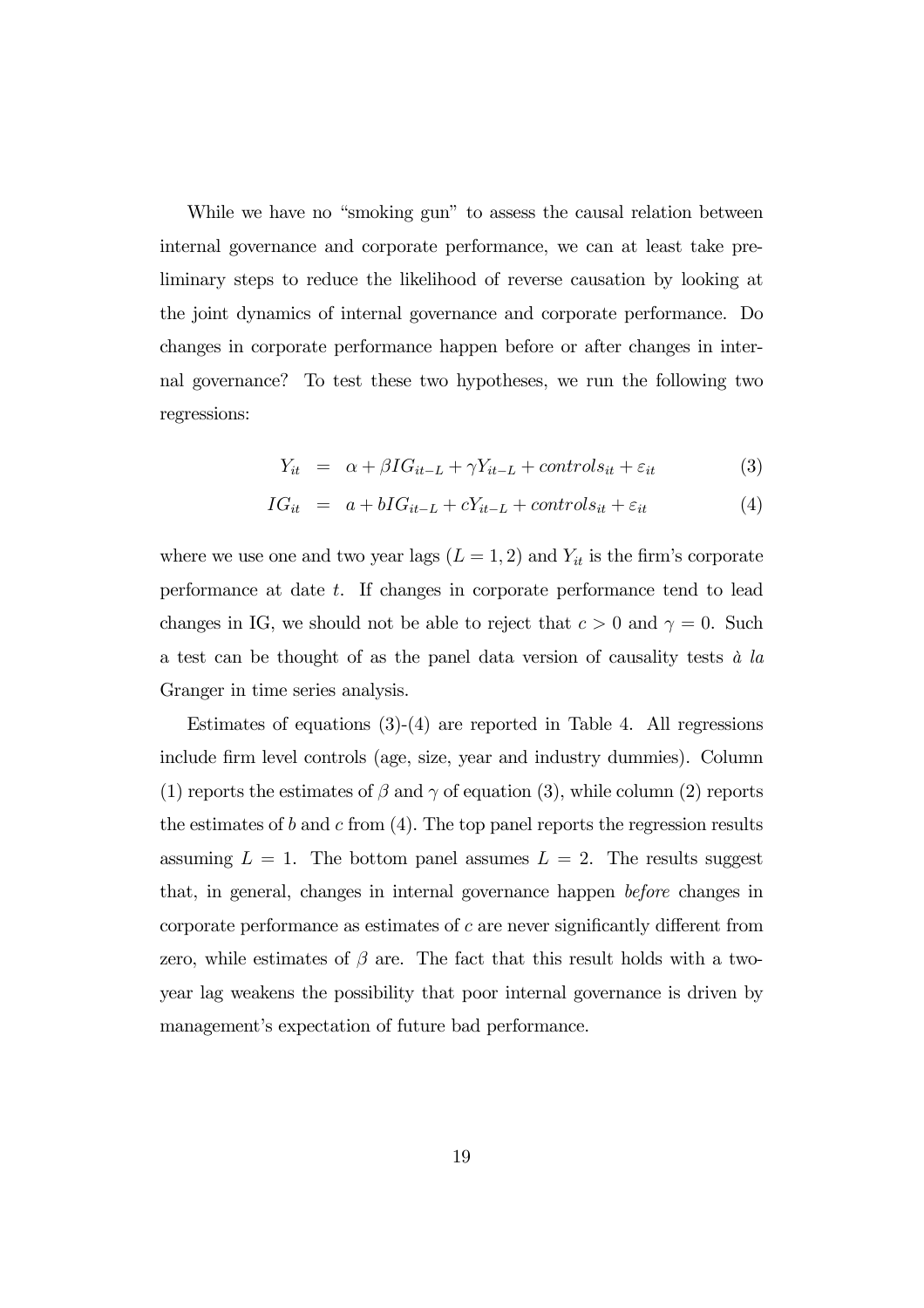## 4 Internal Governance and Acquisitions

To test whether internal governance increases the quality of the firm's strategy by constraining the CEO in his choices, a natural place to look is at the firm's acquisition policy. There is substantial debate among financial economists as to whether long-run acquisition returns are positive or negative for the acquiring firm. Loughran and Vijh (1997) find that the returns to long-run investors in acquiring firms are on average negative, in particular when the deal is financed with stock issues. Mitchell and Stafford (1999), among others, criticize their estimates, partly because post acquisition returns tend not to be independent events, as acquisitions generally cluster around stock market booms. The main problem with this literature is that there is considerable heterogeneity among types of acquisitions and their performance. Thus, financial economists lose substantial information on their entire distribution by focusing on average returns and average profitability. In attempt to reduce this heterogeneity, some recent papers have outlined the size of acquisitions as a key factor for success or failure (Moeller, Schlingemann, and Stulz (2005), Bradley and Sundaram (2004)). The evidence they present is consistent with "small" acquisitions as value-creating, and large ones as value-destroying. Following up on these papers, we look at the effect of internal governance on shareholder losses (gains) in large acquisitions.

But before looking at gains, we first focus on the relation between internal governance and acquisition policy. We find that firms with good internal governance do not make fewer acquisitions and that their acquisitions do not correspond to smaller purchases. We follow Gompers, Ishii and Metrick (2003), and use SDC to compute, for each firm-year of our EXECUCOMP extract: (1) the number of deals of more than \$10 million in value and (2) the overall amount of all deals struck within the year (the sum of all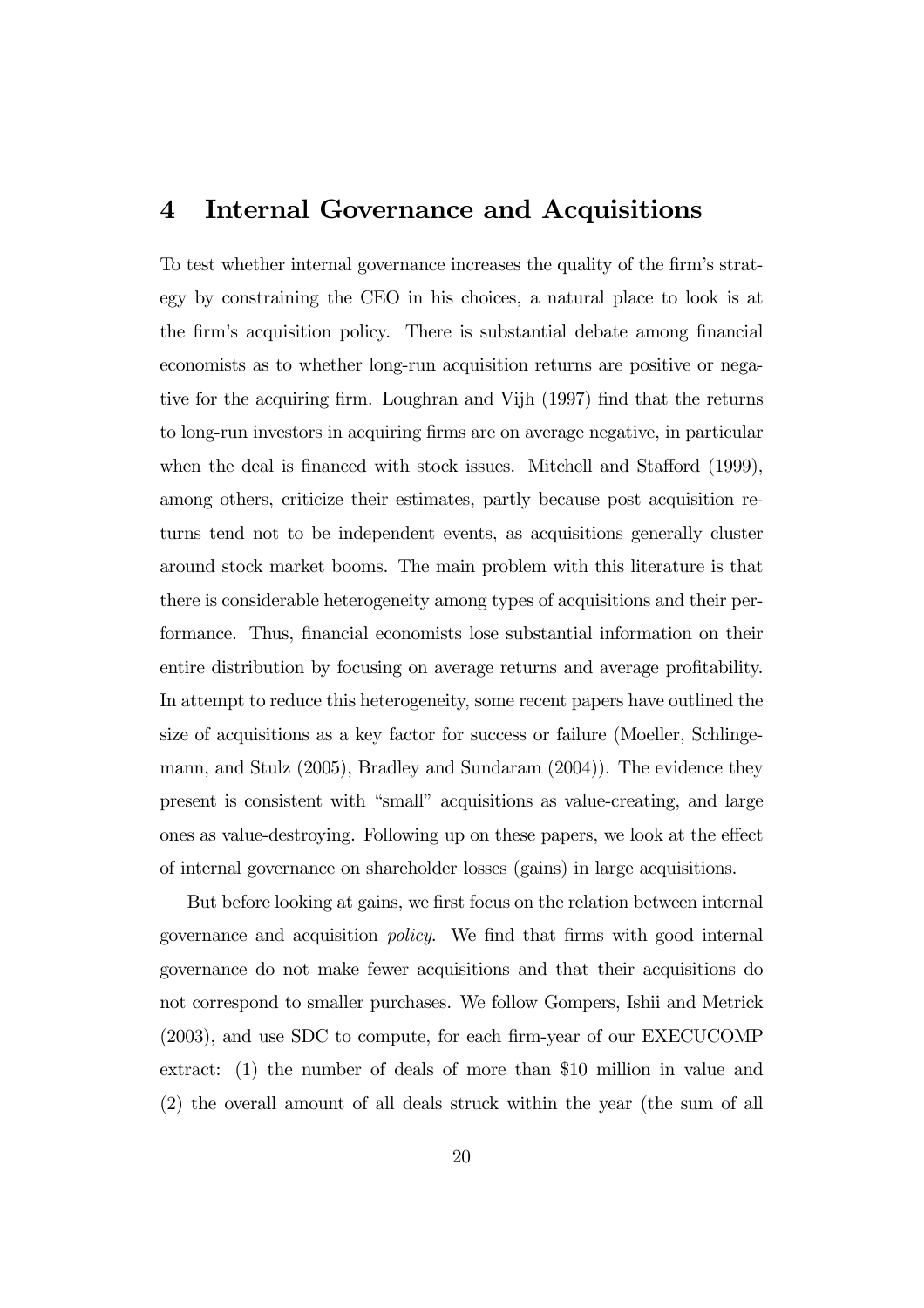transaction values if there are several deals), normalized by the acquirer's market capitalisation. None of these measures of acquisition intensity proved to be correlated with our IG-index. Moreover, we find that the IG index is not correlated with the number of past acquisitions, which means that selecting firms with poor internal governance does not select "serial acquirers."

We then turned to the impact of internal governance on acquisition quality. As argued above, we focus on large acquisitions (whose value exceeds \$300 million \$). To measure the performance of acquisitions, we first follow Loughran and Vijh (1997) and focus here on the acquirer's long term abnormal stock returns, which we compute using a four factor pricing model (the Fama-French (1996) three factors plus Carhart's (1997) momentum factor) estimated at the firm level in the 48 months preceeding the acquisition. We restrict ourselves to the 1993-2002 period, in order to be able to use EXECUCOMP information.

We split the sample of transactions into two parts (each comprising some 400 deals): deals where the acquirer has above-median IG index (poor internal governance), and deals where the acquirer has below-median IG index (good internal governance) in the year preceding the acquisition. Columns 1 and 2 of Table 5 report, separately for good and poor internal governance acquirers, the average cumulative abnormal returns, starting 12 months before the deal up to 48 months after the deal. Column 3 reports the difference in cumulative returns, and tests for the equality of average returns using a standard t-test, without assuming equality of variances. Figure 2 plots cumulative abnormal returns for each month, separately for poor (left panel) and good (right panel) internal governance acquirers.

We find that firms with poor internal governance make largely underperforming acquisitions. Four years after the acquisition, firms with good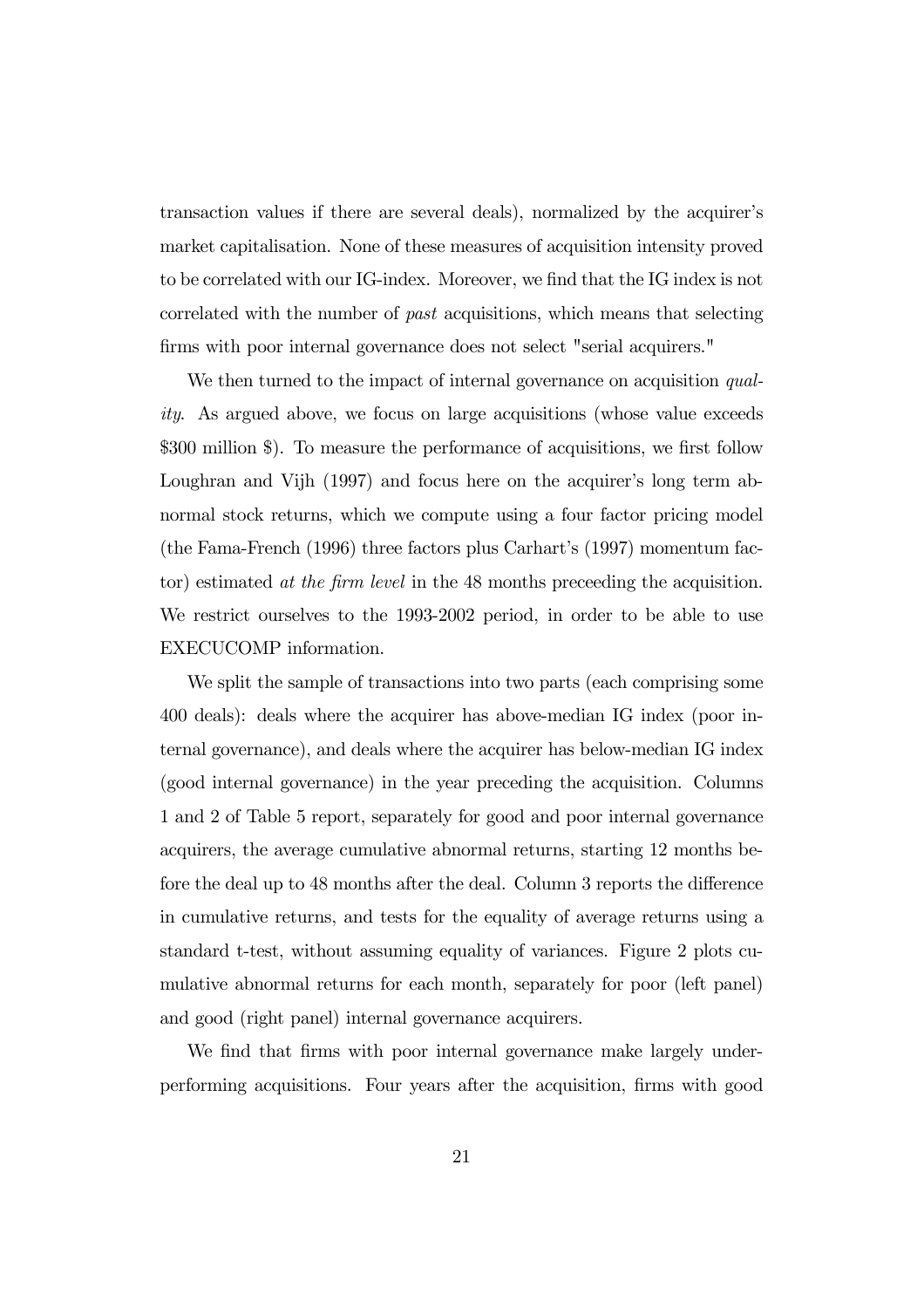internal governance have on average lost some 15% of shareholder value, which is significantly different from zero. However, firms with poor internal governance have lost almost 30%, which is both significantly different from zero and from the wealth lost by long term shareholders of well governed firms. This difference is robust to (1) the way we split the sample, on condition that each contains enough observations in each category (good/poor governance) and (2) to the pricing model (results are almost similar when we omit the momentum factor; they are somewhat noisier, but still point in the right direction if we use the CAPM or if we merely substract the market return from stock returns).

As a robustness check, we then look at the significance of our results using a calendar time portfolio method as recommended e.g., by Mitchell and Stafford (1997) or Lyon, Barber, and Tsai (1999). This method addresses the critique that, due to their time overlap, post-event returns are not independent. Another problem is that measurement errors inherent in the computation of individual abnormal returns are compounded by calculating cumulative returns.

For our sample of acquisitions, we therefore construct two equally weighted portfolios of firms that completed at least one acquisition within the last  $n$ months. The first portfolio is long in acquirers whose internal governance index one year prior to the acquisition is below-median (the "good internal governance" portfolio). The second portfolio is long in acquiring firms with above median IG index (the "poor internal governance" portfolio). Both portfolios are therefore rebalanced each month as acquirers whose deal occured more than n months ago leave and new acquirers enter. Let  $R_{n,t}^P$ (resp.  $R_{n,t}^G$ ) be the monthly return of the poor (resp. good) internal governance portfolios.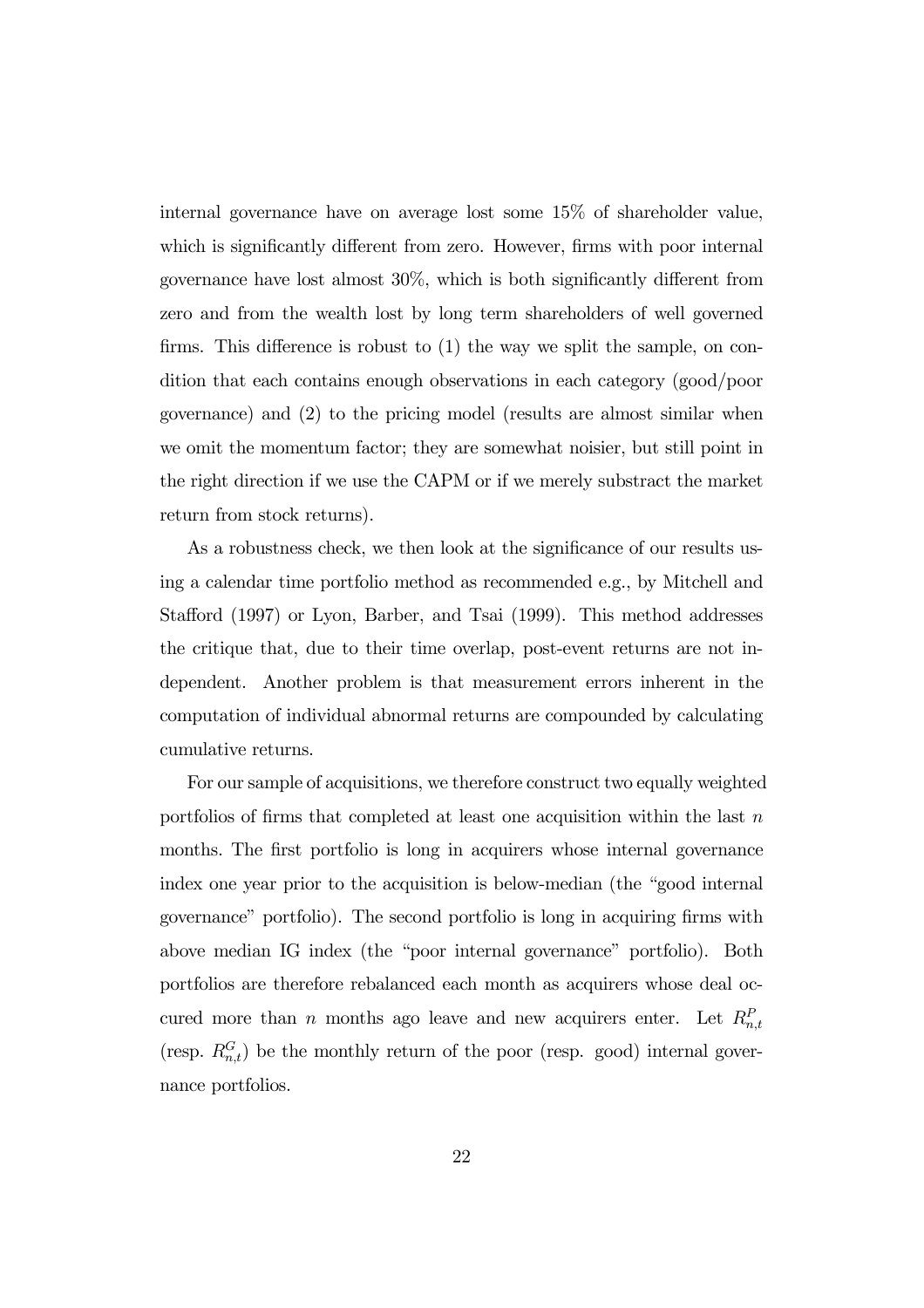We then estimate the abnormal returns of the two portfolios with a fourfactor asset pricing model (the three Fama French factors plus the momentum factor, all available from the Kenneth French website). We also estimate the abnormal returns of a portfolio that is long in good internal governance, and short in poor internal governance acquirers, as in equation (7):

$$
E\left(R_{n,t}^G - R f_{n,t}\right) = \alpha_n^G + \beta_n^G(Rm_t - Rf_t) + s_n^G \cdot SMB_t
$$
  
+
$$
h_n^G \cdot HML_t + u_n^G \cdot UMD_t
$$
 (5)

$$
E\left(R_{n,t}^P - R f_{n,t}\right) = \alpha_n^P + \beta_n^P(Rm_t - Rf_t) + s_n^P. \quad SMB_t
$$
  
+
$$
h_n^P. \quad HML_t + u_n^P. UMD_t
$$
 (6)

$$
E\left(R_{n,t}^G - R_{n,t}^P\right) = \alpha_n^{G-P} + \beta_n^{G-P}(Rm_t - Rf_t) + s_n^{G-P}.\,SMB_t \tag{7}
$$
\n
$$
+ h_n^{G-P}.\,HML_t + u_n^G.\,UMD_t
$$

The intercepts of these regressions  $\alpha_n^G$ ,  $\alpha_n^P$ , and  $\alpha_n^{G-P}$  represent the average monthly abnormal returns, given the model. These "alphas" are reported in Table 6, for  $n = 12, 24, 36$  and 48 months. First, notice that the longrun abnormal returns of all acquisitions (which we report as a benchmark in the first line of Table 6) are slightly positive and marginally significant, in contrast with the results of long run stock returns, which are negative and significant. This discrepancy is at the heart of the methodological controversy on long-run stock return studies.12

When we sort by internal governance value, results confirm our cumulative abnormal returns analysis: Abnormal returns to good internal gover-

<sup>12</sup>When looking at three year returns on acquiring firms, Mitchell and Stafford (2000) find an equal weighted monthly alpha of -0.2%, which is statistically significant. The difference between our result and theirs may stem from the time period chosen (we look at 1993-2002, while their time frame is 1961-1993). Another possibility is that firms are selected on the basis of their belonging to EXECUCOMP (we will return to this issue below). This, however, should not affect the comparison between poor and good governance firms.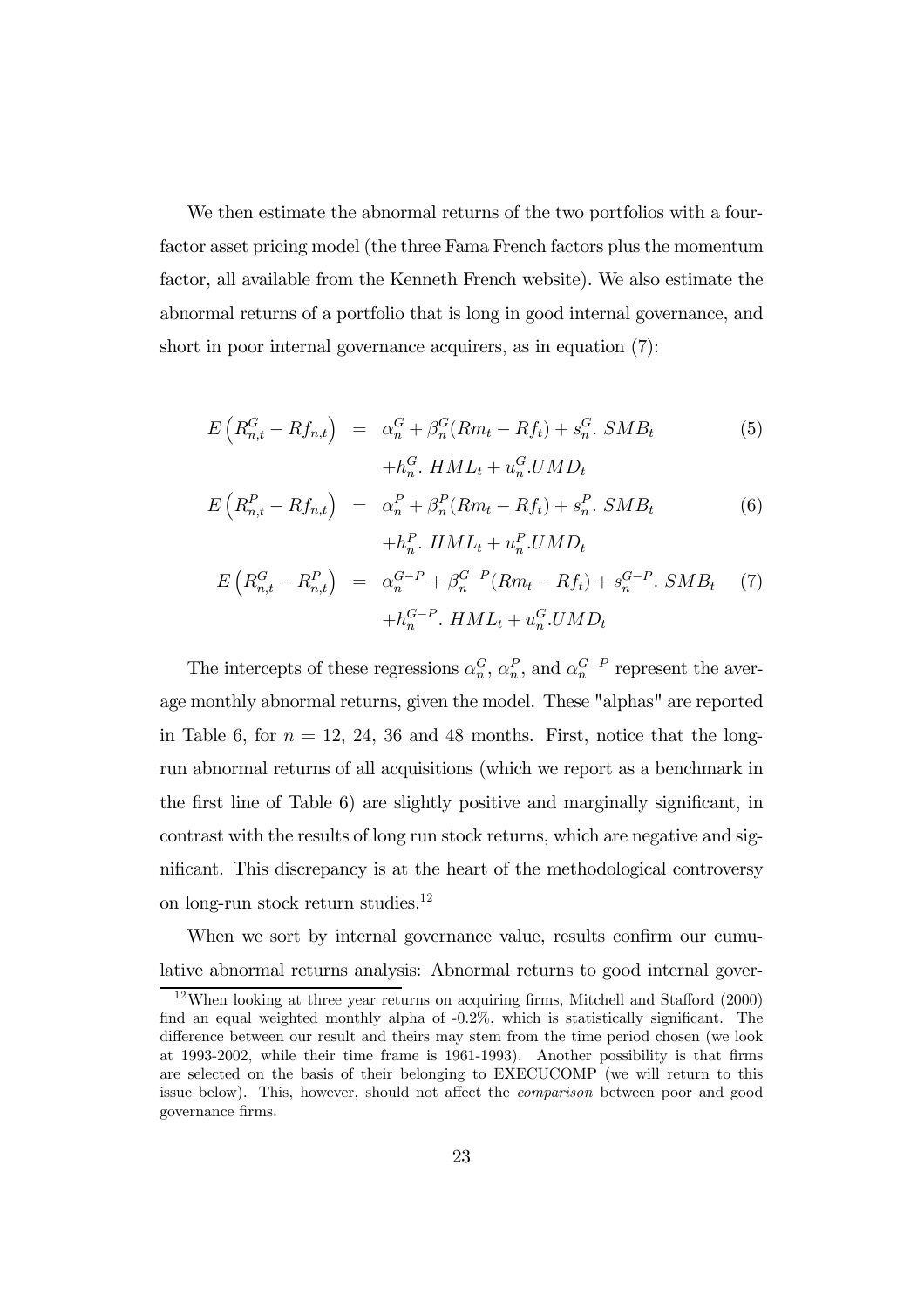nance firms after major acquisitions are positive and significant (some 0.5% per month) within 1, 2, 3 or 4 years following the deal announcement. They are small and insignificant for poor internal governance firms. Our long-short portfolio's alphas are positive and significant when the selection window is sufficiently large (last 24, 36 or 48 months), and less so in the short run (last 12 months). This is to some extent consistent with evidence from Table 5, where the difference in value destroyed widens over time.

## 5 Internal Governance and Stock Returns

The previous section shows that internal governance influences the quality of a firm's strategy and that the market does not immediately price this effect: acquisitions of poor IG firms are followed by long-term negative performance. If the market underestimates the impact of internal governance on a firm's performance, it is possible that our measure of internal governance has predictive power on stock-returns. This section investigates this issue, by extending the previous analysis from acquiring firms to all firms. Positive abnormal returns for good internal governance need not be incompatible with market efficiency, and this evidence can be subject to several interpretations. It could be that the market underestimates its benefits, that these benefits turned out to be larger than expected or simply that the information we used to construct our index was not available to investors in real time. One other possible explanation could be that such abnormal returns proxy for a hidden risk factor. Distinguishing between these explanations is, we believe, beyond the scope of this paper.

We start by constructing a good and a poor internal governance portfolio. The poor (resp. good) governance portfolio is long in all firms whose internal governance index was in the top quartile (resp. bottom quartile) of the IG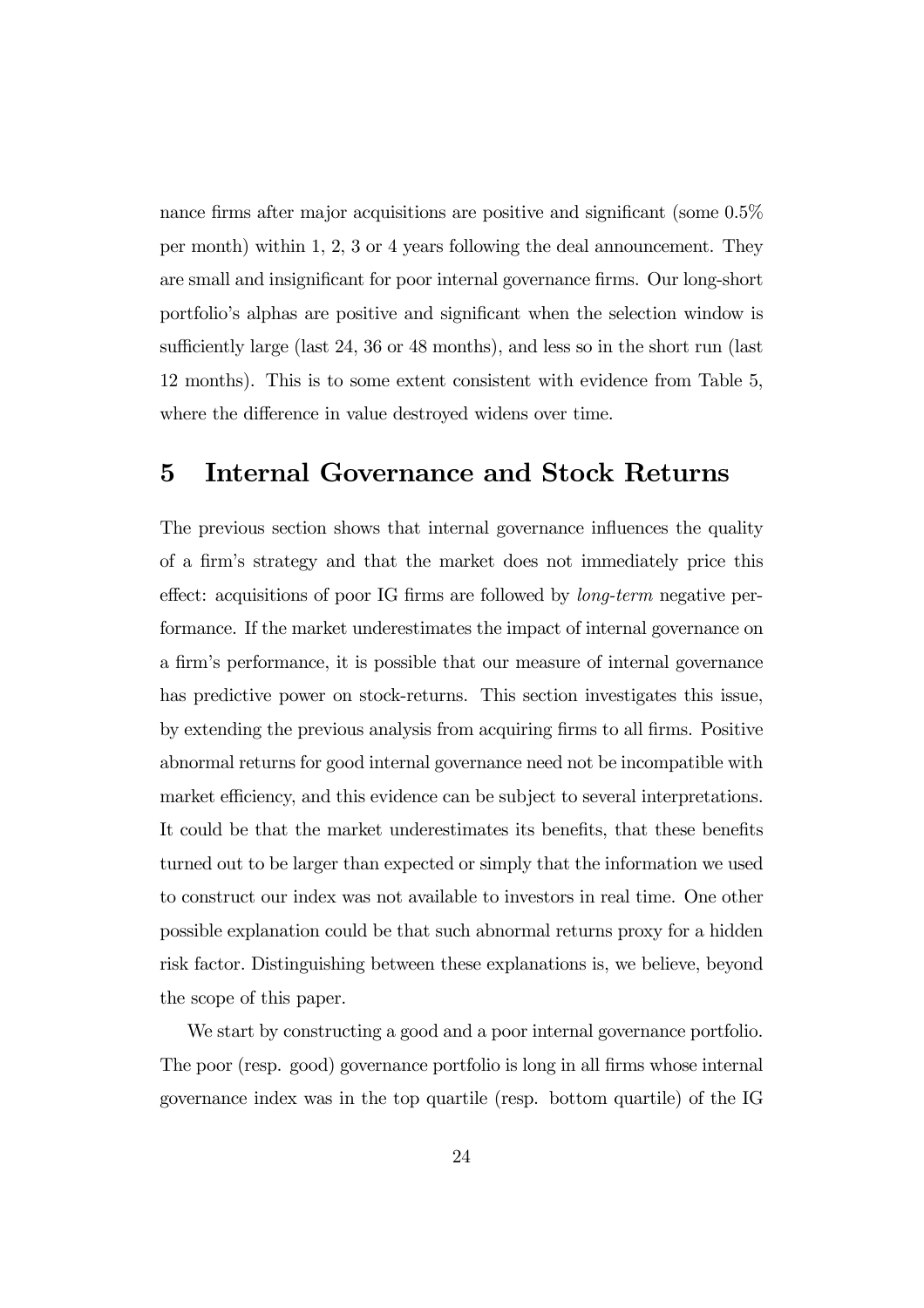distribution of the previous year. We look at both value and equal weighted portfolios (the weighting scheme uses the stockmarket capitalization in January of the current year). These portfolios are rebalanced every year as firms' stockmarket capitalizations change, and firms change governance category.

Figure 3 provides an indication of the relative long-run performance of the good and poor governance (value weighted) portfolios. It looks at the cumulative returns of investing \$100 in these portfolios in January 1993, over the 1993-2002 period. Investing \$100 in January 1993 in the portfolio of good IG companies yields \$400 by the end of 2002, while investing in the poor governance portfolio yields less than \$250. In order to show that this difference in returns is not driven by the usual risk factors, we then regress monthly returns of the good/poor internal governance portfolios  $(R_t^G,$  $R_t^B$ ) on Fama and French (1996)'s three risk factors, plus Carhart (1997)'s momentum factor. We also look at the returns of the portfolio that is long in good internal governance stocks, and short in poor internal governance stocks. This amounts to running the following three regressions, for both value and equal weighted portfolios:

$$
E\left(R_t^G - Rf_t\right) = \alpha^G + \beta^G(Rm_t - Rf_t) + s^G. \text{SMB}_t
$$
  
+h<sup>G</sup>.  $HML_t + u^G. UMD_t$   

$$
E\left(R_t^P - Rf_t\right) = \alpha^P + \beta^P(Rm_t - Rf_t) + s^P. \text{SMB}_t
$$
  
+h<sup>P</sup>.  $HML_t + u^P. UMD_t$   

$$
E\left(R_t^G - R_t^P\right) = \alpha^{G-P} + \beta^{G-P}(Rm_t - Rf_t) + s^{G-P}. \text{SMB}_t
$$
  
+h<sup>G-P</sup>.  $HML_t + u^G. UMD_t$ 

The intercepts  $\alpha^G$ ,  $\alpha^P$ , and  $\alpha^{G-P}$  of these regressions are the excess returns.

Results are reported in Table 7 for three different models: a CAPM (which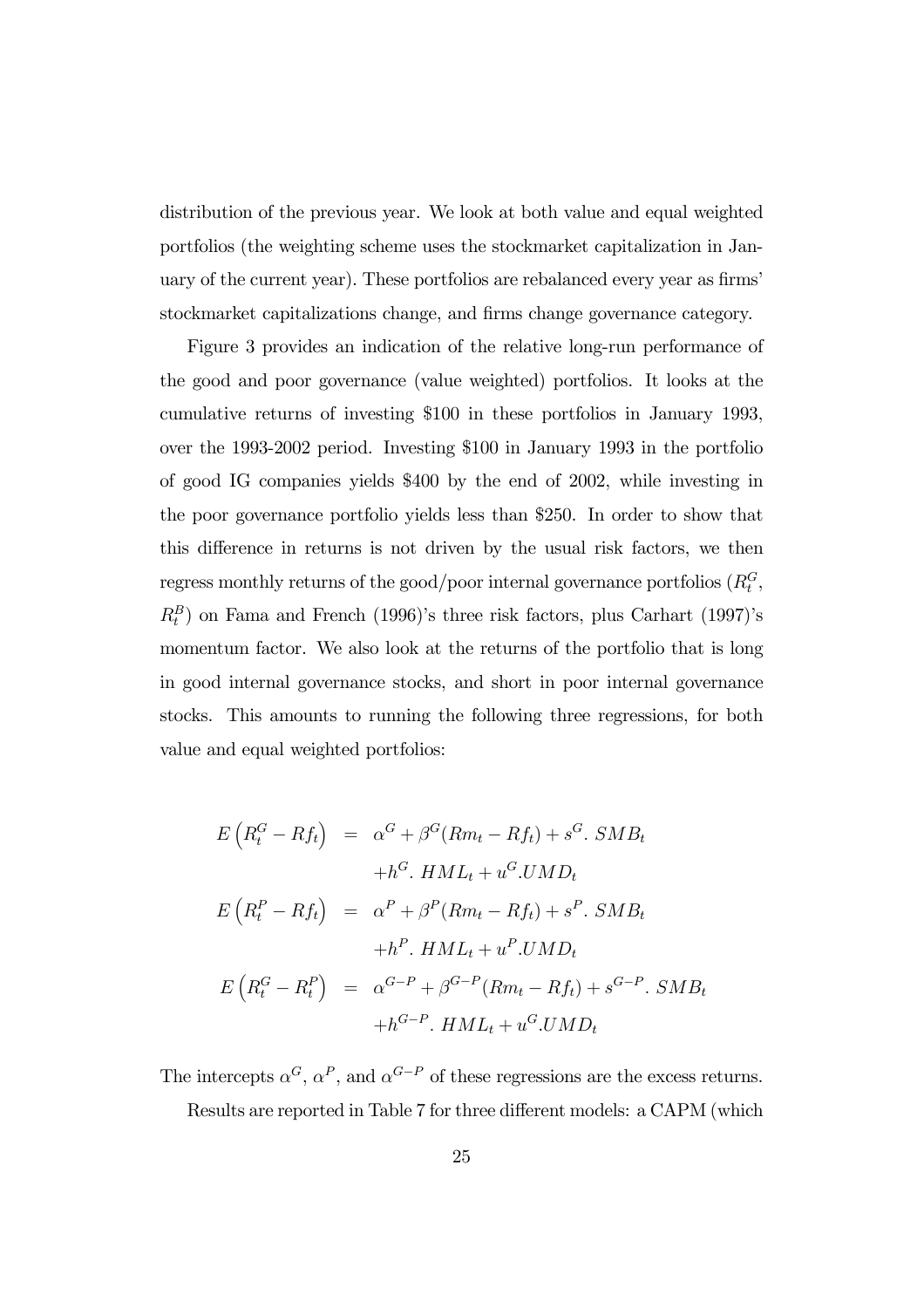assumes  $s = h = u = 0$ , the Fama-French 3-factor model (assuming  $u = 0$ ), and the full 4-factor model. We show equal-weighted (left panel) and valueweighted (right panel) regressions. Panel A looks at the returns of a portfolio made up of all firms in the matched COMPUSTAT-CRSP-EXECUCOMP panel. Panel B provides estimates for the good governance portfolio. Panel C looks at the poor governance portfolio, while panel D focuses on the longshort strategy.

To interpret our results, it is first important to note that our whole sample of companies yields a positive and significant alpha for both value-weighted and equal-weighted portfolios (panel A). This is driven by the fact that EXE-CUCOMP includes only S&P 1500 companies, and is by design biased toward ex post successful companies. For that reason, both portfolios (good and poor IG companies) yield positive alphas (panels B and C). For all specifications and weighting, the good IG portfolio has a larger alpha than the poor IG portfolio. Yet, the difference is insignificant and small for equal-weighted portfolios. As a result, the equal-weighted long-short strategy (panel D) has an alpha that is insignificant, albeit positive, in the four-factor pricing model, albeit positive. Reassuringly, however, and consistently with Figure 3, the value-weighted long-short strategy yields positive alphas (0.5% monthly in the four-factors specification), with no significant load on the market and a strong negative loading on the momentum factor.

Finally, Table 8 explains why our alphas lose in statistical significance in the equal-weighted portfolio: The long-short strategy remains significant on non-weighted regressions when we restrict ourselves to the top one-half market capitalizations. One possible explanation is that our measure of internal governance is noisier for small caps. Another could be that internal governance matters more for large firms, which tend to have less concentrated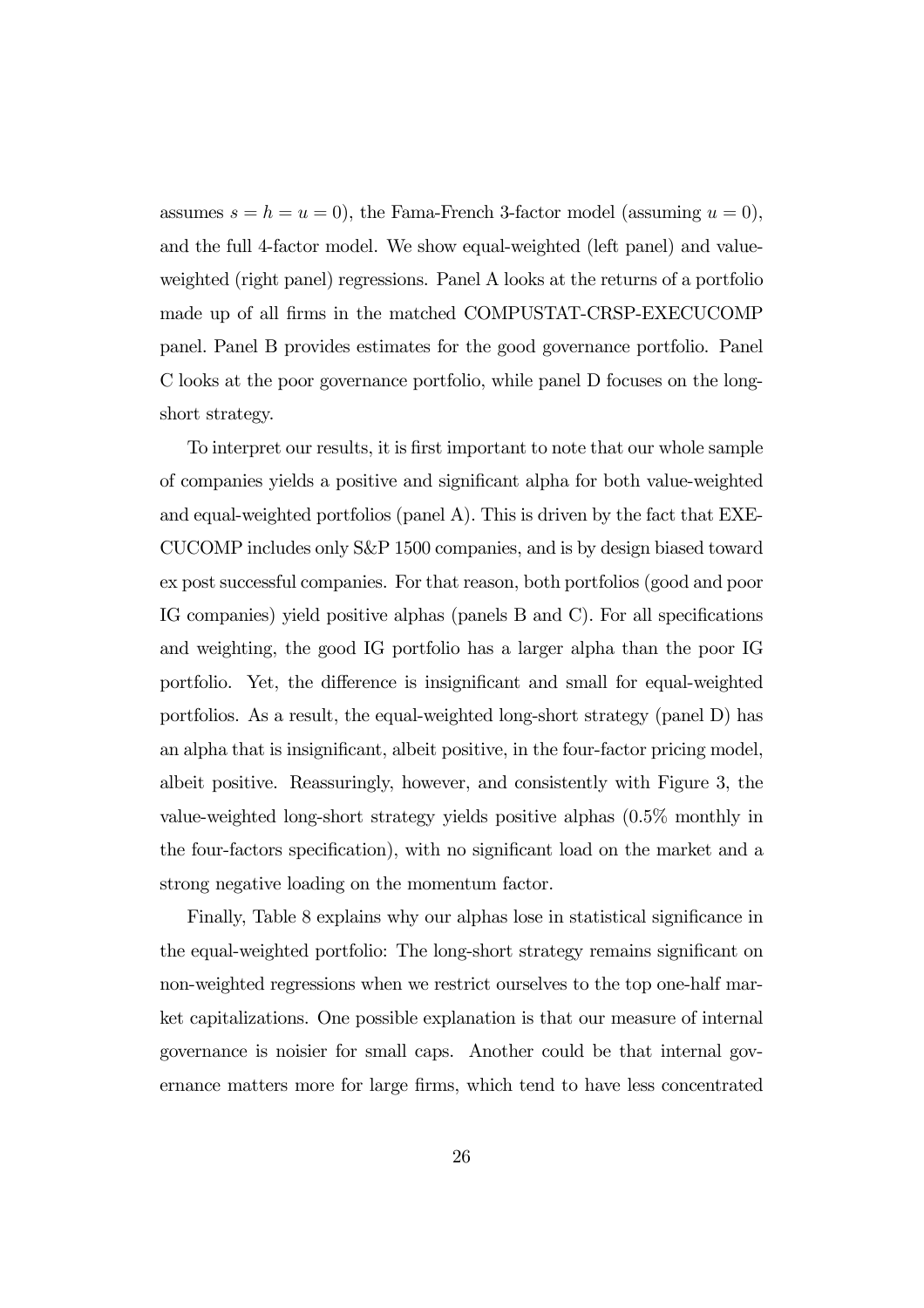ownership and are therefore less likely to have a dominant owner. Finally, it is possible that large firms are more involved in large, value-destroying acquisitions, and, as a result, internal governance is more important for them.

## 6 External Versus Internal Governance

We have shown that our measure of "internal governance" correlates well with  $(1)$  overall corporate performance and  $(2)$  the efficiency of some crucial strategy choices (acquisitions). However, one possible story consistent with such evidence is that we are proxying for corporate governance in the "traditional" sense: firms with weak shareholders, weak boards and imperial CEOs could also be the ones where the CEO has all the power to appoint faithful executives. Hence, a well-entrenched CEO is more likely to replace executives who do not show sufficient loyalty, which makes our IG index rise. At the same time, weak boards do not have the means to oppose large, wasteful acquisitions.

This alternative story puts external governance back to the fore: when "external" governance is poor, the firm performs less well, and most executives have had less time on the job than the CEO. If this were true, however, the existing literature on "external" governance would have had no trouble in finding a positive statistical relation between corporate performance and measures of governance quality. Existing contributions have repeatedly failed to find a positive correlation between the share of outsiders in the board and profitability (see Baghat and Black (2003), and also Hermalin and Weisbach (2003) for a survey). Using corporate charter-based governance measures, Gompers, Ishii, and Metrick (2003) do not find a consistent correlation between investor-friendly firm-level institutions and operating performance. Thus, the available evidence casts doubts on internal governance as a proxy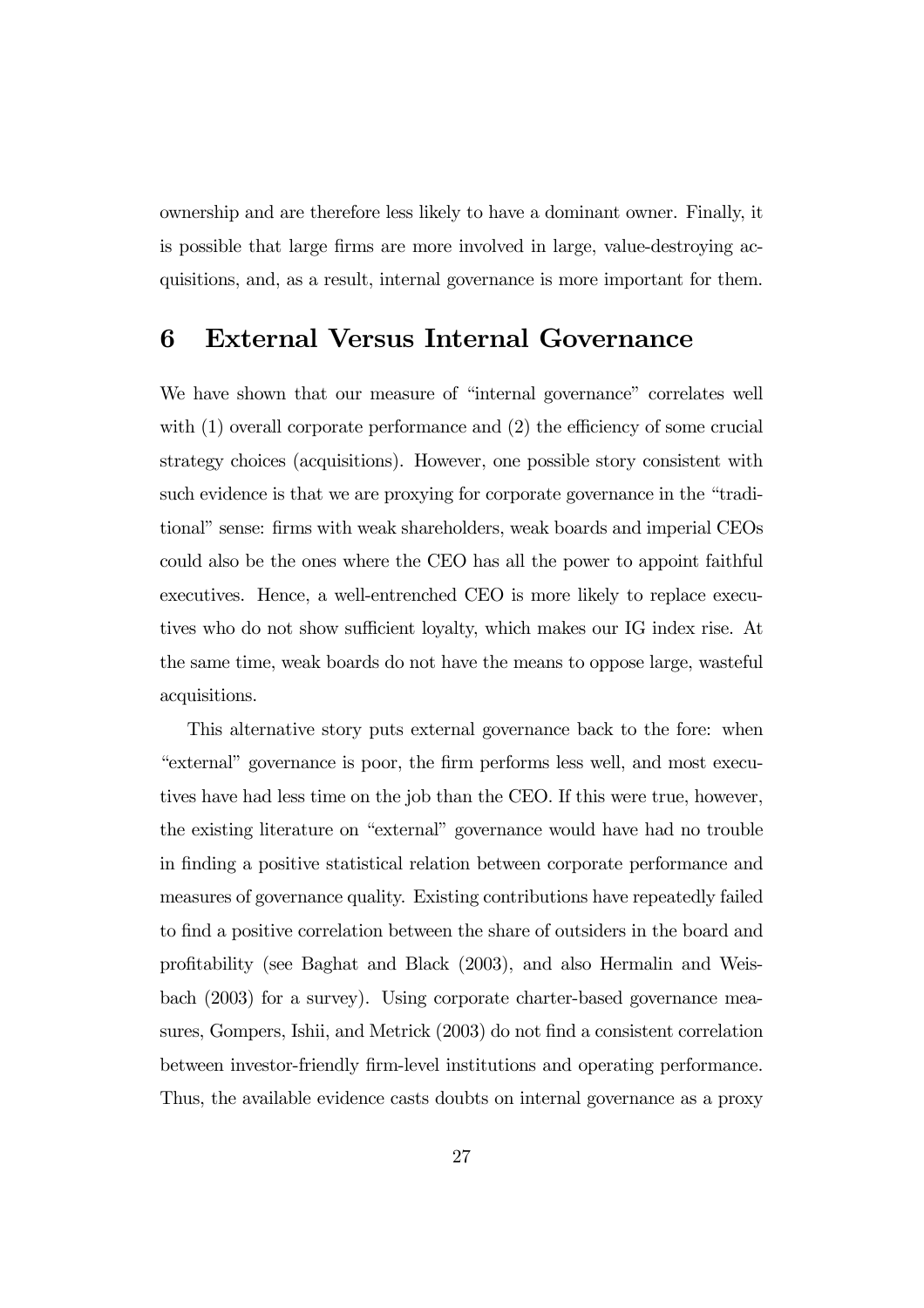of external governance in our regressions.

We look directly at the correlations between our measure of internal governance and some measures of "external" governance that are used in the literature. To do this, we regress our internal governance index on (1) the Gompers-Ishii-Metrick index of governance, which takes large values for management-friendly corporate charters, (2) the fact that the CEO is also the chairman of the board, which measures the CEO's degree of power on the board (see, for example, Adams, Almeida and Ferreira (2004)), (3) the size of the board (Yermack (1996) shows that firms with large boards are less efficient), (4) the share of current employees, and (5) of past employees as corporate directors. The first measure is available for a subset of our main sample - the largest firms. The second measure is available for our whole sample as it is extracted from EXECUCOMP. The third, fourth, and fifth measures are extracted from IRRC's boards and directors database and so available only for a subsample of our main dataset.

Overall, the evidence is not consistent with internal governance being a proxy of external governance. Regression results, controlling for both firm level variables and mechanical correlates of IG, are reported in Table 9. Columns 1-3 include the external governance indexes separately, while column 4 combines all of them. Some results point slightly toward a correlation between the two governance measures. Our index is correlated with the charter based GIM index (the coefficient is small and significant at 5%). Also, internal governance is worse when the CEO is chairman, suggesting that CEOs who are powerful inside the firm are also powerful in the boardroom. The only other significant relation is more surprising: internal governance turns out to be better when there are more employees sitting on the board of directors. The literature on independent directors reports this correla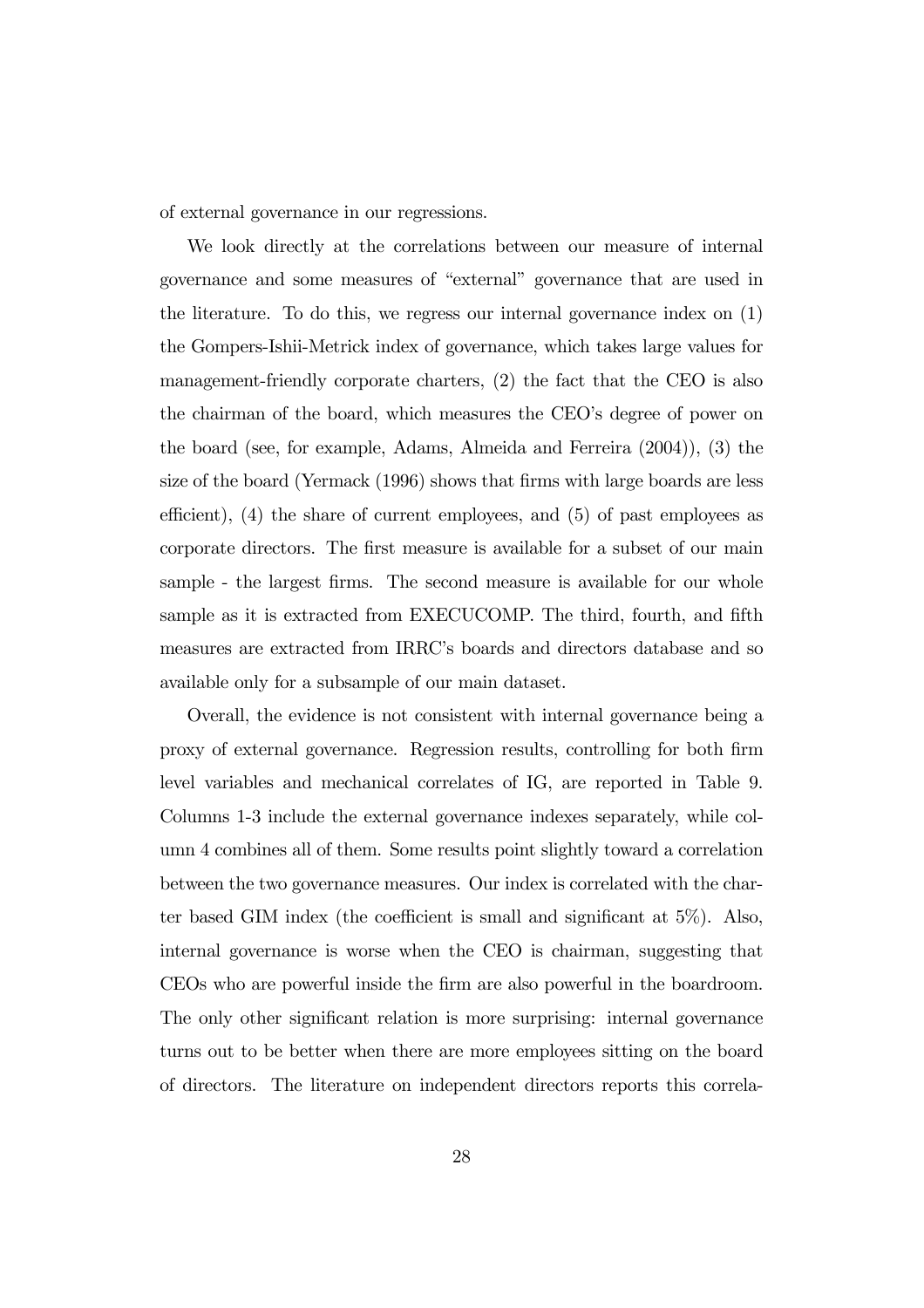tion: it is usually interpreted as evidence that bad performing firms tend to appoint outsiders on the board (Hermalin and Weisbach (2003), Kaplan and Minton (1994)). One other, more daring, interpretation of this negative correlation between internal and external governance is the following. The particularity of these board members (employees) is their intimate knowledge of human capital and the power struggles within the firm. Insiders sitting on the board therefore have enough information about the competence of executives to efficiently interfere with the CEO in the nominating process. By preventing the CEO from appointing new subordinates, they enforce a good level of internal governance. This interpretation does, however, reverse the conventional wisdom on employee-directors.

Table 9 suggests there might be some weak correlation between internal and external governance. We thus provide new estimates of equation (2) in table 10 including an external governance measure as further control. Columns 1-3 focus on ROA as a measure of performance, while columns 4-6 look at the effects on the market valuation of assets. Columns 1 and 4 include the GIM index only, and the firm controls and mechanical correlates of (2). Columns 2 and 5 add our internal governance IG index. Columns 3 and 6 include the other external governance indexes.

Consistent with Gompers, Ishii and Metrick (2003), the GIM index is negatively correlated with market to book, but not with operating performance. However, this correlation with market to book disappears once we include the index of internal governance. To be fair, the coefficient estimate becomes noisier, but not smaller, partly because the number of observations where our index and the GIM index overlap is less than 5,000. Notice that in columns 2 and 5, the coefficient on internal governance is identical to some results in Table 2.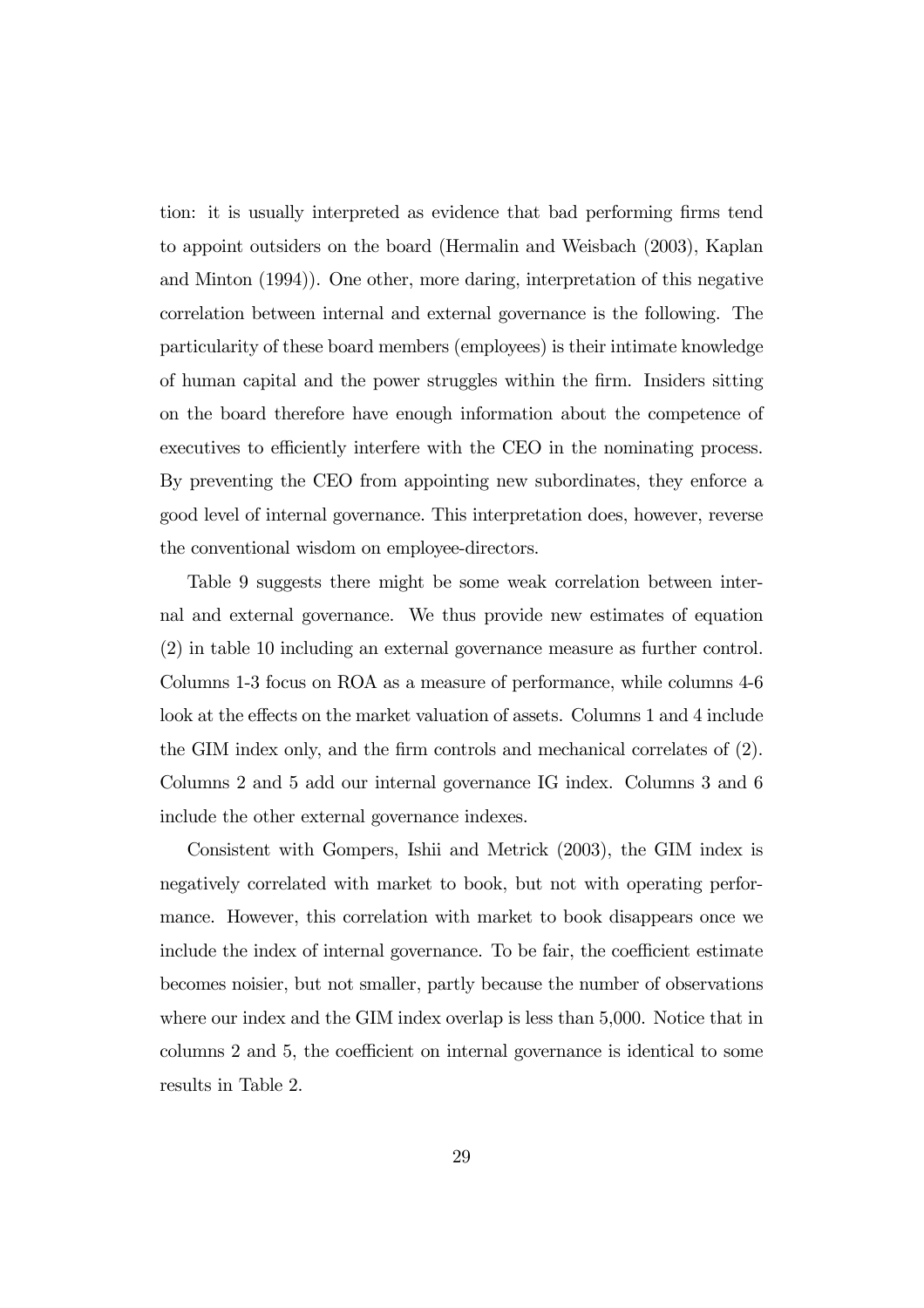Finally, the inclusion of the other external governance indexes shows that (1) most are not really correlated with corporate performance, which is consistent with the existing literature,  $(2)$  the share of inside directors is positively correlated with performance and (3) the effect of our index remains unaffected by the inclusion of these controls, even though they considerably reduce the sample size.

Before concluding, we run a similar horse race between external and internal governance for our acquisition returns results. The simplest way to do this is to ask whether after an acquisition, the long-run stock returns of acquirers with poor external governance underperform those of acquirers with good external governance. To do this, we repeat the exercise in section 4 by computing long-run cumulative abnormal returns for acquirers with an above- and below-median GIM index. Average long-run returns are reported in columns 4-6 of table 5, as well as in figure 4. Column 4 displays returns to long-term shareholders of management-friendly companies, column 5 does the same for shareholder-friendly companies. Column 6 computes the difference, and tests for equality. As is apparent from both the Table and the figure, the two subgroups display strong negative returns for large acquisitions (10-15% after four years); the difference between them, however, is small and insignificant statistically.

## 7 Conclusion

This paper argues that the careful design of the chain of command within the firm affects the efficiency of the decisions that are taken. Our informal argument is that independently-minded executives always impose more constraints on the CEO than executives who owe him their jobs. These constraints may prevent controversial decisions from being taken, and have in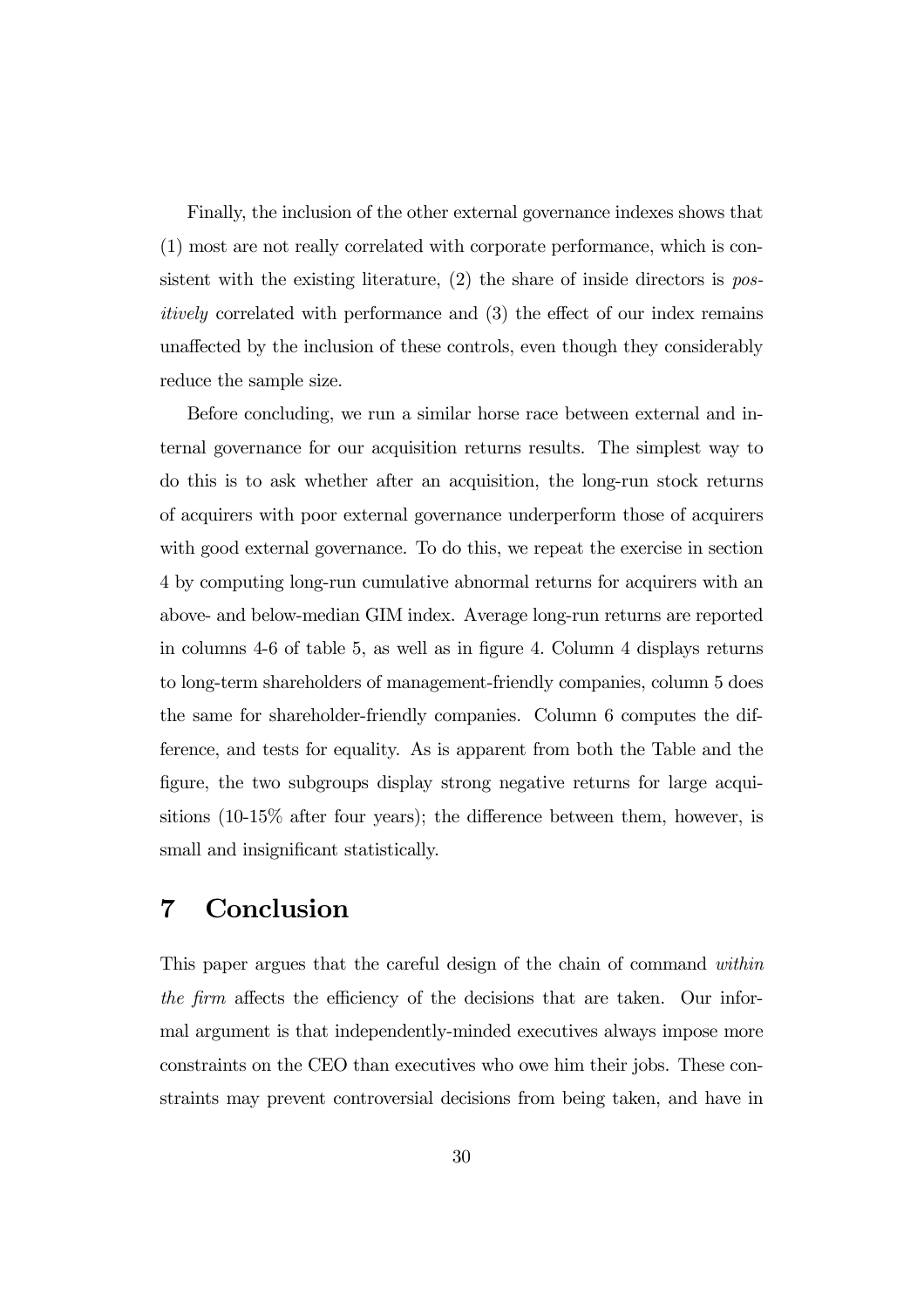general the useful effect of de-biasing the CEO. To do this, top executives do not have to formally disobey, or enter in open conflict with their boss. They may simply choose to be less enthusiastic in their work.

This argument is explored theoretically in a companion paper (Landier, Sraer and Thesmar (2005)). Our framework is very simple: a firm has to choose between two projects, A and B. A CEO receives a private signal as to which project is best, and orders his executives to carry out the project that he wants implemented. The executives can put in various degrees of effort. Importantly, both CEO and executives have intrinsic preferences toward A or B (they are biased). Their biases can be similar (executive dependence) or different (executive independence). We make two key assumptions. First, the CEO has privileged information on the project's quality. Second, the top executives have to carry out the project that they are ordered to implement, and cannot openly disobey.

We find that it might be optimal, from an (unbiased) shareholder perspective to have executives who disagree with the CEO over the preferred course of action. The reason is that the CEO has to "elicit the executive's support," i.e., he needs them to put in high effort. This constraint will reduce the CEO's bias and lead to an improvement in decision-making. The effect will be reinforced by increasing credibility: executives know that the CEO will be less biased, and will, in consequence, believe his orders more often. With independent executive, the CEO gains legitimacy. But dissent will also be costly because it will "paralyze" the chain of command: executives will be ordered to carry out projects they dislike more often, and will put in less effort.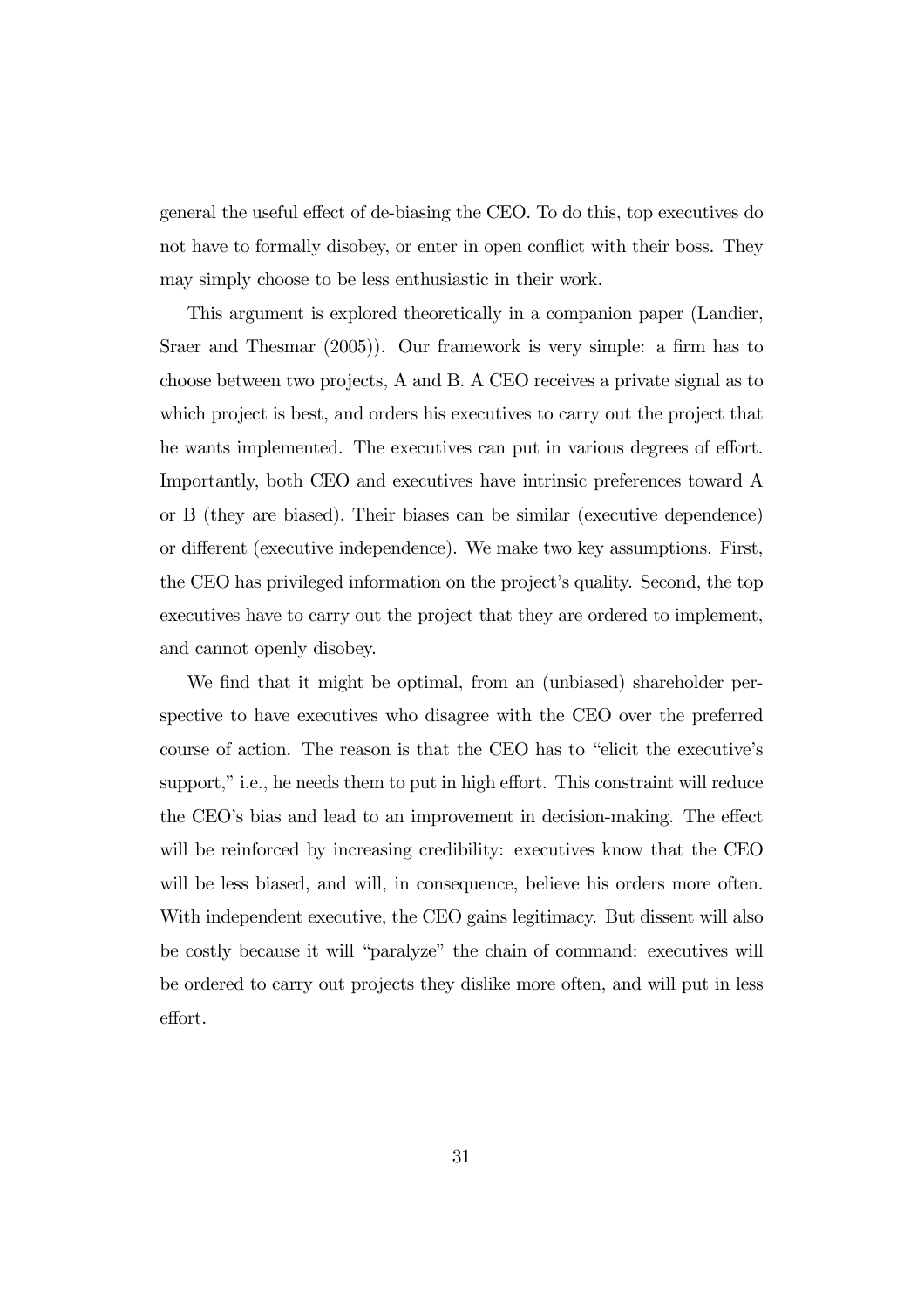## 8 References

ADAMS, R. B., H. ALMEIDA, and D. FERREIRA, 2002, "Powerful CEOs and their Impact on Corporate Performance," Review of Financial Studies (forthcoming).

BAGHAT, S., and B. BLACK, 2003, "The Non-Correlation Between Board Independence and Long Term Firm Performance," Journal of Corporation Law.

BEBCHUK, L., and A. COHEN, 2004, "The Costs of Entrenched Boards," Journal of Financial Economics (forthcoming).

BRADLEY, M., and SUNDARAM, A., 2004, "Do Acquisitions Drive Performance or Does Performance Drive Acquisitions?", mimeo

CARHART, M., 1997, "On Persistence in Mutual Fund Performance." Journal of Finance, 52:1, pp 57-82.

CREMERS, M., K. JOHN, and V. NAIR, 2005, "Takeovers, Governance and the Cross-Section of Returns," mimeo.

DAHYA, J., J. MC CONNEL, and N. TRAVLOS, 2002, "The Cadbury Commitee, Corporate Performance and Top Management Turnover," The Journal of Finance, 67, 461—480.

FAMA, E. and K. FRENCH, 1996, "Multifactor Explanations of Asset Pricing Anomalies", Journal of Finance, 51, 55-84

FAMA, E. and K. FRENCH, 1997, "Industry Costs of Equity", Journal of Financial Economics, 43:2, 153-193

GOMPERS, P., J. ISHII, and A. METRICK, 2003, "Corporate Gover-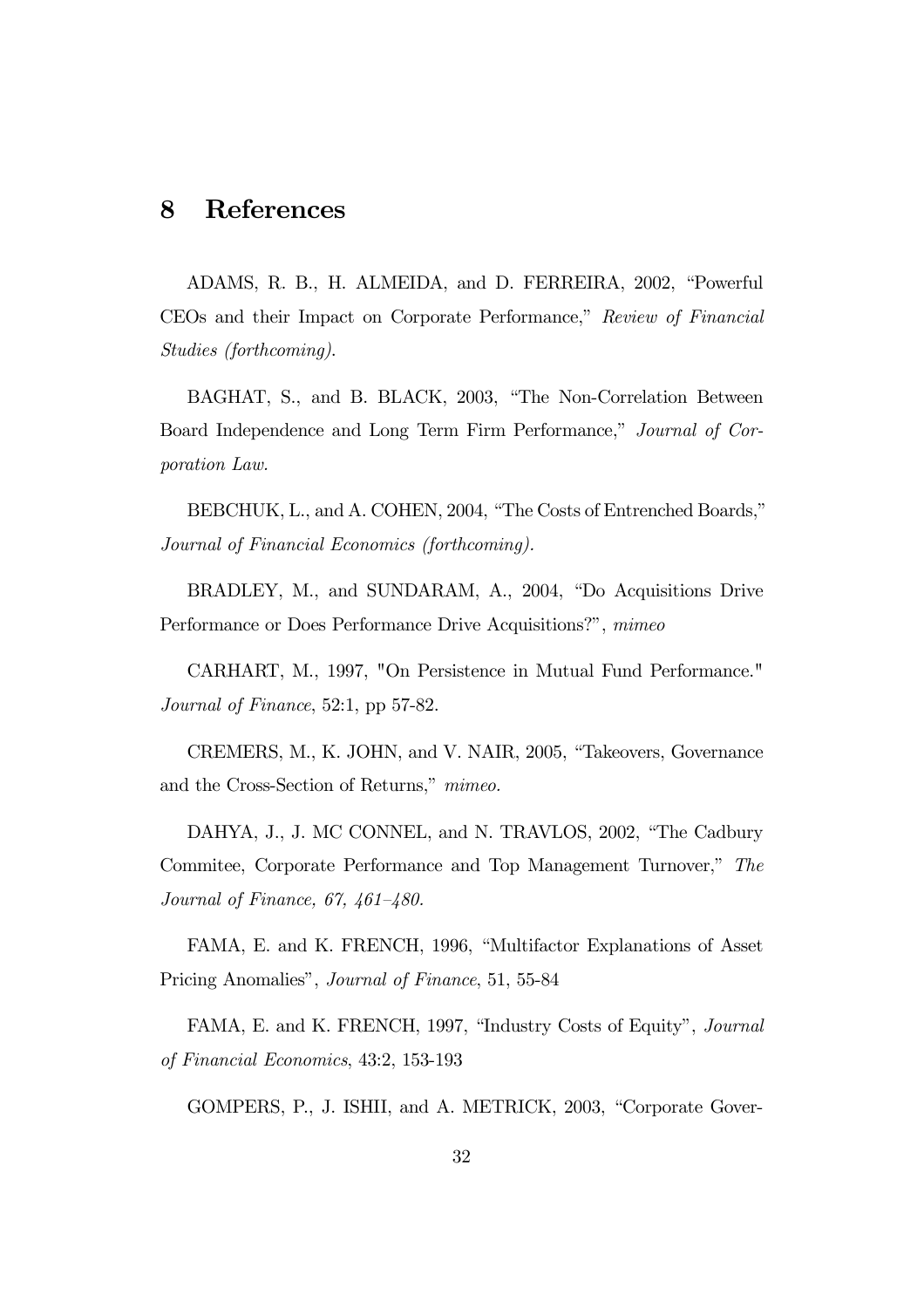nance and Equity Prices," Quaterly Journal of Economics, 118.

HAYES, R., P. OYER, and S. SCHAEFFER, 2005, "Co-Worker Complementarity and the Stability of Top Management Teams," mimeo.

HERMALIN, B., and M. WEISBACH, 2003, "Boards of Directors as an Endogenously Determined Institution: A Survey of the Economic Evidence," Economic Policy Review, 9, 7—26.

KAPLAN, S. and MINTON, B., 1994, "Appointment of Outsiders in Japanese Boards: Determinants and Implications for Managers," Journal of Financial Economics, 36, 225—258.

LANDIER, A., SRAER, D. and THESMAR, D., 2005, "Optimal Dissent in Organizations," mimeo

LOUGHRAN, T. and VIJH, A., 1997, "Do Long-Term Shareholders Benefit from Corporate Acquisitions?", Journal of Finance, 52

LYON, J.D., BARBER, B.M., and TSAI, C. 1999. "Improved Methods for Tests of Long-Run Abnormal Stock-Returns," Journal of Finance, 54.

MITCHELL, M.L., and STAFFORD, E., 2000, "Managerial Performance and Long-Term Stock-price Performance," Journal of Business, 73:287-320

MOELLER, S., SCHLINGEMANN, F., and STULZ, R., 2005, "Wealth Destruction on a Massive Scale? A Study of Acquiring-Firm Returns in the Recent Merger Wave," Journal of Finance, 60, 757-782

MORCK, R., SHLEIFER, A., and R. VISHNY, 1989, "Alternative Mechanisms of Corporate Control," American Economic Review, 79: 842-852

ROSENSTEIN, S., and J. WYATT, 1990, "Outside Directors, Board In-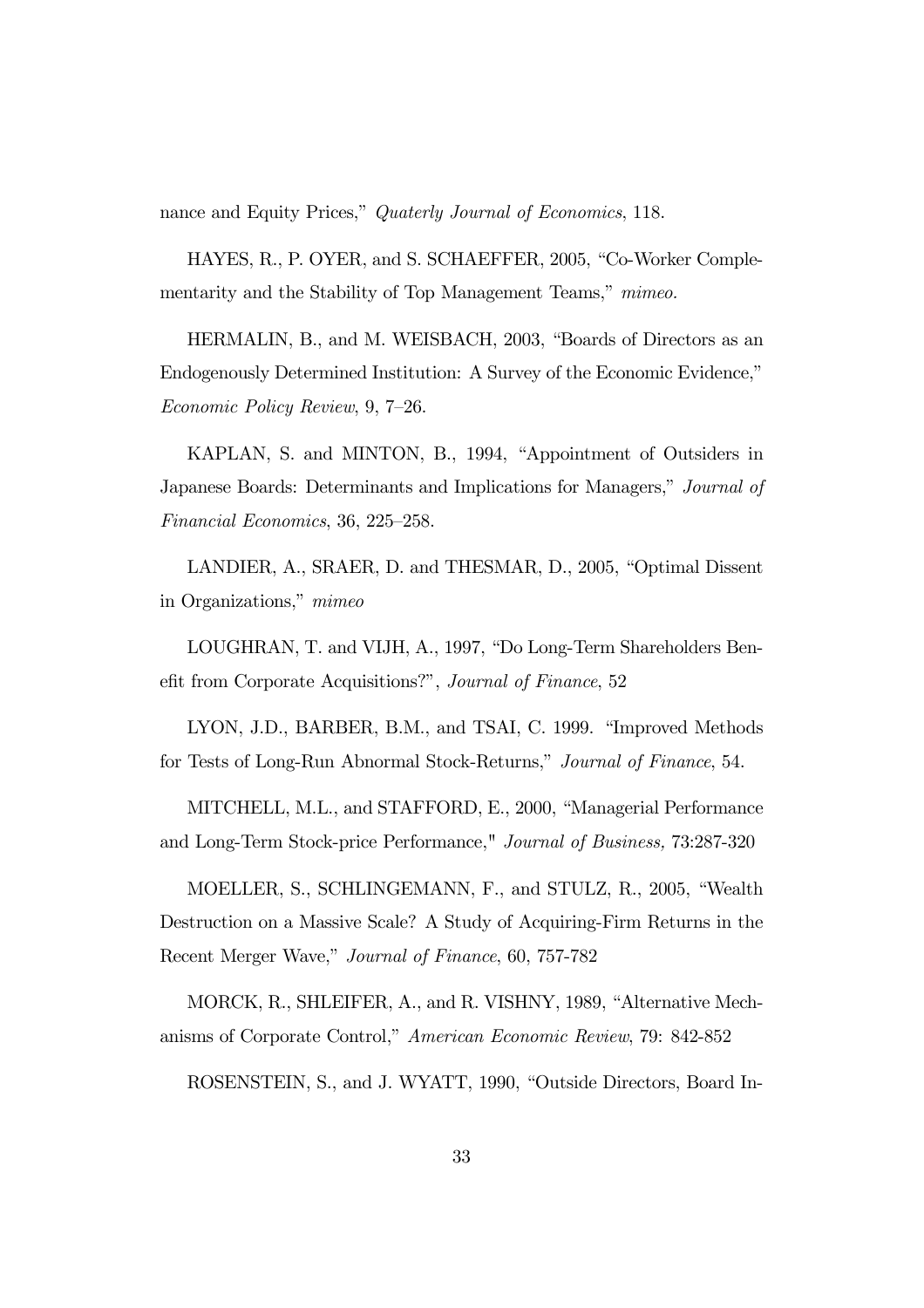dependence and Shareholder Wealth," Journal of Financial Economics, 26, 175—191.

VAFEAS, N., 1999, "Board Meeting Frequency and Firm Performance," Journal of Financial Economics, 53, 113—142.

VAN DEN STEEN, E., 2005, "Organizational Beliefs and Managerial Vision," Journal of Law, Economics and Organization, 21, 256—283.

WEISBACH, M., 1988, "Outside Directors and CEO Turnover," Journal of Financial Economics, 20, 431—460.

YERMACK, D., 1996, "Higher Market Valuation of Companies with a Smaller Board of Directors," Journal of Financial Economics, 40, 185–211.

ZINGALES, L., 2004, "Want to Stop Corporate Fraud? Pay Off Those Whistle-Blowers," Washington Post (outlook section).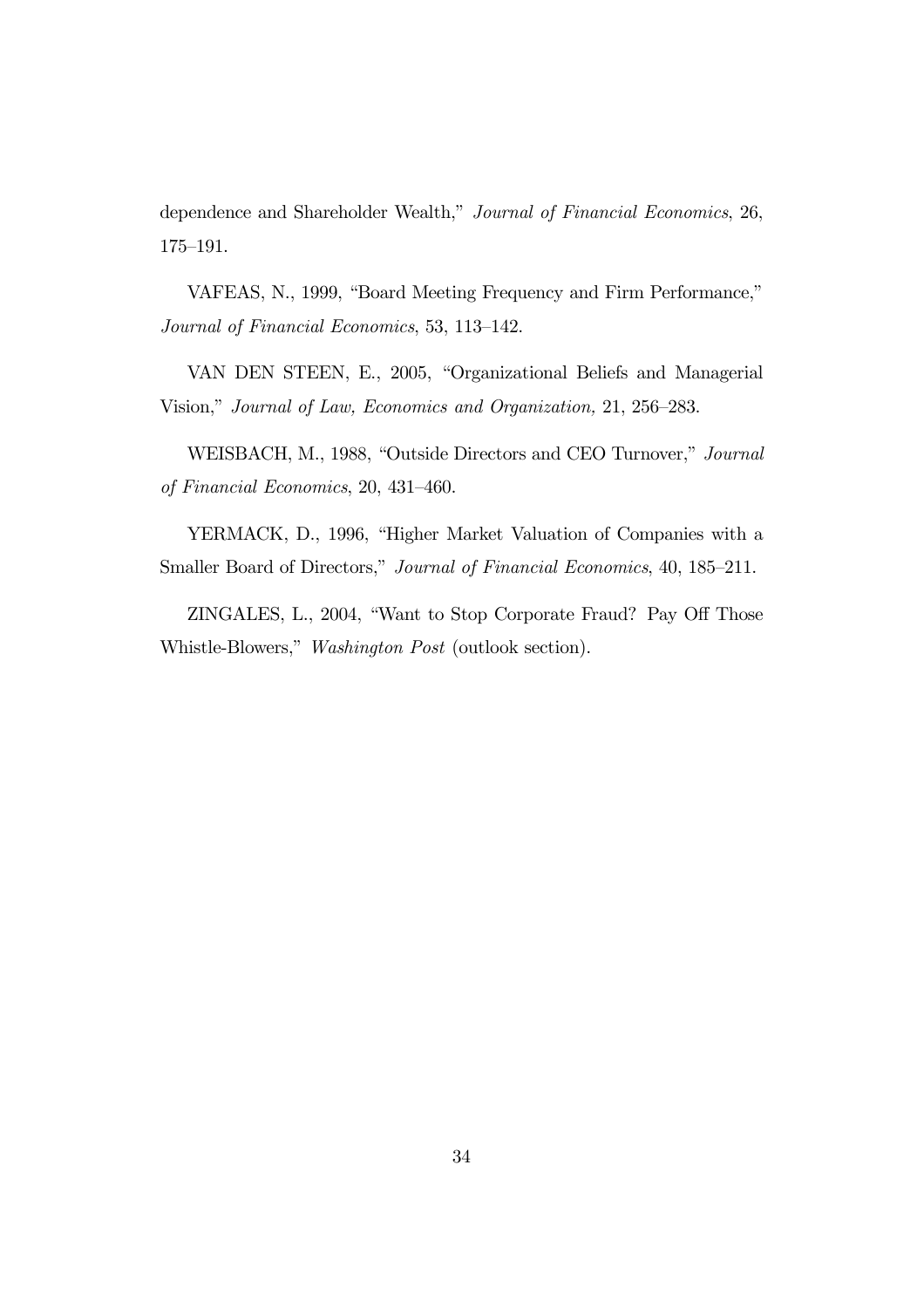# A Figures



Figure 1: Abnormal Economic Performance by Quintile of Governance Index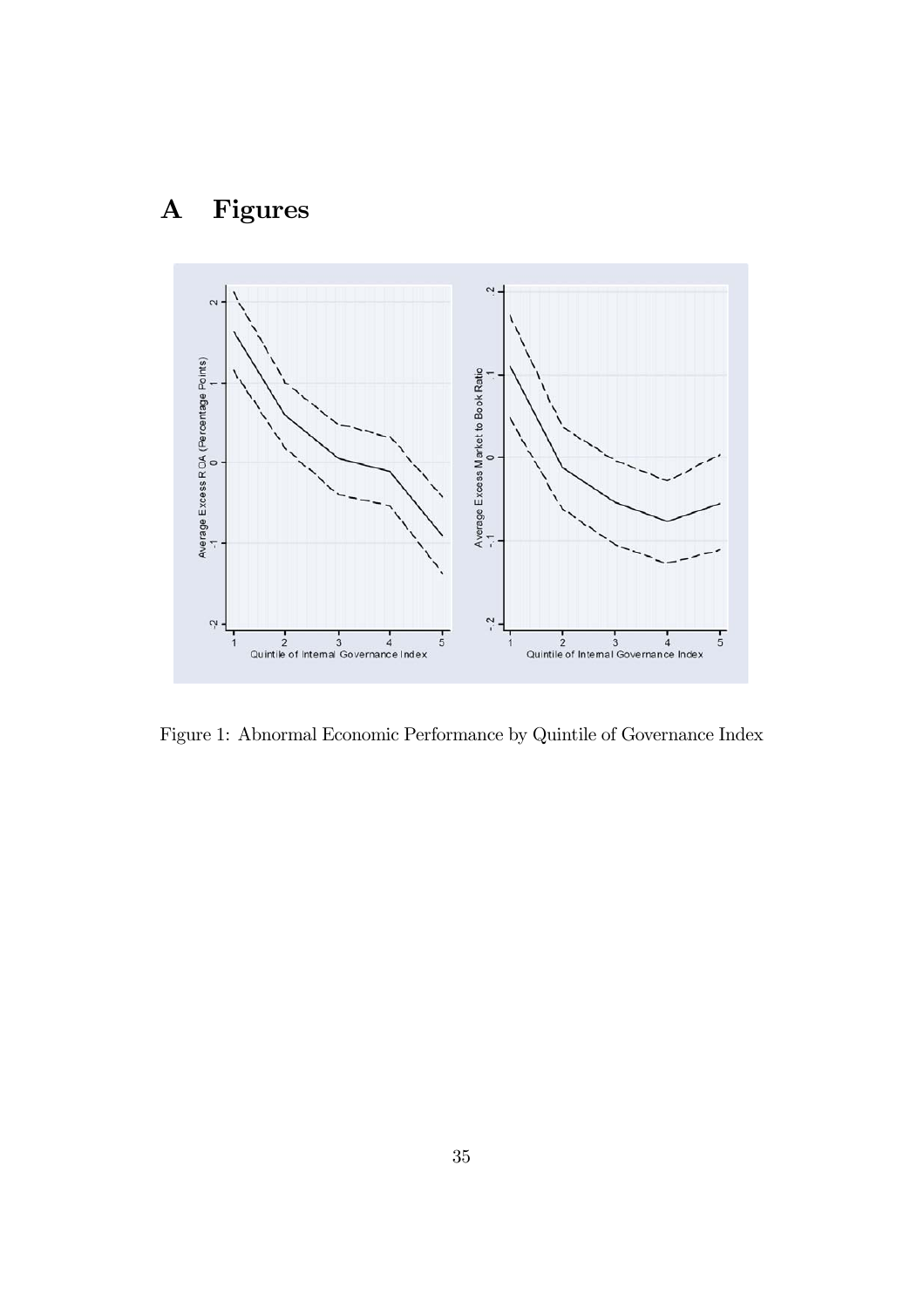

Figure 2: Long-Run Returns From Acquisitions: Good vs Poor Internal Governance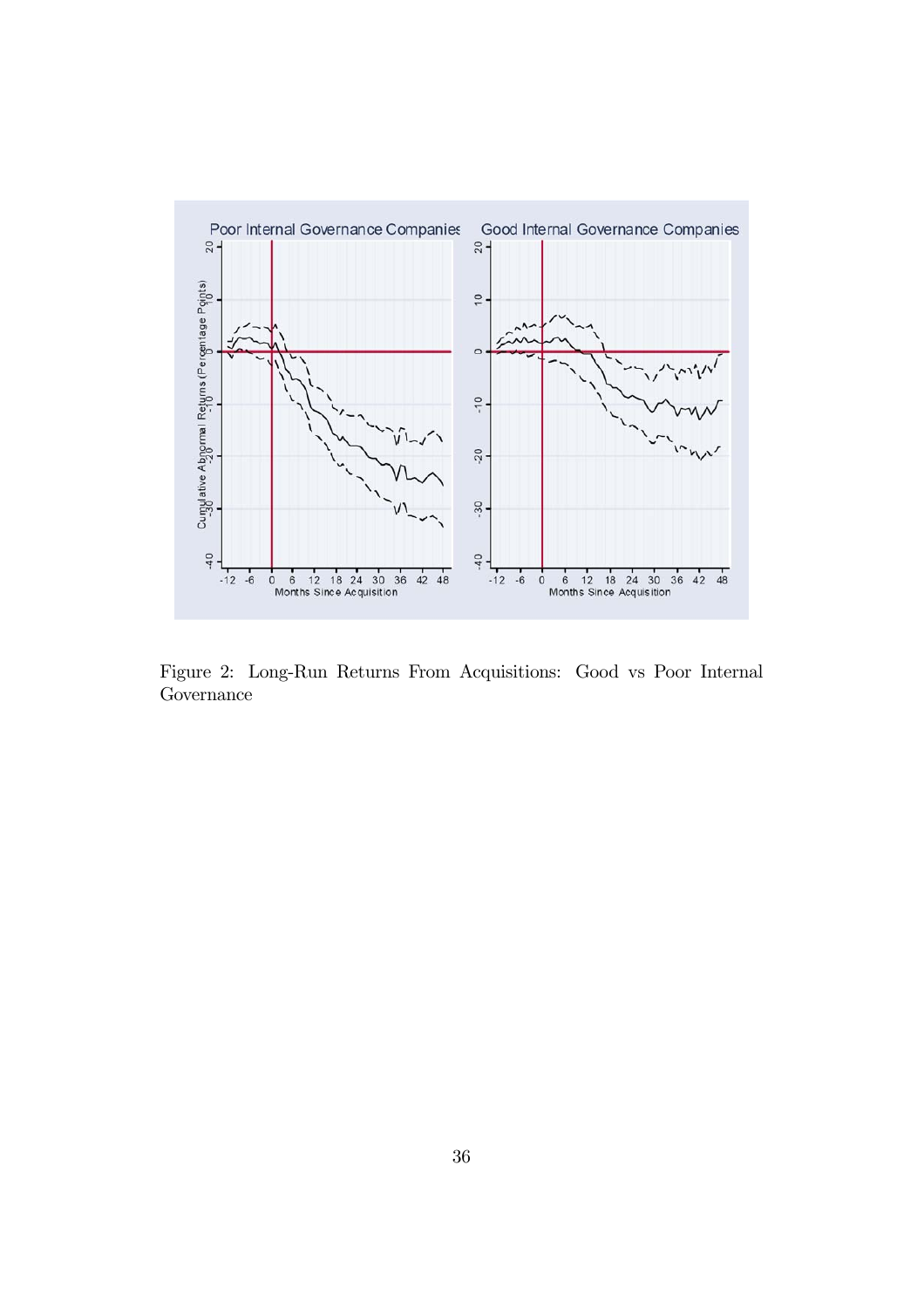

Figure 3: Cumulative Returns on Portfolios Sorted by Internal Governance Index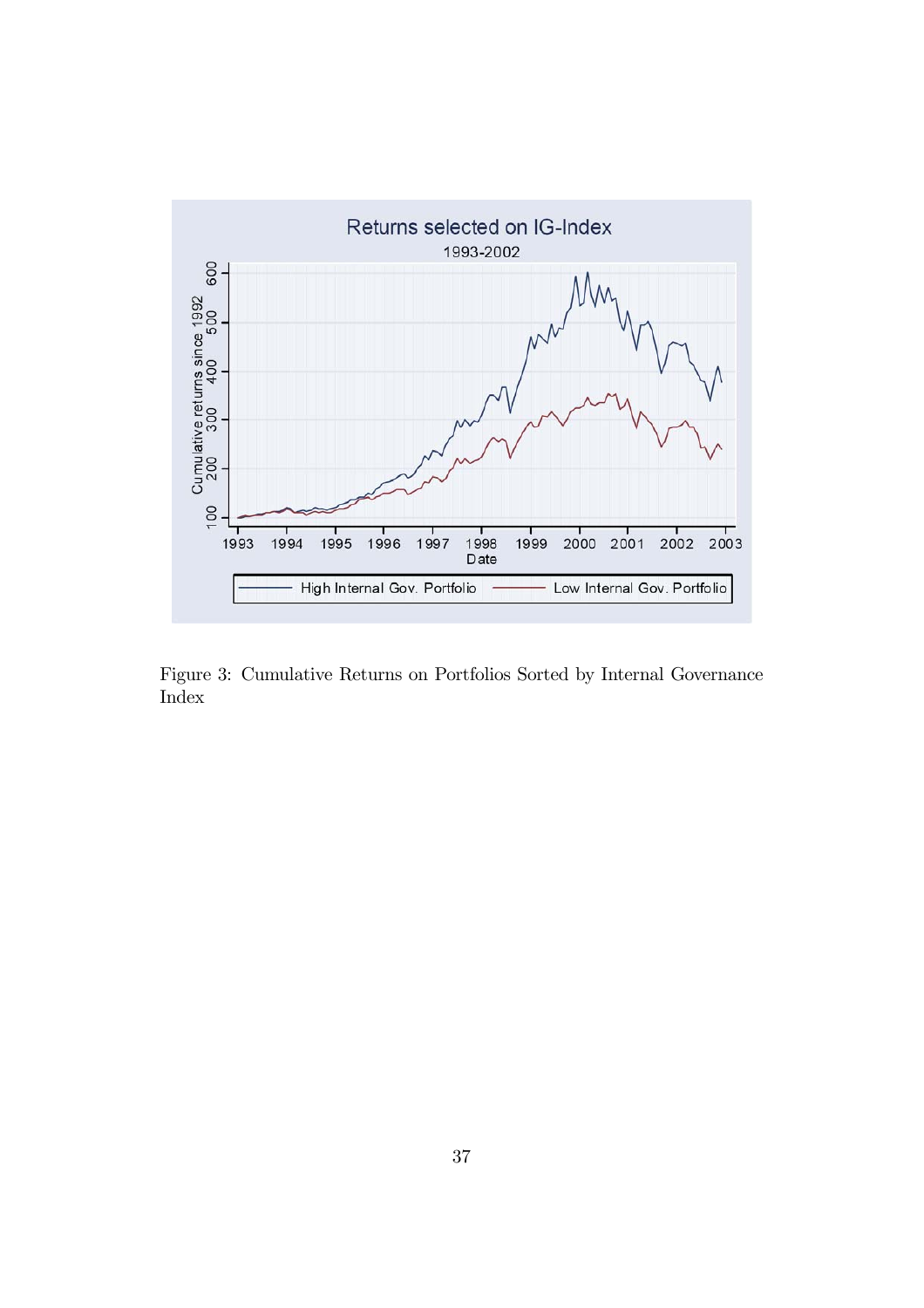

Figure 4: Long-Run Returns From Acquisitions: Good vs Poor External Governance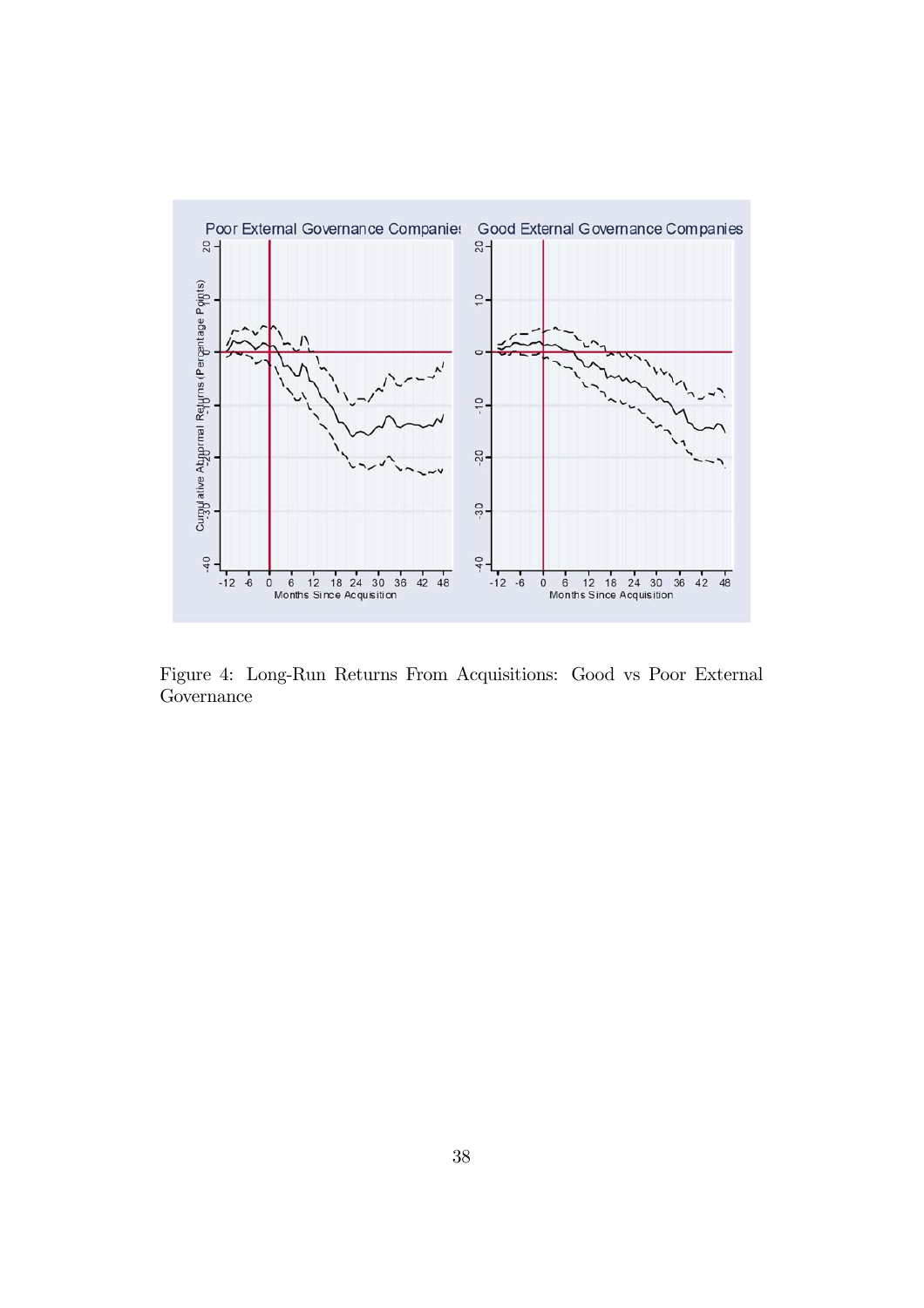## B Tables

|                                                 |                | Fraction of executives                 |                         |           |
|-------------------------------------------------|----------------|----------------------------------------|-------------------------|-----------|
|                                                 |                | appointed after the CEO $(\times 100)$ |                         |           |
|                                                 | (1)            | (2)                                    | (3)                     | (4)       |
|                                                 |                |                                        |                         |           |
| CEO seniority                                   | $1.3***$       | $1.3***$                               | $1.4***$                | $1.5***$  |
|                                                 | (0.1)          | (0.1)                                  | (0.1)                   | (0.7)     |
| Executives' mean seniority                      | $-1.2***$      | $-1.0***$                              | $-0.9***$               | $-0.8***$ |
|                                                 | (0.0)          | (0.0)                                  | (0.0)                   | (0.0)     |
| Fraction of executives whose                    |                | $0.6***$                               | $0.5***$                | $0.4***$  |
| seniority is reported $(\times 100)$            |                | (0.0)                                  | (0.0)                   | (0.0)     |
| CEO from outside                                |                | $9.3***$                               | $6.9***$                | $6.3***$  |
|                                                 |                | (0.8)                                  | (0.7)                   | (0.7)     |
| Fraction of executives appointed                |                |                                        | $0.5***$                | $0.5***$  |
| in the year foll. CEO nomination $(\times 100)$ |                |                                        | (0.0)                   | (0.0)     |
| Ln(Firm Age)                                    |                |                                        |                         | $-1.0**$  |
|                                                 |                |                                        |                         | (0.5)     |
| Firm Size                                       |                |                                        |                         | $-0.0$    |
|                                                 |                |                                        |                         | (0.2)     |
|                                                 |                |                                        |                         |           |
| 48 industry dummies                             | N <sub>0</sub> | $\rm No$                               | $\overline{N}_{\Omega}$ | Yes       |
| Year dummies                                    | Yes            | Yes                                    | Yes                     | Yes       |
| $\mathbf{R}^2$                                  | 0.25           | 0.62                                   | 0.71                    | 0.73      |
| Observations                                    | 11,147         | 8,728                                  | 8,728                   | 8,166     |

Table 1: Mechanical Correlates of Internal Governance

Source: OLS estimates, allowing for heteroskdastic residuals, clustered at the firm level. The fraction of executives appointed after the CEO is regressed on various variables suspected to be mechanically correlated: column 1 controls for the fact that the CE $\ddot{\Omega}$  is an outsider, the CE $\ddot{\Omega}$  seniority, as well as for the mean seniority of executives; column 2 adds the number of executives appointed in the first two years following the CEO nomination; column 3 adds firm specific control, namely Firm Size as measured by log of Asset, log of Firm Age and the 48 Fama French industries. ∗, ∗∗ and ∗∗∗ means statistically different from zero at 10,5 and 1% level of significance. Our Internal Governance Index is defined as the residual of column  $(2)$  regression.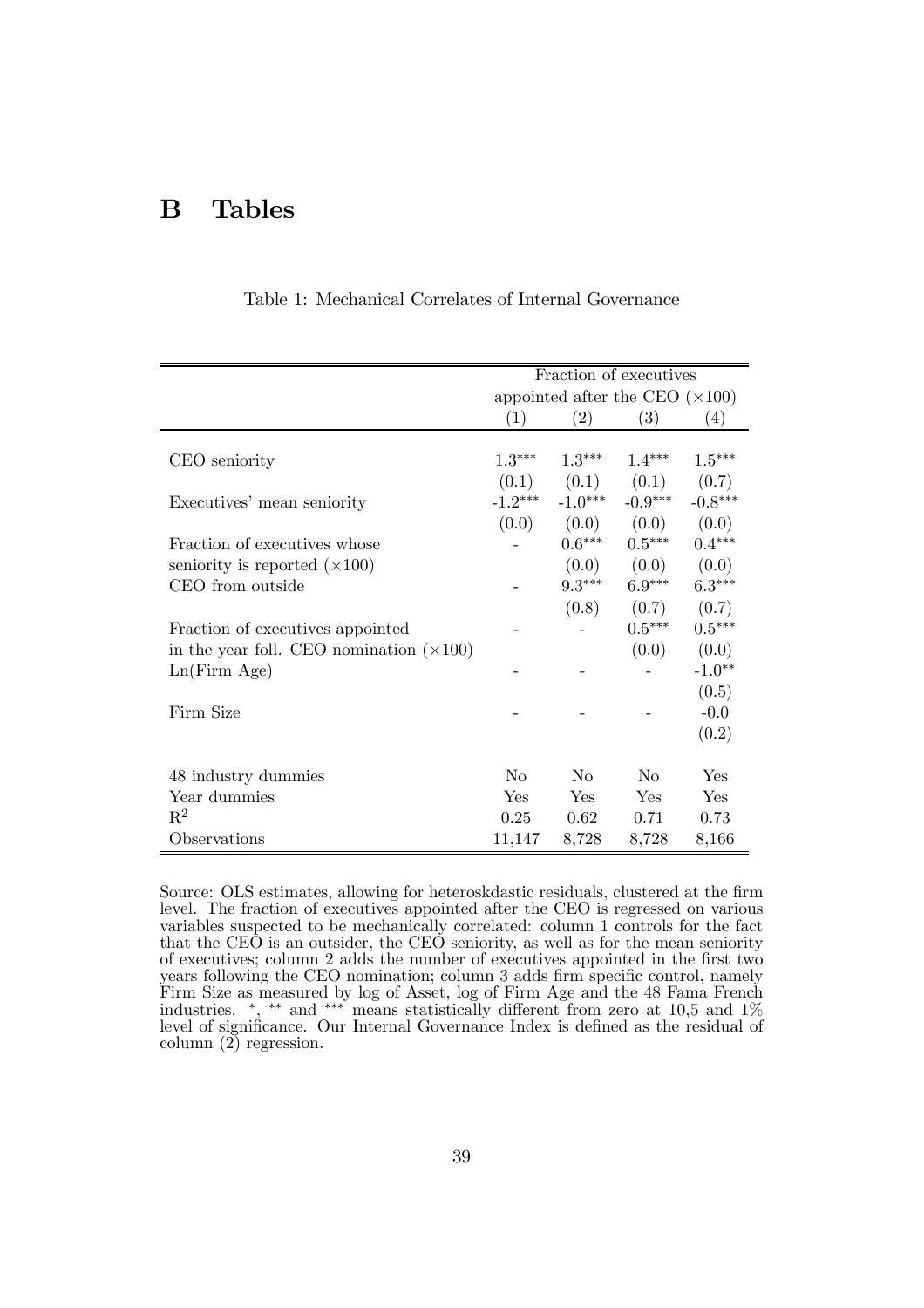|                                      |                   | Return on Assets $(\times 100)$ |               | Market to Book   |                   |                   |
|--------------------------------------|-------------------|---------------------------------|---------------|------------------|-------------------|-------------------|
| Explanatory variables                | $\left( 1\right)$ | $\left( 2\right)$               | $^{\prime}3)$ | $\left(1\right)$ | $\left( 2\right)$ | $\left( 3\right)$ |
|                                      |                   |                                 |               |                  |                   |                   |
| Internal governance index            | $-7.1***$         | $-7.3***$                       | $-3.7***$     | $-0.6***$        | $-0.6***$         | $-0.4**$          |
| (delayed by 1 year)                  | (1.5)             | (1.5)                           | (1.2)         | (0.2)            | (0.2)             | (0.2)             |
|                                      | $[-1.1]$          | $[-1.1]$                        | $[-0.6]$      | $[-0.1]$         | $[-0.1]$          | $[-0.1]$          |
| Controls:                            |                   |                                 |               |                  |                   |                   |
| Firm initial profitability           | N <sub>0</sub>    | N <sub>o</sub>                  | Yes           | N <sub>0</sub>   | N <sub>0</sub>    | Yes               |
| CEO, Executive characteristics       | N <sub>0</sub>    | Yes                             | Yes           | No               | <b>Yes</b>        | Yes               |
| Firm $log($ assets $), log($ age $)$ | Yes               | Yes                             | Yes           | Yes              | Yes               | Yes               |
| Year, Industry FE                    | Yes               | Yes                             | Yes           | Yes              | Yes               | Yes               |

Table 2: Accounting Performance and Internal Governance

Source: Huber-White-Sandwich estimates, allowing for correlation of all observations of a given firm. "Internal Governance Index" is the share of EXECUCOMP executives who joined the company after the CEO was appointed, filtered from mechanical effects. It is defined as the residual of the column (3) regression in table 1. Corporate performance is measured through Return on Assets (first three columns) and through market valuation of assets (last three columns). All regressions use log(book assets), log(firm age), year dummies and the 48 Fama French industry dummies. In columns 2 and 5, we add the CEO and executives characteristics that serve as regressors in table 1. Column 3 (resp. column 6) further adds the firm's ROA (resp. market to book) computed in its first year of presence in COMPUSTAT after 1991, as a limited attempt to control for firm level unobserved heterogeneity. <sup>\*</sup>, <sup>\*\*</sup> and <sup>\*\*\*</sup> means statistically different from zero at 10,5 and 1% level of significance. The term reported in brackets is the marginal effect of one standard deviation change in governance index on the dependent variable.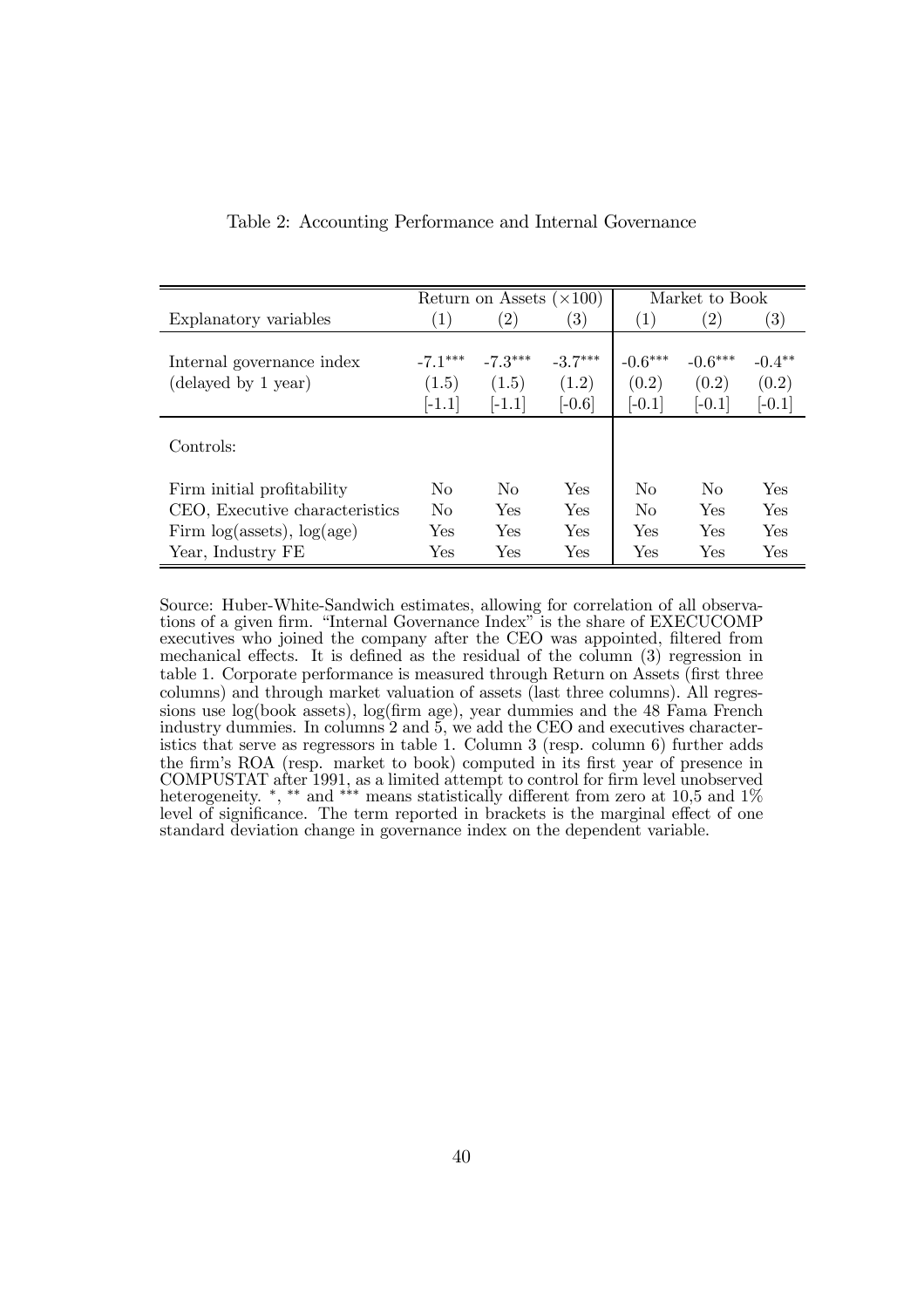|               | ROA        | Market To Book |
|---------------|------------|----------------|
|               |            |                |
| 1993          | $-9.1***$  | $-0.4$         |
|               | (3.0)      | (0.4)          |
| 1994          | $-9.9***$  | $-0.9***$      |
|               | (3.5)      | (0.3)          |
| 1995          | $-10.3***$ | $-0.5$         |
|               | (2.7)      | (0.3)          |
| 1996          | $-10.6***$ | $-0.5*$        |
|               | (2.6)      | (0.3)          |
| 1997          | $-5.3***$  | $-0.8***$      |
|               | (2.3)      | (0.3)          |
| 1998          | $-9.7***$  | $-1.1***$      |
|               | (2.4)      | (0.3)          |
| 1999          | $-5.9***$  | $-0.9***$      |
|               | (2.3)      | (0.3)          |
| 2000          | $-7.1***$  | $-0.8**$       |
|               | (2.6)      | (0.3)          |
| 2001          | $-3.8$     | $-0.2$         |
|               | (2.6)      | (0.3)          |
| 2002          | $-5.2**$   | $-0.3$         |
|               | (2.4)      | (0.3)          |
|               |            |                |
| Fama-Mac Beth | $-7.7***$  | $-0.6***$      |
|               | (0.8)      | (0.1)          |

Table 3: Accounting Performance and Internal Governance - Year by Year Results

Source: OLS estimates. Regressions of corporate performance on internal governance index and controls are run separately each year. The coefficients on internal governance and their standard error are reported. Each column correponds to the choice of one corporate performance measure (ROA or M/B). Corporate performance is then regressed on one-year-lagged internal governance index, controlling for CEO and executive seniority, fraction of executives reporting seniority, CEO's origin, log(assets), log(firm age), sales growth and 48 industry-dummies. The specification is identical to the regression presented in table 2, columns 2 and 5. The bottom row indicates the Fama-Mac Beth estimate. ∗, ∗∗ and ∗∗∗ means statistically different from zero at 10,5 and 1% level of significance.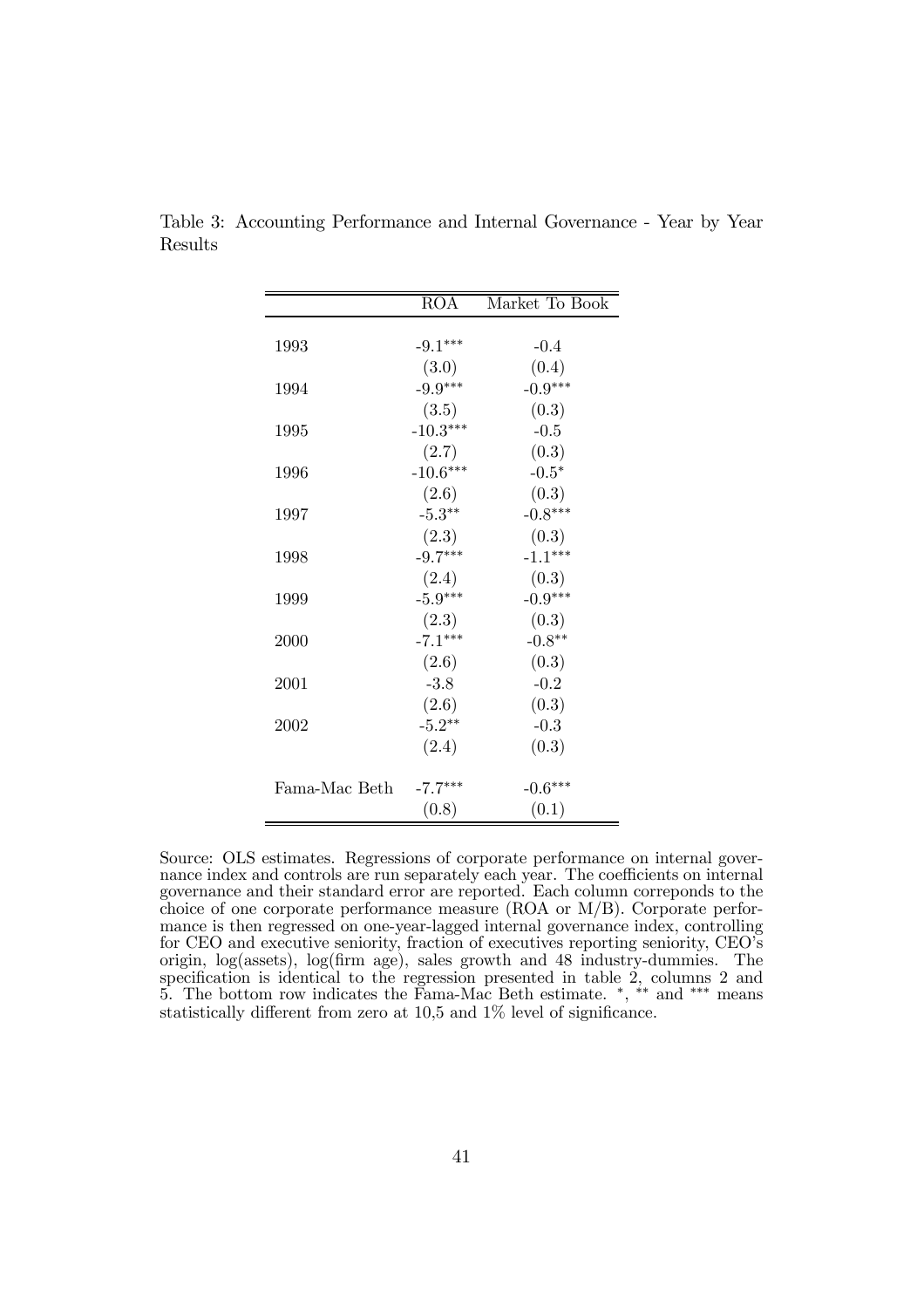|                                      | Internal   | <b>ROA</b>     |
|--------------------------------------|------------|----------------|
|                                      | Governance | $(\times 100)$ |
|                                      |            |                |
| One-year-lag specification:          |            |                |
| Internal governance index $(-1)$     | $0.8***$   | $-1.8***$      |
|                                      | (0.0)      | (0.5)          |
| $ROA$ $(-1)$                         | $-0.5$     | $0.8***$       |
| $(\times 100)$                       | (1.3)      | (0.0)          |
|                                      |            |                |
| Two-year-lag specification:          |            |                |
| Internal governance index $(-2)$     | $0.7***$   | $-2.0***$      |
|                                      | (0.0)      | (0.8)          |
| $ROA (-2)$                           | $-0.9$     | $0.6***$       |
| $(\times 100)$                       | (2.4)      | (0.0)          |
|                                      |            |                |
| Controls:                            |            |                |
| Firm $log($ assets $), log($ age $)$ | Yes        | Yes            |
| Year, Industry FE                    | Yes        | Yes            |

Table 4: Accounting Performance and Internal Governance - Granger Causality

Source: Hubert-White-Sandwhich estimates, allowing for residuals correlated across all observations of each firm. In the top panel, column 1 reports the estimate of a regression of internal governance on one-year lagged internal governance and one-year lagged corporate performance. Column 2 reports the result of a regression of corporate performance on one-year lagged internal governance and one-year lagged corporate performance. Both regressions control for firm age and size, industry and year fixed effects. The bottom panel reports the same regression results, taking two-year-lags as explanatory variables, instead of one-year-lags. Corporate performance is measured through Return on Assets. Standard errors are between parentheses. ∗, ∗∗ and ∗∗∗ means statistically different from zero at 10,5 and 1% level of significance.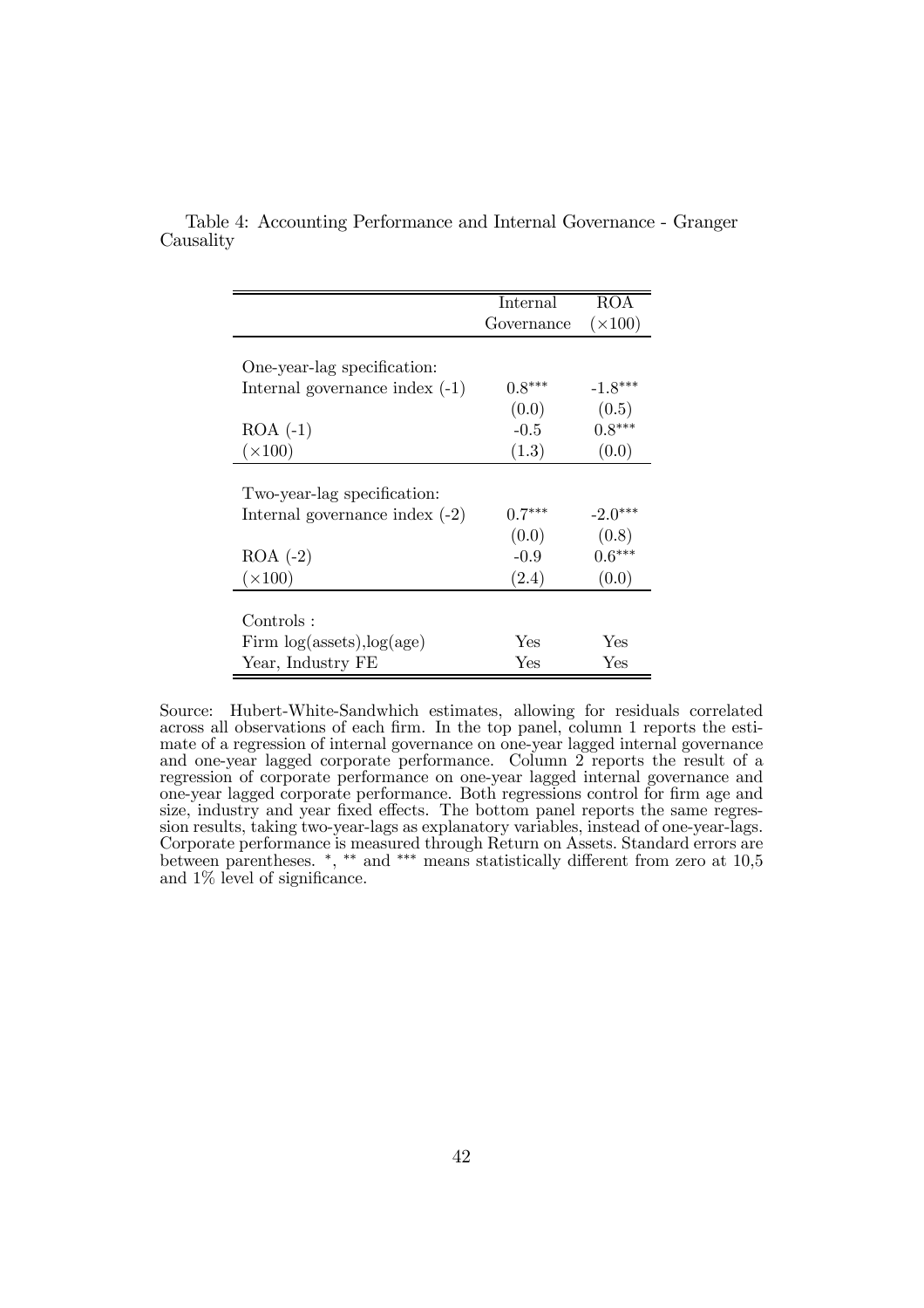|                          |         |         | Internal Governance | <b>External Governance</b> |         |            |
|--------------------------|---------|---------|---------------------|----------------------------|---------|------------|
|                          | Poor    | Good    | Difference          | Poor                       | Good    | Difference |
| Months since acquisition |         |         |                     |                            |         |            |
| $-12$                    |         |         |                     |                            |         |            |
| $-6$                     | 2.7     | 1.9     | $-0.8$              | 1.7                        | 1.6     | $-0.1$     |
| $\overline{0}$           | 0.6     | 1.6     | 1.0                 | 1.0                        | 1.2     | 0.3        |
| $+6$                     | $-5.3$  | 2.5     | $7.8***$            | $-3.3$                     | 0.6     | 3.9        |
| $+12$                    | $-11.4$ | $-0.4$  | $10.9***$           | $-5.5$                     | $-2.8$  | 2.7        |
| $+18$                    | $-16.0$ | $-6.4$  | $9.6***$            | $-11.8$                    | $-4.5$  | $7.3**$    |
| $+24$                    | $-18.0$ | $-8.4$  | $9.6***$            | $-15.1$                    | $-5.3$  | $9.7**$    |
| $+30$                    | $-21.2$ | $-11.4$ | $9.8**$             | $-14.0$                    | $-9.0$  | 4.8        |
| $+36$                    | $-21.7$ | $-12.3$ | $9.4*$              | $-14.3$                    | $-11.3$ | 3.0        |
| $+42$                    | $-25.0$ | $-12.9$ | $12.0**$            | $-14.2$                    | $-14.8$ | $-0.6$     |
| $+48$                    | $-25.4$ | $-9.4$  | $16.2***$           | $-11.8$                    | $-15.3$ | $-3.5$     |

Table 5: Long Run Abnormal Returns Following a Major Acquisition

Source: 818 acquisitions from SDC Database. Abnormal returns are computed after estimating, for each acquirer, a Fama French 3 factor model + momentum on the 48 months preceeding the acquisition. Cumulative abnormal returns, starting 12 months before the deal, are computed for each firm. Column 1 reports, every 6 months, the average cumulative abnormal returns of acquirers with internal governance lower than median. Column 2 does the same for above median internal governance acquirers, while column 3 reports the difference. <sup>\*</sup>, <sup>\*\*</sup> and <sup>\*\*\*</sup> means statistically different from zero at 10,5 and 1% level of significance, using a standard test of equality, assuming away the equality of variances.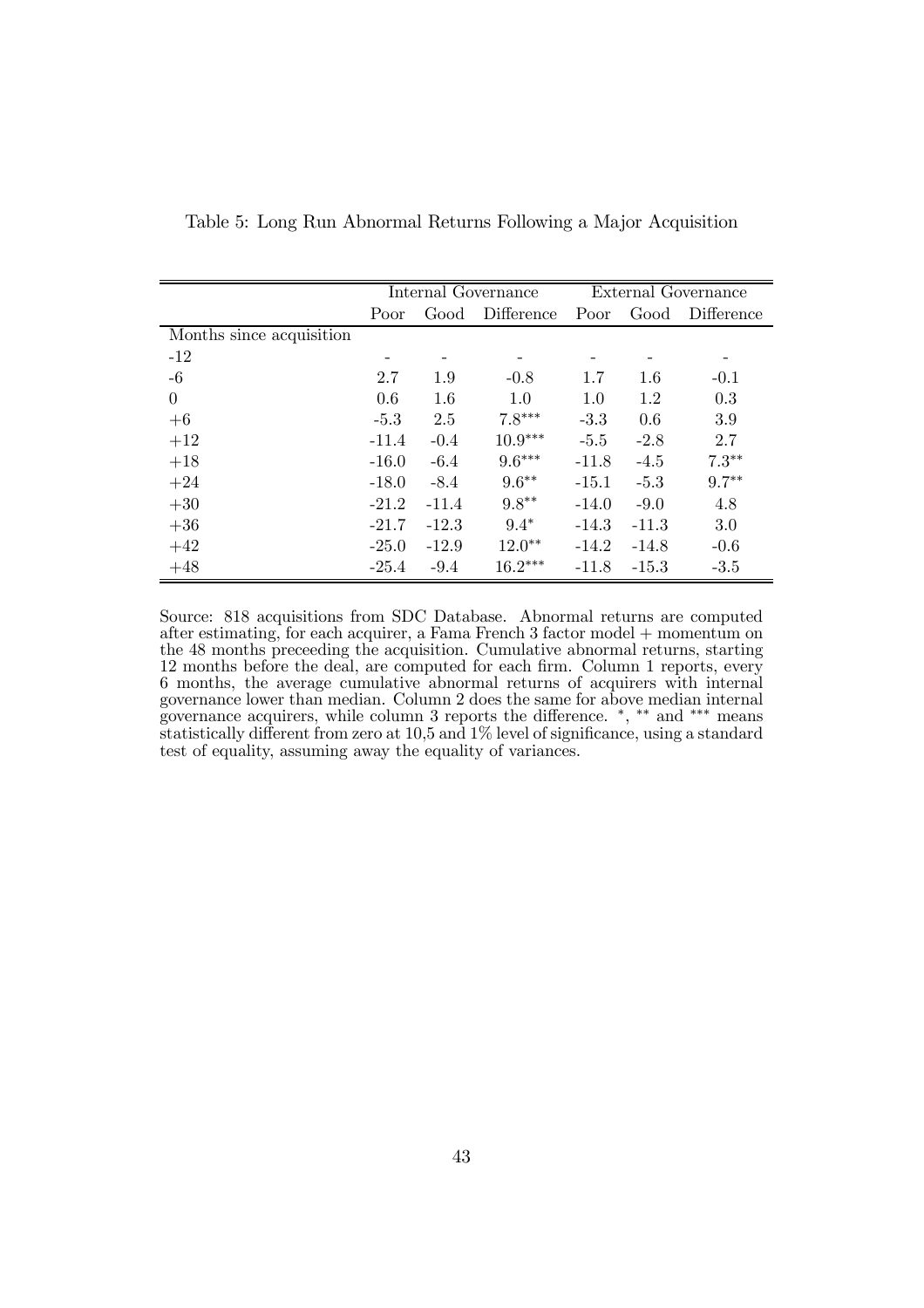|                   |          |          | Equal weights |          |
|-------------------|----------|----------|---------------|----------|
|                   | $0 - 12$ | $0 - 24$ | $0 - 36$      | $0 - 48$ |
|                   |          |          |               |          |
| All acquisitions  | 0.3      | 0.2      | 0.3           | 0.3      |
|                   | (1.3)    | (1.4)    | (1.6)         | (1.9)    |
| Longs Good IG     | 0.5      | 0.5      | 0.6           | 0.6      |
|                   | (2.3)    | (2.6)    | (3.1)         | (3.3)    |
| Longs Poor IG     | 0.1      | $-0.0$   | $-0.0$        | $-0.0$   |
|                   | (0.4)    | (0.1)    | (0.2)         | (0.0)    |
| Good IG - Poor IG | 0.5      | 0.5      | 0.6           | 0.6      |
|                   | (1.4)    | (1.9)    | (2.5)         | 2.5)     |

Table 6: Post Acquisition Alphas of Acquiring Firms: Sorted by Internal Governance

Source: CRSP, Compustat and Execucomp over 1993-2002. This table reports the monthly alphas, in percentage points, of various portfolios, estimated using the Fama French 3 factor model, augmented with the momentum factor (UMD). The first line presents the monthly alphas of equal-weighted portfolios of firms who made a significant acquisition less than 12, 24, 36 and 48 months ago. The second line looks at the portfolio of past acquirers whose level of internal governance was above median, before acquisition. The third line looks at the portfolio of past acquirers whose level of internal governance was below median, before acquisition. The fourth line looks at the portfolio long in high governance acquirers and short in low internal governance acquirers. T-statistics are between brackets.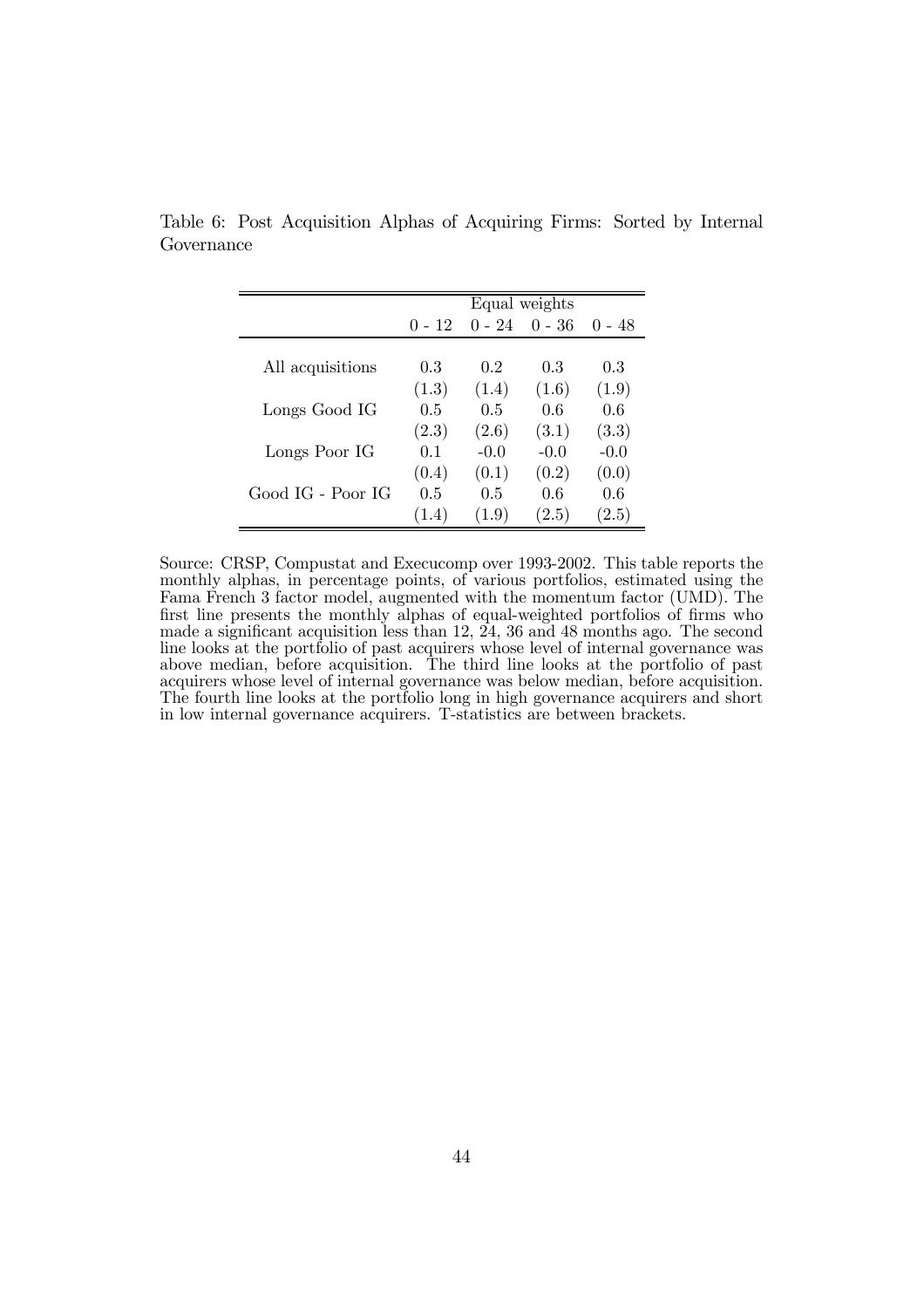|          |                                              | Equal Weighted |            |            |                                                         |         | Value Weighted |            |            |
|----------|----------------------------------------------|----------------|------------|------------|---------------------------------------------------------|---------|----------------|------------|------------|
| $\alpha$ | <b>RMRF</b>                                  | <b>SMB</b>     | <b>HML</b> | <b>UML</b> | $\alpha$                                                | RMRF    | <b>SMB</b>     | <b>HML</b> | <b>UML</b> |
|          | A. Whole sample                              |                |            |            |                                                         |         |                |            |            |
| 0.7      | 1.0                                          |                |            |            | $0.2\,$                                                 | 1.0     |                |            |            |
| (3.4)    | (22.9)                                       |                |            |            | (2.2)                                                   | (54.6)  |                |            |            |
| 0.3      | 1.2                                          | 0.4            | 0.4        |            | $0.2\,$                                                 | 1.0     | $-0.1$         | $-0.0$     |            |
| (2.4)    | (31.6)                                       | (12.3)         | (8.9)      |            | (2.5)                                                   | (50.9)  | (5.5)          | (0.3)      |            |
| 0.6      | 1.1                                          | 0.5            | 0.4        | $-0.2$     | 0.3                                                     | 1.0     | $-0.1$         | $-0.1$     | $-0.1$     |
| (5.1)    | (36.8)                                       | (16.7)         | (10.3)     | (8.9)      | (5.5)                                                   | (62.2)  | (5.8)          | (1.3)      | (9.5)      |
|          | B. Longs firms with good internal governance |                |            |            |                                                         |         |                |            |            |
| 0.8      | 1.1                                          |                |            |            | 0.4                                                     | 1.1     |                |            |            |
| (3.4)    | (30.0)                                       |                |            |            | (2.0)                                                   | (23.4)  |                |            |            |
| 0.5      | $1.2\,$                                      | 0.5            | $\rm 0.3$  |            | 0.7                                                     | $1.0\,$ | $-0.3$         | $-0.4$     |            |
| (3.2)    | (26.7)                                       | (10.5)         | (6.0)      |            | (3.5)                                                   | (18.8)  | (5.6)          | (5.4)      |            |
| 0.7      | 1.1                                          | 0.5            | 0.3        | $-0.2$     | 0.7                                                     | 1.0     | $-0.3$         | $-0.4$     | $-0.0$     |
| (5.0)    | (28.1)                                       | (12.6)         | (6.3)      | (5.8)      | (3.5)                                                   | (18.1)  | (5.4)          | (5.4)      | (0.3)      |
|          | C. Longs firms with poor internal governance |                |            |            |                                                         |         |                |            |            |
| $0.5\,$  | 1.1                                          |                |            |            | 0.1                                                     | 1.0     |                |            |            |
| (2.2)    | (22.5)                                       |                |            |            | (0.4)                                                   | (29.3)  |                |            |            |
| 0.3      | $1.2\,$                                      | $0.5\,$        | 0.3        |            | 0.0                                                     | $1.0\,$ | 0.0            | 0.1        |            |
| (1.6)    | (25.2)                                       | (9.9)          | (6.0)      |            | (0.0)                                                   | (24.8)  | (0.0)          | (1.7)      |            |
| 0.6      | 1.2                                          | 0.5            | 0.3        | $-0.2$     | $0.2\,$                                                 | 1.0     | 0.0            | 0.1        | $-0.1$     |
| (3.9)    | (28.7)                                       | (13.4)         | (6.0)      | (8.1)      | (1.3)                                                   | (25.3)  | (0.8)          | (1.5)      | (5.0)      |
|          |                                              |                |            |            | D. Longs good internal gov. / shorts poor internal gov. |         |                |            |            |
| 0.2      | $-0.1$                                       |                |            |            | 0.4                                                     | 0.1     |                |            |            |
| (2.0)    | (2.4)                                        |                |            |            | (1.4)                                                   | (2.2)   |                |            |            |
| $0.2\,$  | $-0.1$                                       | $-0.0$         | 0.0        |            | 0.7                                                     | $-0.1$  | $-0.3$         | $-0.4$     |            |
| (1.9)    | (1.8)                                        | (0.7)          | (0.0)      |            | (2.7)                                                   | (0.8)   | (4.2)          | (5.1)      |            |
| 0.1      | $-0.0$                                       | $-0.0$         | 0.0        | 0.1        | 0.5                                                     | $-0.0$  | $-0.3$         | $-0.4$     | 0.1        |
| (1.1)    | (1.2)                                        | (1.1)          | (0.2)      | (2.8)      | (2.0)                                                   | (0.2)   | (4.7)          | (5.0)      | (2.5)      |

Table 7: Returns of Portfolio Selected by Internal Governance Index

Source: CRSP, Compustat and Execucomp over 1993-2002. Monthly returns of portfolios are regressed on various models of expected returns: the CAPM, the Fama French three factor model and the FF model augmented with Carhart's momentum factor. The table presents point estimates of the loadings on various factors, and the t- statistic between parentheses. The left part focuses on returns of equal-weighted portfolios, while the right part looks at value-weighted portfolios (using the preceding year's market capitalizations as weights). Panel A presents the expected returns of a portfolio of all firms which belong to CRSP, Compustat and Execucomp. Panel B presents the portfolio long in firms ranking in the lower 25% of internal governance index (lower index means better governance) in the preceeding year. Panel C presents the returns of a portfolio long in firms in the high 25% of internal governance index. Panel D shows the corrseponding long- $\frac{1}{3}$  short strategy.  $45$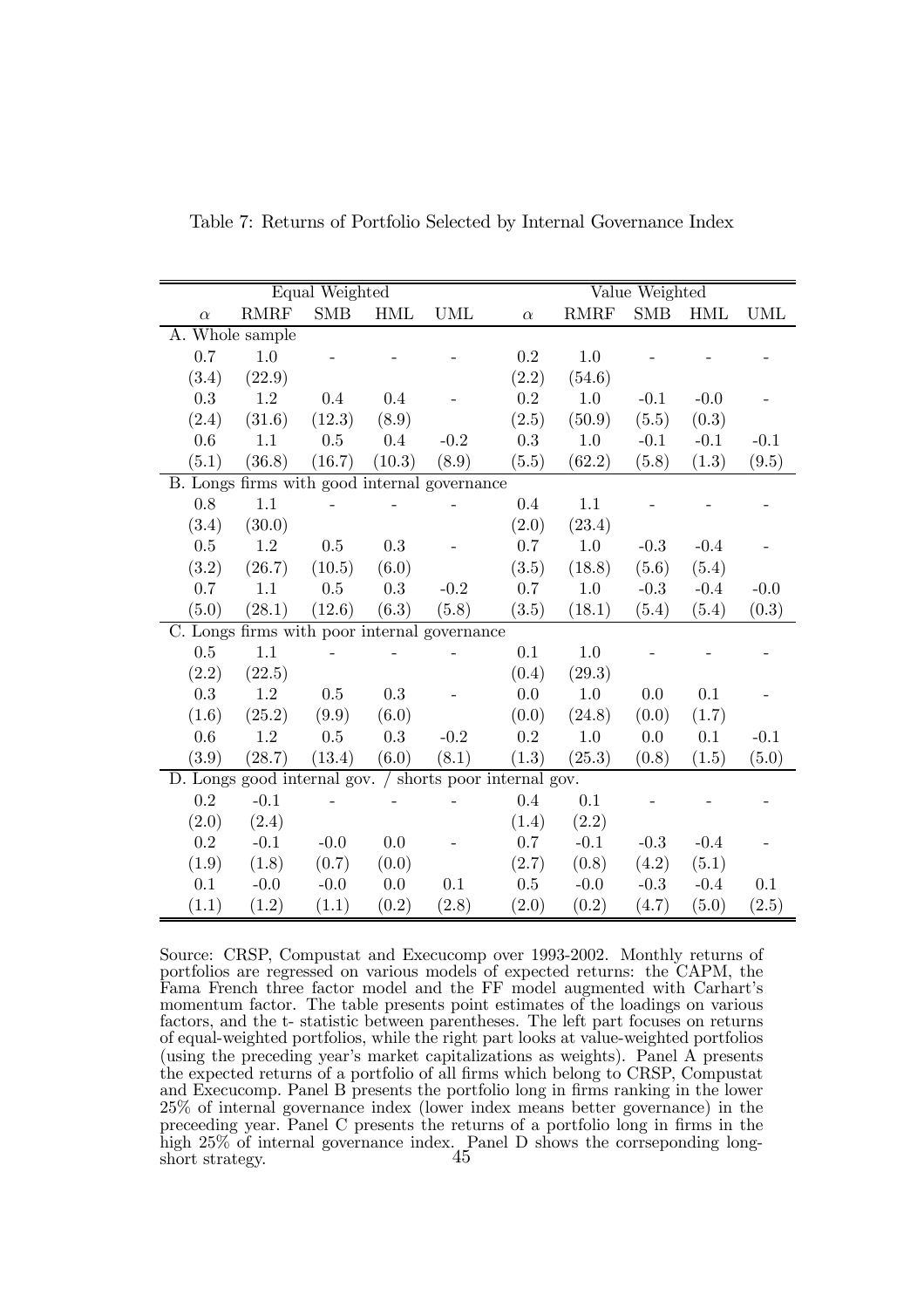|                     |       | Equal Weights      |                             |       | Value Weights |                             |  |  |
|---------------------|-------|--------------------|-----------------------------|-------|---------------|-----------------------------|--|--|
|                     |       |                    | Good IG Poor IG Good - Poor |       |               | Good IG Poor IG Good - Poor |  |  |
| Sorted by size      |       |                    |                             |       |               |                             |  |  |
| $\mathbf{<}$ median | 1.0   | 1.0                | $-0.1$                      | 0.9   | 0.8           | 0.1                         |  |  |
|                     | (5.3) | (5.2)              | (0.3)                       | (4.3) | (4.2)         | (0.7)                       |  |  |
| $\mathbf{p}$ median | 0.4   | 0.1                | 0.3                         | 0.7   | 0.1           | 0.6                         |  |  |
|                     | (3.1) | $\left(1.1\right)$ | (2.7)                       | (5.7) | (0.9)         | (3.8)                       |  |  |

Table 8: Alphas of Internal Governance-Based Portfolios, Sorted by Size

Source: CRSP, Compustat and Execucomp over 1993-2002. This table reports the monthly alphas, in percentage points, of various portfolios, estimated using the Fama French 3 factor model, augmented with the momentum factor (UMD). We compute alphas for firms with above (resp. below) median values of internal governance index. The sample is broken down by size as measured using the previous years' stockmarket capitalization. Within each of these half samples (firms larger, or smaller than median), this table presents the alphas on high (resp. low) internal governance firms. Columns 1-3 correspond to equal-weighted portfolios, and columns 4-6 to value-weighted ones. Columns 1 and 4 present the monthly alphas of a portfolio long in good IG firms. Columns 2 and 5 present present the monthly alphas of a portfolio long in bad IG firms. Columns 3 and 6 present the monthy alpha of the corresponding long-short strategy.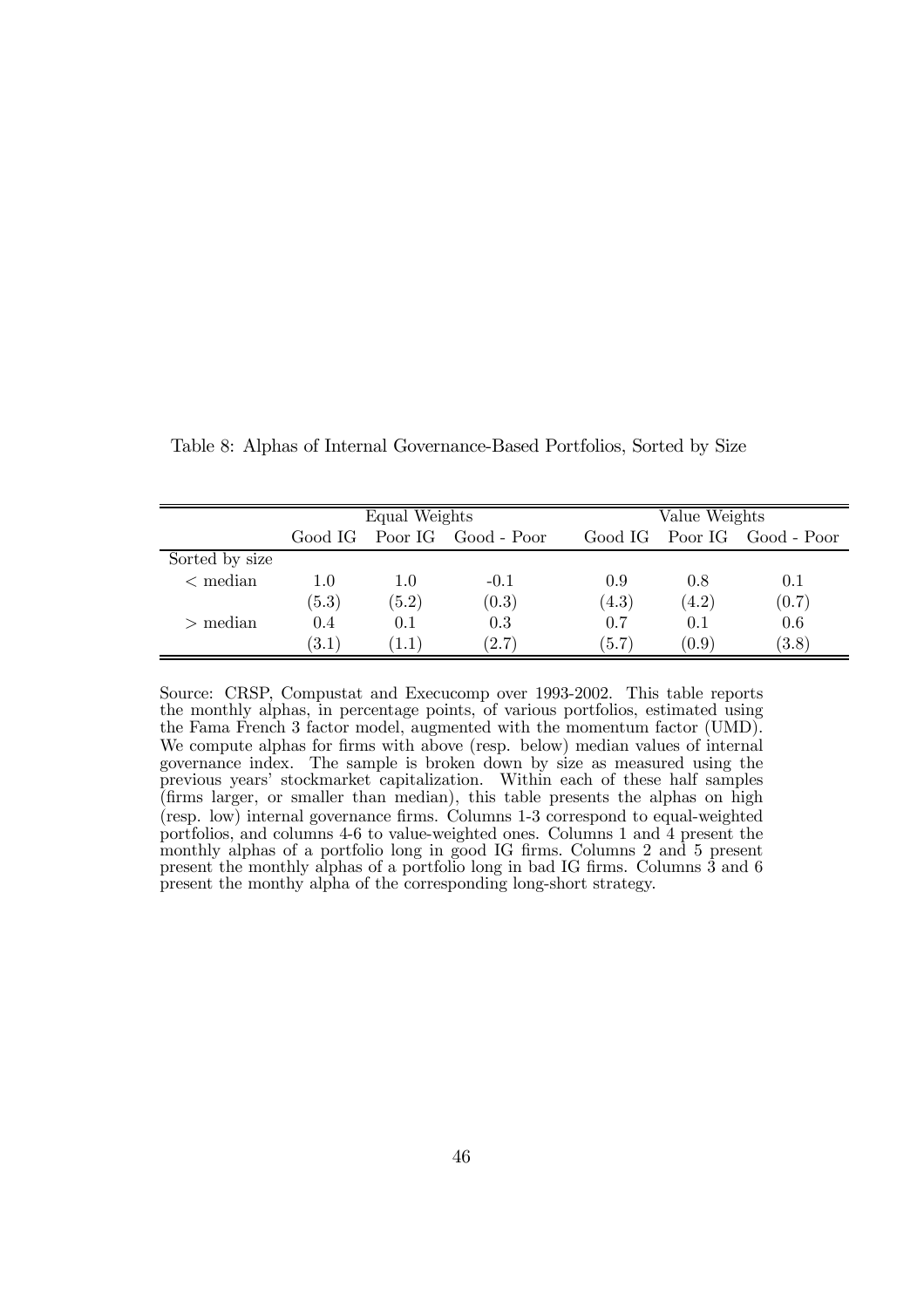|                           | Internal Governance Index $(\times 100)$ |                   |                   |                  |  |  |
|---------------------------|------------------------------------------|-------------------|-------------------|------------------|--|--|
|                           | (1)                                      | $\left( 2\right)$ | $\left( 3\right)$ | $\left(4\right)$ |  |  |
|                           |                                          |                   |                   |                  |  |  |
| GIM Governance index      | $0.3**$                                  |                   |                   | 0.1              |  |  |
|                           | (0.2)                                    |                   |                   | (0.2)            |  |  |
| CEO is Chairman           |                                          | $2.0**$           |                   | 0.4              |  |  |
|                           |                                          | (0.9)             |                   | (1.2)            |  |  |
| Board size                |                                          |                   | $-0.2$            | $-0.1$           |  |  |
|                           |                                          |                   | (0.2)             | (0.2)            |  |  |
| Frac directors            |                                          |                   | $-11.5***$        | $-8.5*$          |  |  |
| who are current employees |                                          |                   | (3.7)             | (4.4)            |  |  |
| Frac indep. directors     |                                          |                   | 0.2               | 1.5              |  |  |
| who are former employees  |                                          |                   | (4.9)             | (5.6)            |  |  |
|                           |                                          |                   |                   |                  |  |  |
| $CEO/Firm$ controls       | Yes                                      | Yes.              | Yes               | Yes              |  |  |
| 48 industry dummies       | Yes                                      | Yes               | Yes               | Yes              |  |  |
| Year dummies              | Yes                                      | Yes               | Yes               | Yes              |  |  |
|                           |                                          |                   |                   |                  |  |  |
| Observations              | 4,734                                    | 7,432             | 3,447             | 2,610            |  |  |

Table 9: Are Internal and External Governance Related ?

Source: OLS estimates, allowing for heteroskdastic residuals. Internal governance index (see table 1) is regressed on various corporate governance indicators, controlling for log(assets), log(firm age), sales growth, 48 industry-dummies, year fixed effects, CEO tenure and executive seniority. Columns 1 to 4 add various corporate governance controls. Column 1 uses the (mostly) corporate charter-based corporate governance index from Gompers, Ishii and Metrick (2003). Column 2 uses the number of directors on the board as a measure of board effectiveness. Columns 3 uses two classical measures of board dependence to the CEO: the share of currently employed directors and the share of past employees. Column 4 uses all four measures simultaneously. ∗, ∗∗ and ∗∗∗ means statistically different from zero at 10,5 and 1% level of significance.